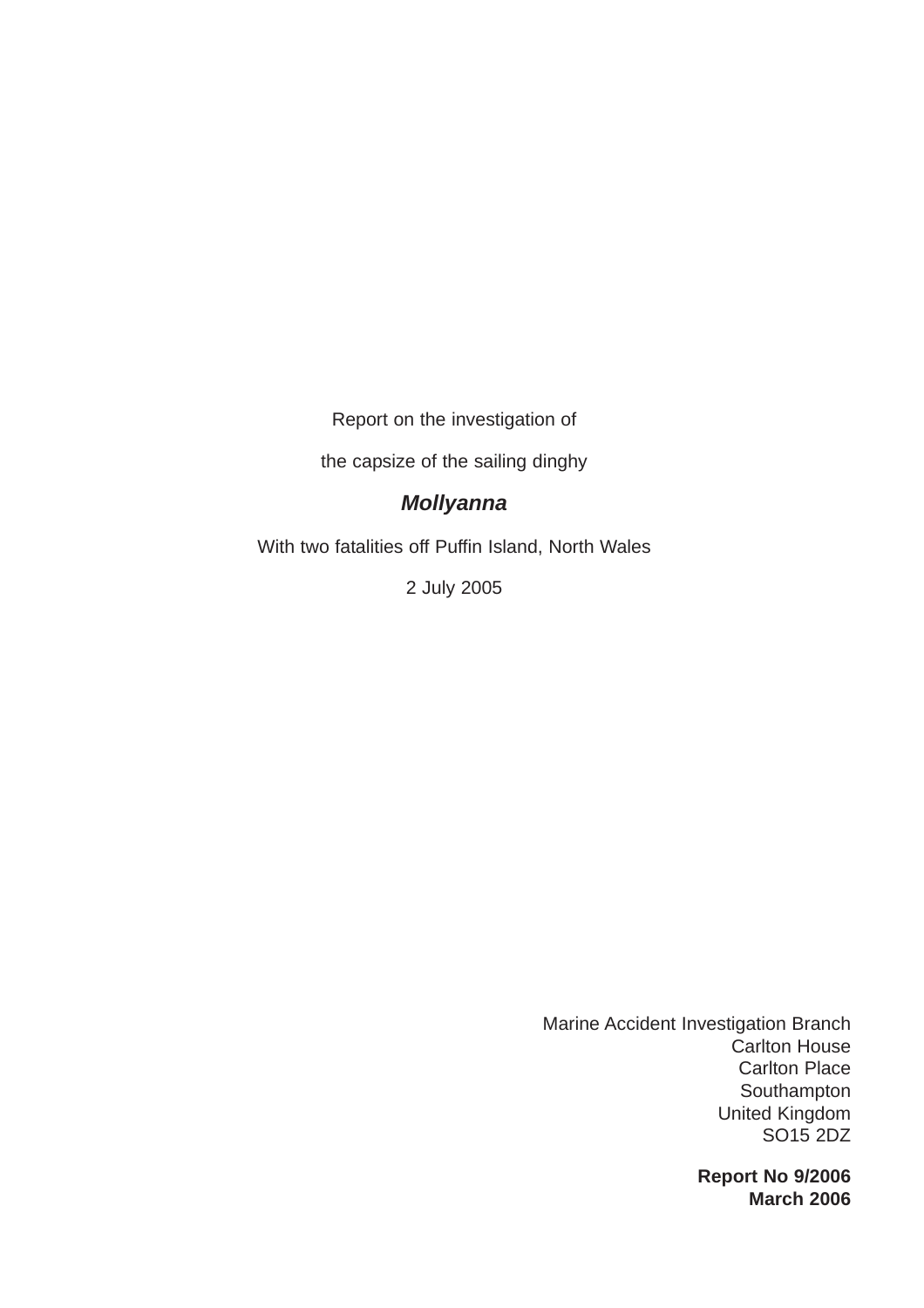## **Extract from**

## **The Merchant Shipping**

## **(Accident Reporting and Investigation)**

## **Regulations 2005 – Regulation 5:**

*"The sole objective of the investigation of an accident under the Merchant Shipping (Accident Reporting and Investigation) Regulations 2005 shall be the prevention of future accidents through the ascertainment of its causes and circumstances. It shall not be the purpose of an investigation to determine liability nor, except so far as is necessary to achieve its objective, to apportion blame."*

#### **NOTE**

This report is not written with litigation in mind and, pursuant to Regulation 13(9) of the Merchant Shipping (Accident Reporting and Investigation) Regulations 2005, shall be inadmissible in any judicial proceedings whose purpose, or one of whose purposes is to attribute or apportion liability or blame.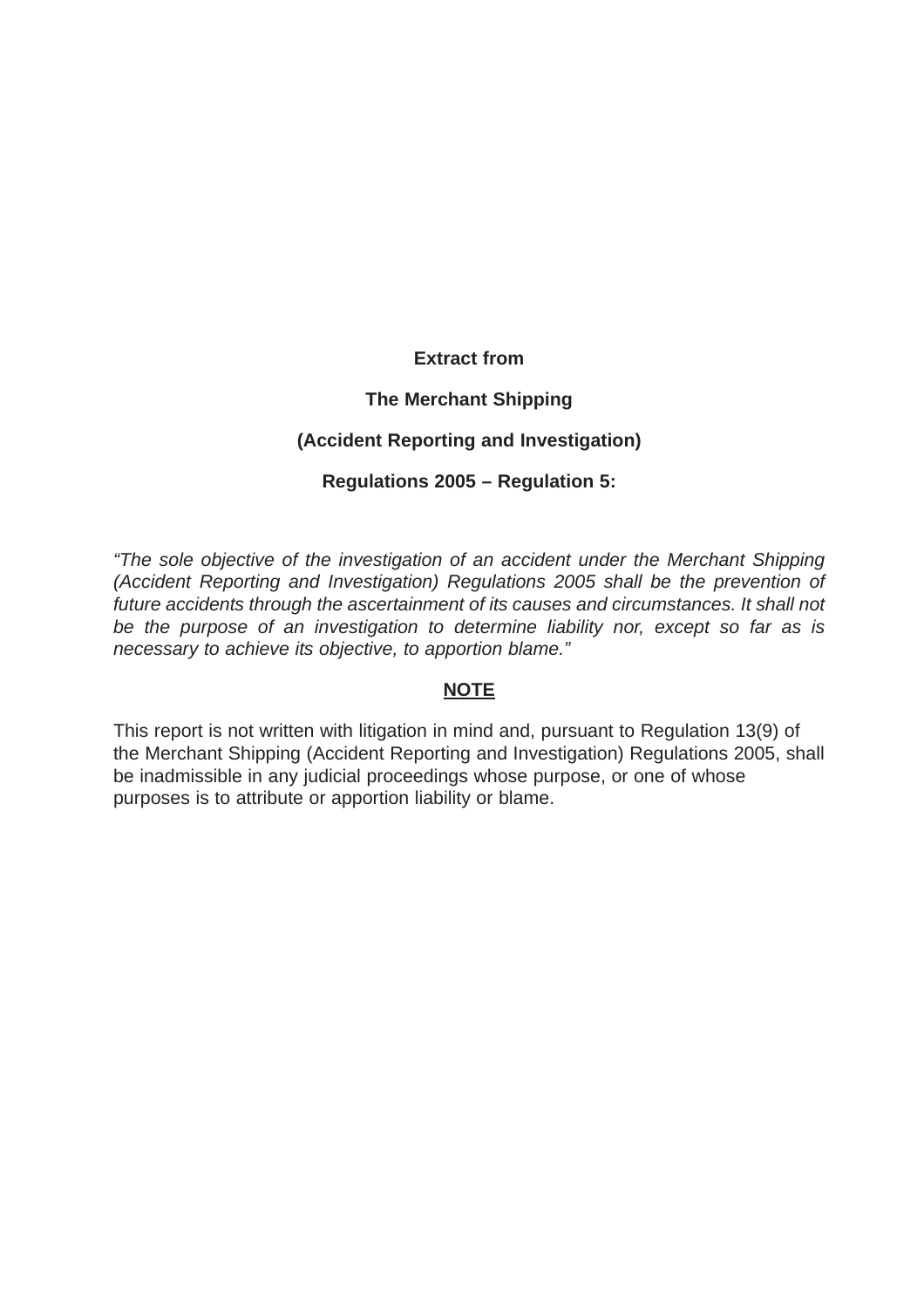# **CONTENTS**

|            |                  | <b>GLOSSARY OF ABBREVIATIONS AND ACRONYMS</b>                 | ray              |
|------------|------------------|---------------------------------------------------------------|------------------|
|            | <b>SYNOPSIS</b>  |                                                               | 1                |
|            |                  | <b>SECTION 1 - FACTUAL INFORMATION</b>                        | 3                |
| 1.1        |                  | Particulars of <i>Mollyanna</i> and accident                  | 3                |
| 1.2        | <b>Narrative</b> |                                                               | $\overline{4}$   |
|            |                  | 1.2.1 The capsize                                             | $\overline{4}$   |
|            |                  | 1.2.2 The rescue                                              | $\overline{7}$   |
|            |                  | 1.2.3 Dinghy recovery<br><b>Environmental conditions</b>      | 8<br>8           |
| 1.3<br>1.4 |                  | The owner and crew                                            | $\boldsymbol{9}$ |
| 1.5        |                  | <b>Equipment and clothing</b>                                 | $\overline{9}$   |
| 1.6        |                  | The purchase of Mollyanna                                     | 10               |
| 1.7        | The BEZ 2        |                                                               | 10               |
|            |                  | 1.7.1 Background                                              | 10               |
|            |                  | 1.7.2 Description                                             | 12               |
|            |                  | 1.7.3 Testing and certification                               | 12               |
| 1.8        |                  | Owner's manual                                                | 15               |
|            |                  | 1.9 Poliglass P.H.U.P.                                        | 16               |
|            |                  | 1.10 International Marine Certification Institute (IMCI)      | 16               |
| 1.11       |                  | EN ISO 12217-3                                                | 17               |
|            |                  | 1.11.1 Background                                             | 17               |
|            |                  | 1.11.2 Testing options                                        | 17               |
| 1.12       |                  | 1.11.3 Information to be provided<br>Post accident tests      | 18               |
|            |                  | 1.12.1 The BEZ 2                                              | 19<br>19         |
|            |                  | 1.12.2 Lifejacket                                             | 20               |
| 1.13       |                  | <b>Recreational Craft Directive</b>                           | 21               |
|            |                  | 1.13.1 General                                                | 21               |
|            |                  | 1.13.2 Essential requirements                                 | 21               |
|            |                  | 1.13.3 Conformity with the essential requirements             | 23               |
|            |                  | 1.13.4 Methods of assessment of conformity with the essential |                  |
|            |                  | requirements                                                  | 23               |
| 1.14       |                  | A capsize off Langstone                                       | 24               |
|            |                  | <b>SECTION 2 - ANALYSIS</b>                                   | 26               |
| 2.1        | Aim              |                                                               | 26               |
| 2.2        | Fatigue          |                                                               | 26               |
| 2.3        |                  | Crew experience                                               | 26               |
| 2.4        | The capsize      |                                                               | 26               |
| 2.5        |                  | Events after the capsize                                      | 27               |
| 2.6        |                  | Conformity assessment                                         | 28               |
|            | 2.6.1            | Categorisation                                                | 28               |
|            | 2.6.2            | <b>RYA</b> tests                                              | 28               |
|            | 2.6.3            | <b>Testing</b>                                                | 29               |

**Page**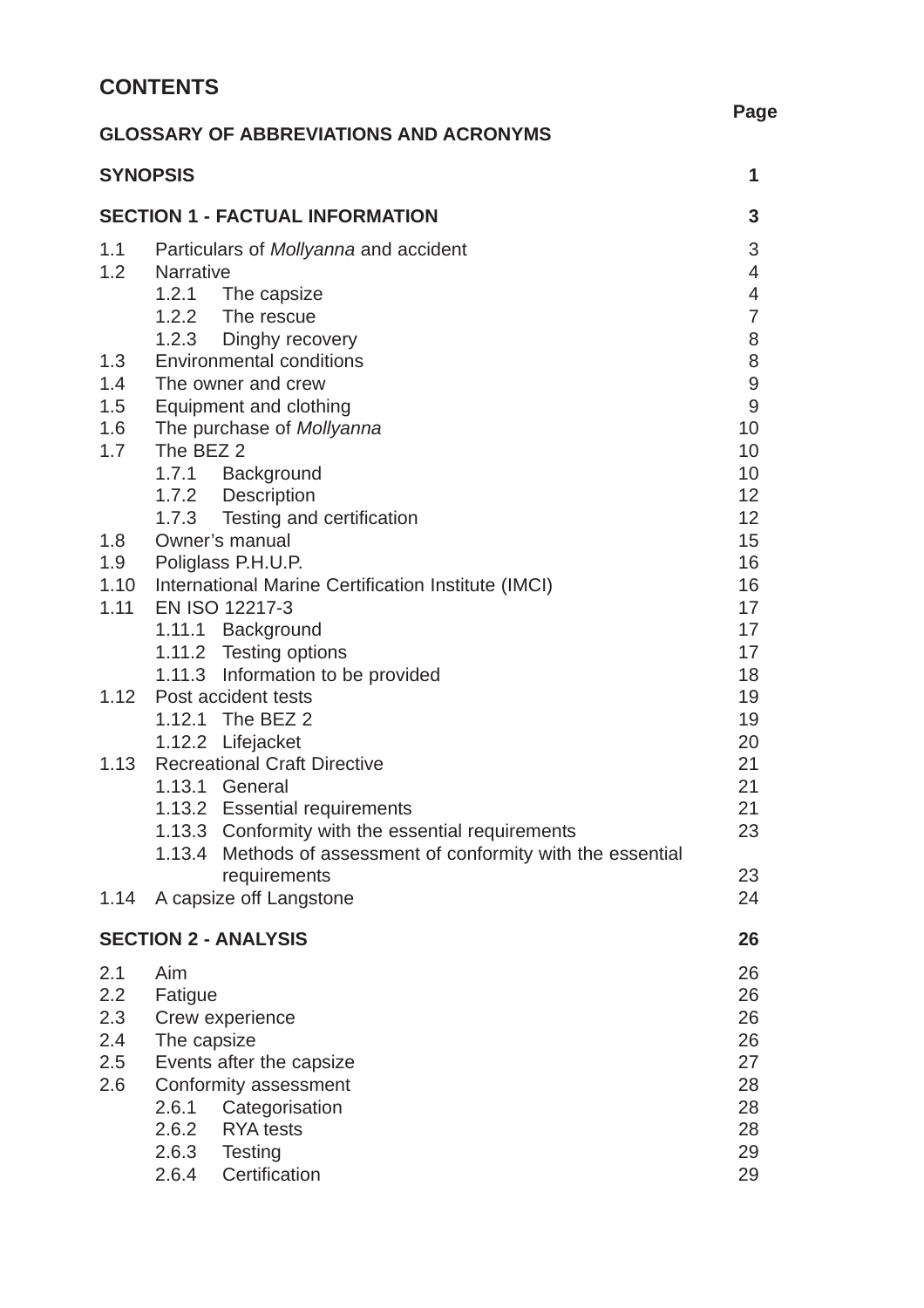| 2.7<br>2.8<br>2.9<br>2.10<br>2.11 | 30<br>Dinghy construction<br>Validity of the wind stiffness test<br>31<br>Understanding and application of the RCD<br>31<br>Information required by EN ISO 12217-3<br>32<br>Enforcement of the RCD requirements<br>32 |                              |                                                   |    |  |
|-----------------------------------|-----------------------------------------------------------------------------------------------------------------------------------------------------------------------------------------------------------------------|------------------------------|---------------------------------------------------|----|--|
|                                   |                                                                                                                                                                                                                       |                              | <b>SECTION 3 - CONCLUSIONS</b>                    | 34 |  |
| 3.1                               |                                                                                                                                                                                                                       | <b>Safety issues</b>         |                                                   | 34 |  |
|                                   |                                                                                                                                                                                                                       |                              | <b>SECTION 4 - ACTION TAKEN</b>                   | 36 |  |
|                                   |                                                                                                                                                                                                                       |                              | <b>SECTION 5 - RECOMMENDATIONS</b>                | 38 |  |
| Figure 1                          |                                                                                                                                                                                                                       | <b>Contract Contract</b>     | <b>Extract of chart BA 1977</b>                   |    |  |
|                                   | Figure 2 -                                                                                                                                                                                                            |                              | <b>Mollyanna after recovery</b>                   |    |  |
|                                   | Figure 3 -                                                                                                                                                                                                            |                              | <b>Forward Hatch</b>                              |    |  |
|                                   | Figure 4 -                                                                                                                                                                                                            |                              | Starida II                                        |    |  |
|                                   | Figure 5 -                                                                                                                                                                                                            |                              | <b>Owner's lifejacket</b>                         |    |  |
|                                   | Figure 6 -                                                                                                                                                                                                            |                              | <b>Builder's plate</b>                            |    |  |
|                                   | Figure 7 -                                                                                                                                                                                                            |                              | <b>BEZ 2 - modular construction</b>               |    |  |
|                                   | Figure 8 -                                                                                                                                                                                                            |                              | <b>BEZ 2 – superstructure</b>                     |    |  |
|                                   | Figure 9 -                                                                                                                                                                                                            |                              | <b>Under-deck storage</b>                         |    |  |
|                                   | Figure 10 -                                                                                                                                                                                                           |                              | <b>Warning signs</b>                              |    |  |
|                                   | Figure 11 -                                                                                                                                                                                                           |                              | <b>Summary of RYA tests</b>                       |    |  |
|                                   | Figure 12 -                                                                                                                                                                                                           |                              | Water passing through deck seam                   |    |  |
| <b>Annex A</b>                    |                                                                                                                                                                                                                       |                              | <b>Consultant's test report June 2001</b>         |    |  |
| <b>Annex B</b>                    |                                                                                                                                                                                                                       | $\blacksquare$               | <b>IMCI Statement of Conformity (2001)</b>        |    |  |
| <b>Annex C</b>                    |                                                                                                                                                                                                                       |                              | <b>Manufacturer's Declaration of Conformity</b>   |    |  |
| <b>Annex D</b>                    |                                                                                                                                                                                                                       | $\sim$                       | <b>Translated owner's manual</b>                  |    |  |
| <b>Annex E</b>                    |                                                                                                                                                                                                                       | $\blacksquare$               | <b>RYA test report</b>                            |    |  |
| <b>Annex F</b>                    |                                                                                                                                                                                                                       | $\qquad \qquad \blacksquare$ | Photographs taken during RYA tests                |    |  |
| <b>Annex G</b>                    |                                                                                                                                                                                                                       | $\blacksquare$               | Recommended format for declarations of conformity |    |  |
| <b>Annex H</b>                    |                                                                                                                                                                                                                       | $\blacksquare$               | <b>Wind stiffness calculations</b>                |    |  |
| <b>Annex I</b>                    |                                                                                                                                                                                                                       |                              | <b>Letter to MG Boats Dealerships</b>             |    |  |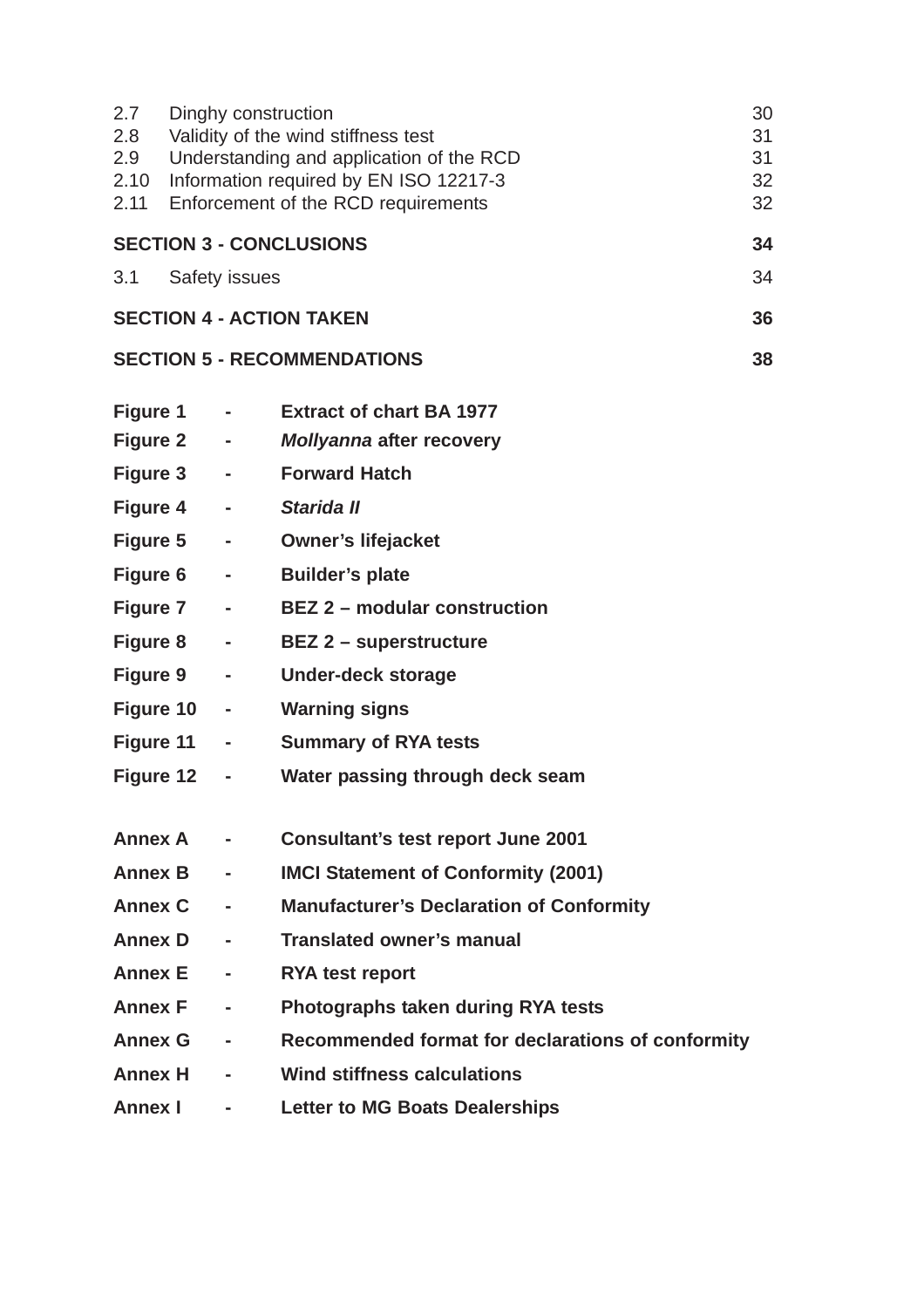# **GLOSSARY OF ABBREVIATIONS AND ACRONYMS**

| <b>ADCO</b>   |   | <b>Administrative Co-operation</b>                    |
|---------------|---|-------------------------------------------------------|
| <b>BMF</b>    |   | <b>British Marine Federation</b>                      |
| <b>BS</b>     |   | <b>British Standard</b>                               |
| <b>BSI</b>    |   | <b>British Standards Institution</b>                  |
| <b>CPR</b>    |   | <b>Cardiopulmonary Resuscitation</b>                  |
| <b>DIS</b>    |   | <b>Draft International Standard</b>                   |
| <b>DTI</b>    |   | Department for Trade and Industry                     |
| EC            | ۰ | <b>European Commission</b>                            |
| EEA           |   | European Economic Area                                |
| EEC           |   | <b>European Economic Community</b>                    |
| <b>ESO</b>    |   | European Standards Organisation                       |
| EU            |   | <b>European Union</b>                                 |
| <b>FDIS</b>   |   | <b>Final Draft International Standard</b>             |
| <b>GRP</b>    |   | Glass re-enforced plastic                             |
| Hp            |   | horse power                                           |
| <b>ICOMIA</b> |   | International Council of Marine Industry Associations |
| <b>IMCI</b>   |   | <b>International Marine Certification Institute</b>   |
| <b>ISO</b>    |   | International Standards Organisation                  |
| kg            |   | kilograms                                             |
| <b>kW</b>     |   | kilowatts                                             |
| <b>RIB</b>    |   | <b>Rigid Inflatable Boat</b>                          |
| <b>RAF</b>    |   | <b>Royal Air Force</b>                                |
| <b>RCD</b>    |   | <b>Recreational Craft Directive</b>                   |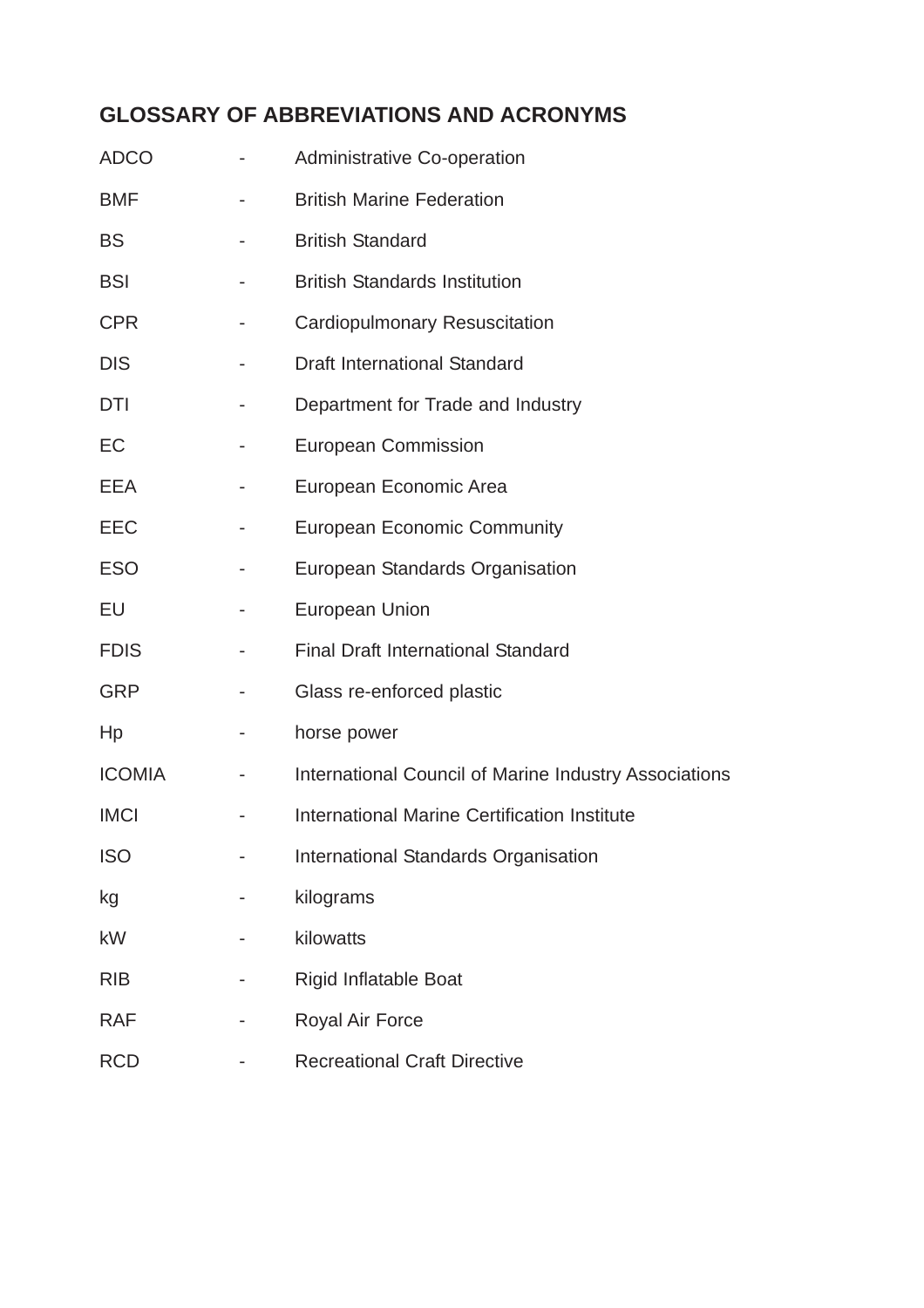| RNLI       | Royal National Lifeboat Institution      |
|------------|------------------------------------------|
| <b>RSG</b> | <b>Recreational Craft Sectoral Group</b> |
| <b>RYA</b> | Royal Yachting Association               |
| SI         | <b>Statutory Instrument</b>              |
| <b>UK</b>  | United Kingdom                           |
| <b>UTC</b> | Universal co-ordinated time              |
| <b>VHF</b> | Very high frequency                      |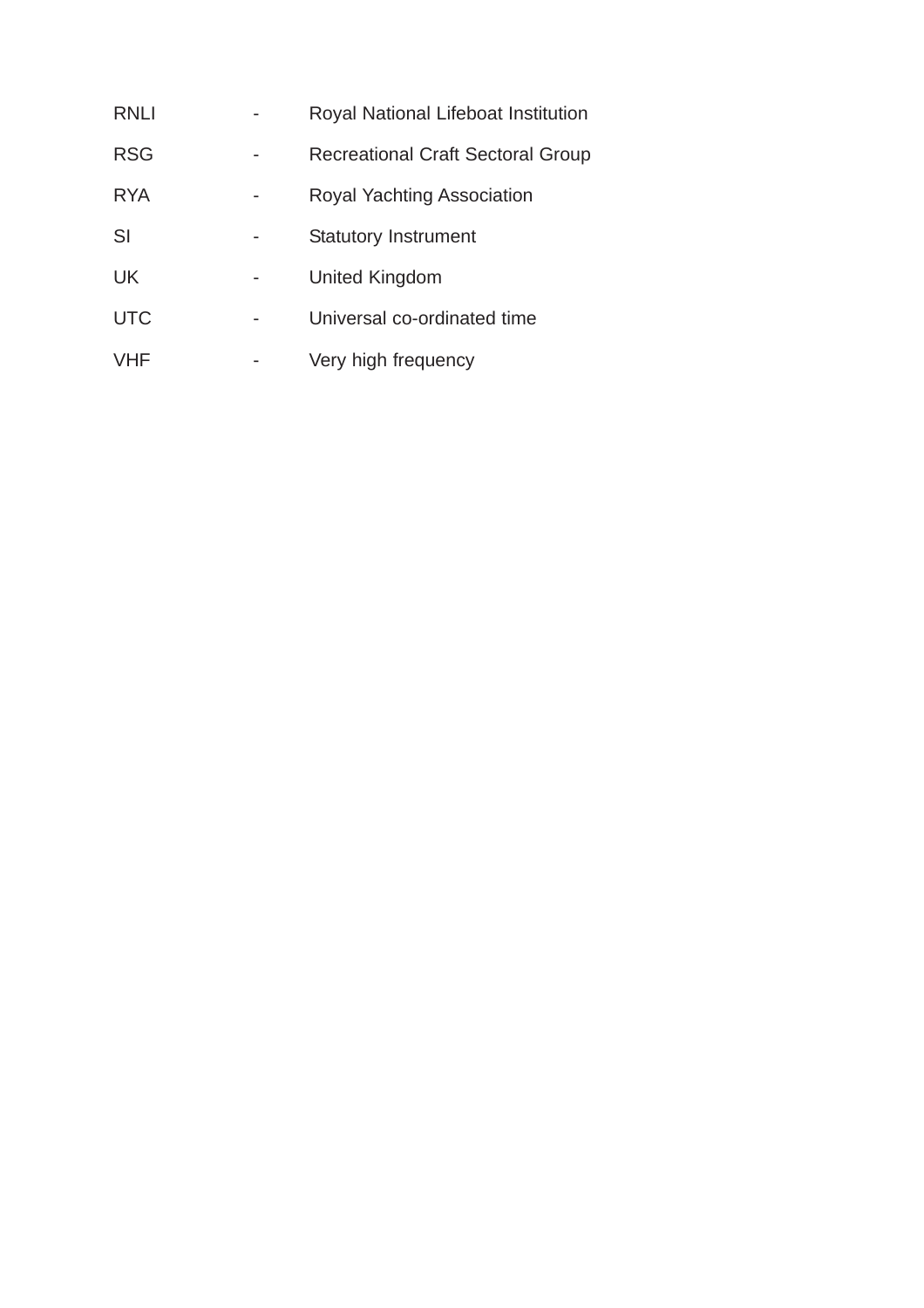## **SYNOPSIS**



At about 1430 on 2 July 2005, the sailing dinghy *Mollyanna* capsized 7 cables off Puffin Island, North Wales. Onboard were its owner, his son, and his two grandsons. After capsizing, the owner's son tried to right the dinghy, which had inverted. Despite the wind strength of force 5 to 6 and a wave height of about 1.5m, he twice successfully rotated the boat upright, but it quickly capsized, inverting again on both occasions. The dinghy's owner died about 10 minutes after the initial capsize. His son and two grandchildren were able to hold onto the up-turned hull, and at 1558, were seen by a passing charter fishing boat. The crew of the dinghy were recovered on board the fishing vessel. Both

children were taken to hospital by helicopter, but the youngest child was pronounced dead on arrival. The deceased owner and his son were taken to Beaumaris by an RNLI lifeboat, and the charter fishing vessel respectively. The dinghy, which could not be righted by RNLI personnel, was towed to Beaumaris and beached.

The investigation highlighted a number of causal and contributory factors, including:

- The dinghy could not be righted following capsize; it did not meet the stability and buoyancy requirements of EN ISO 12217-3 with respect to boat design category C.
- Calculations undertaken in 2001 regarding the dinghy's stability and buoyancy contained errors, and were possibly incomplete.
- A Statement of Conformity with the essential requirements of the RCD was issued by a notified body on the basis of the results of the calculations made in 2001, despite no evidence of calculation being produced in respect of the required flotation tests.
- Problems with the boat, such as its difficulty to right following capsize and water ingress into the flotation spaces between the dinghy's deck and outer hull when swamped, were not identified during the stability and buoyancy tests conducted on the boat in 2001.
- The crew were not aware that deteriorating weather conditions had been forecast.
- The crew were inexperienced dinghy sailors.
- The clothing worn by the crew would have afforded little protection.
- The owner's lifejacket was not securely fastened.
- A number of departures from the requirements of the RCD by the manufacture were evident, including the failure to provide an owner's manual.
- The departures from the RCD were not recognised by the importer of the boat, or the dealer who sold the boat.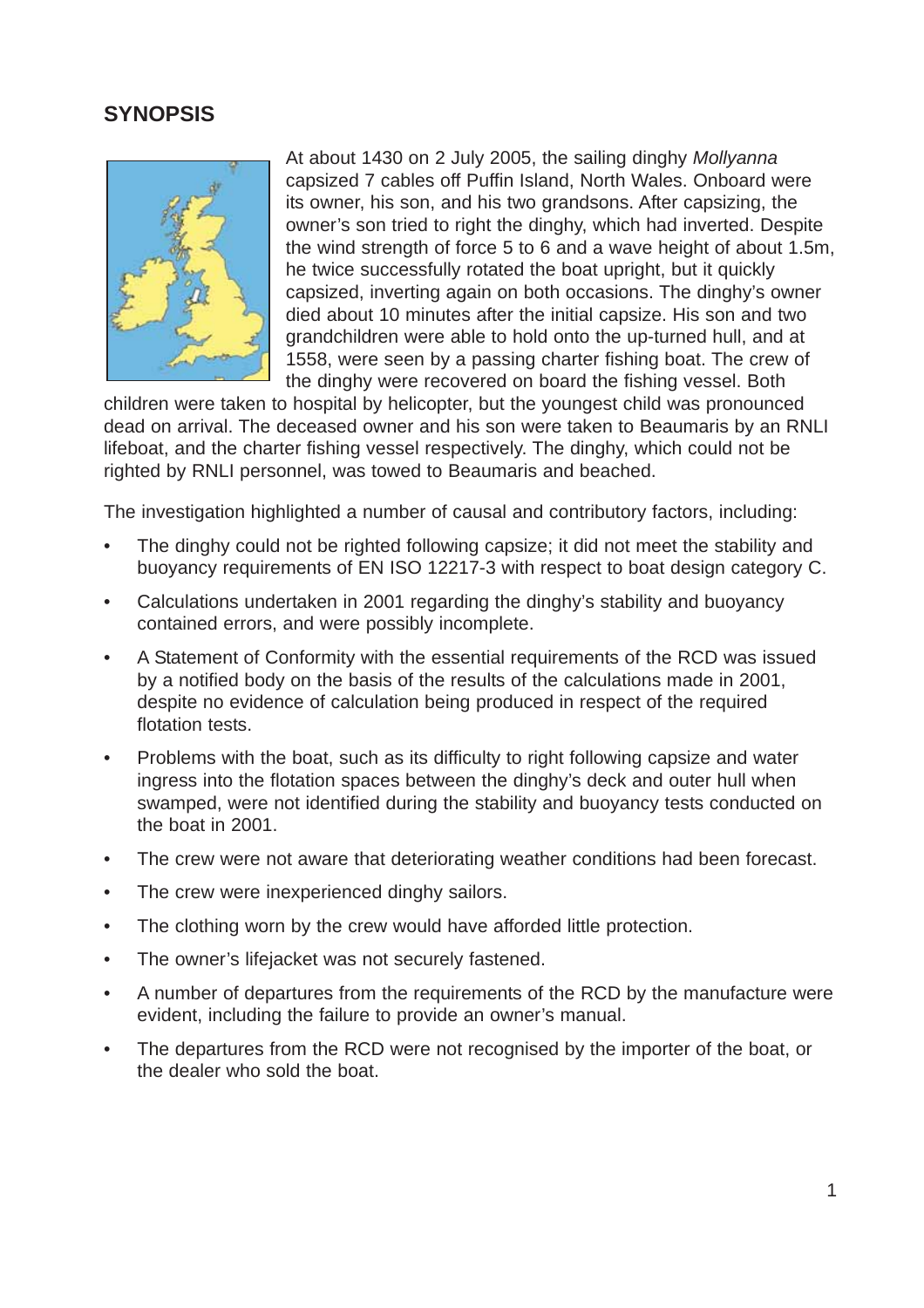In November 2005, the MAIB sent letters to MG Boats (supplier), DarekCo, and Poliglass (manufacturers), to advise the companies that the BEZ 2 dinghy did not meet the stability and buoyancy requirements for boat design category C, and to strongly recommend that customers who have already purchased a BEZ 2 were advised of the category limitations which should correctly apply to the dinghy*.* The Maritime and Coastguard Agency, The Royal Yachting Association, and the British Marine Federation have undertaken to implement measures to encourage boat users to undergo appropriate sailing courses, and to help boat users understand the technical information provided with each craft.

Recommendations have been made to the Department for Trade and Industry, the British Standards Institution, and the British Marine Federation with the aim of improving: the effectiveness of the stability and buoyancy test required by craft similar to the BEZ 2; the quality of the information provided regarding the limitations of a craft, and; the education of the recreational craft industry worldwide with respect to the requirements of the RCD.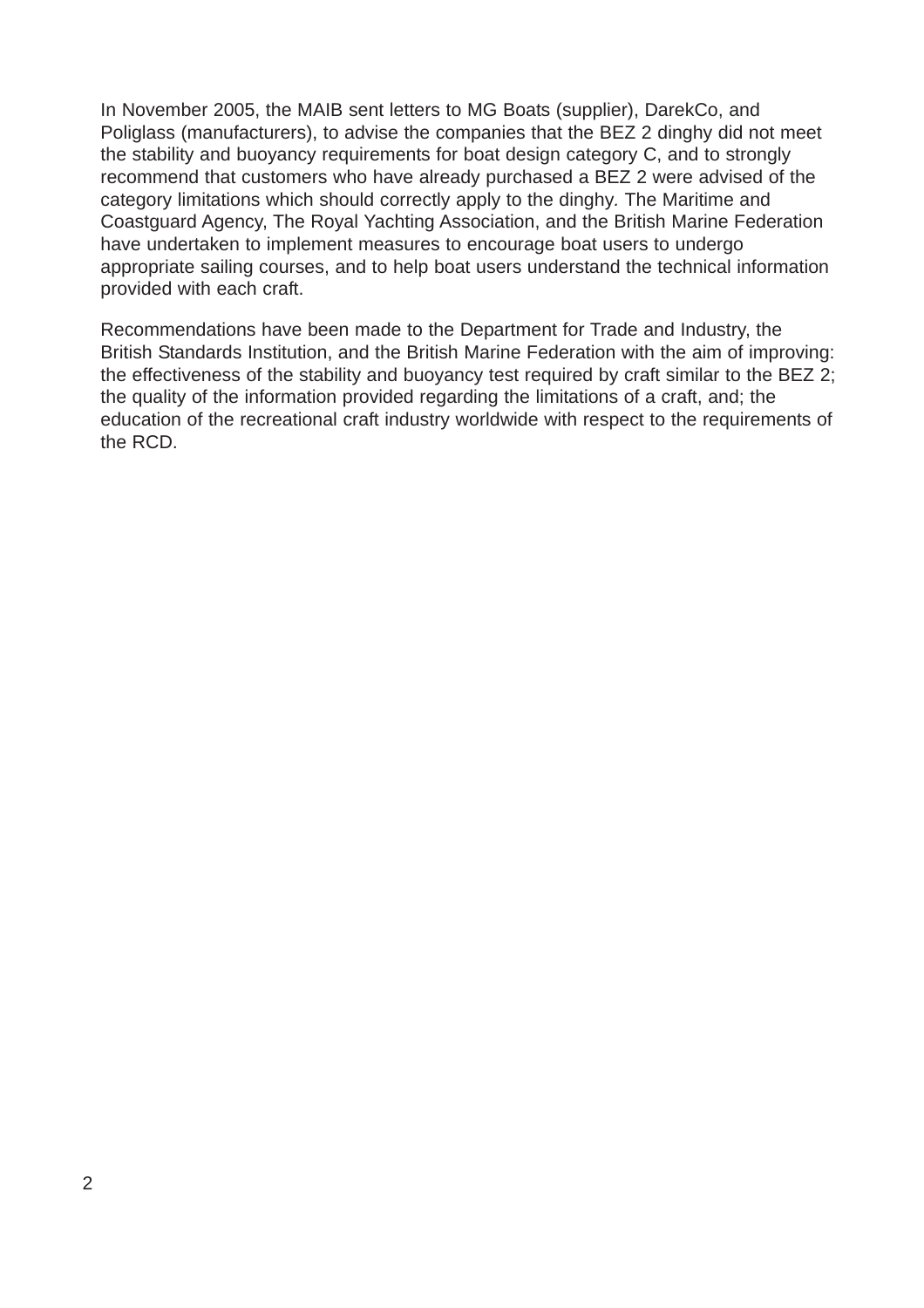# **SECTION 1 - FACTUAL INFORMATION**

## **1.1 PARTICULARS OF** *MOLLYANNA* **AND ACCIDENT**

## **Vessel details**

| Registered owner        |    | Private                                                                      |
|-------------------------|----|------------------------------------------------------------------------------|
| <b>Type</b>             |    | <b>Sailing Dinghy</b>                                                        |
| <b>Built</b>            |    | 2005, Augustow, Poland                                                       |
| Construction            |    | <b>GRP</b>                                                                   |
| Length overall          |    | 4.17m                                                                        |
| Weight                  |    | 250kg                                                                        |
| Engine power            |    | 1.7kW                                                                        |
| Other relevant info     | t  | Outboard motor                                                               |
| <b>Accident details</b> |    |                                                                              |
| Time and date           | ÷. | 1430 (UTC+1) on 2 July 2005                                                  |
| Location of incident    |    | 53°19'5N, 004°W. 7 cables north east of Puffin<br><b>Island, North Wales</b> |
| Persons on board        |    | $\overline{4}$                                                               |
| Injuries/fatalities     | ÷. | 2 fatalities                                                                 |
| Damage                  |    | Hull and rigging severely damaged during recovery                            |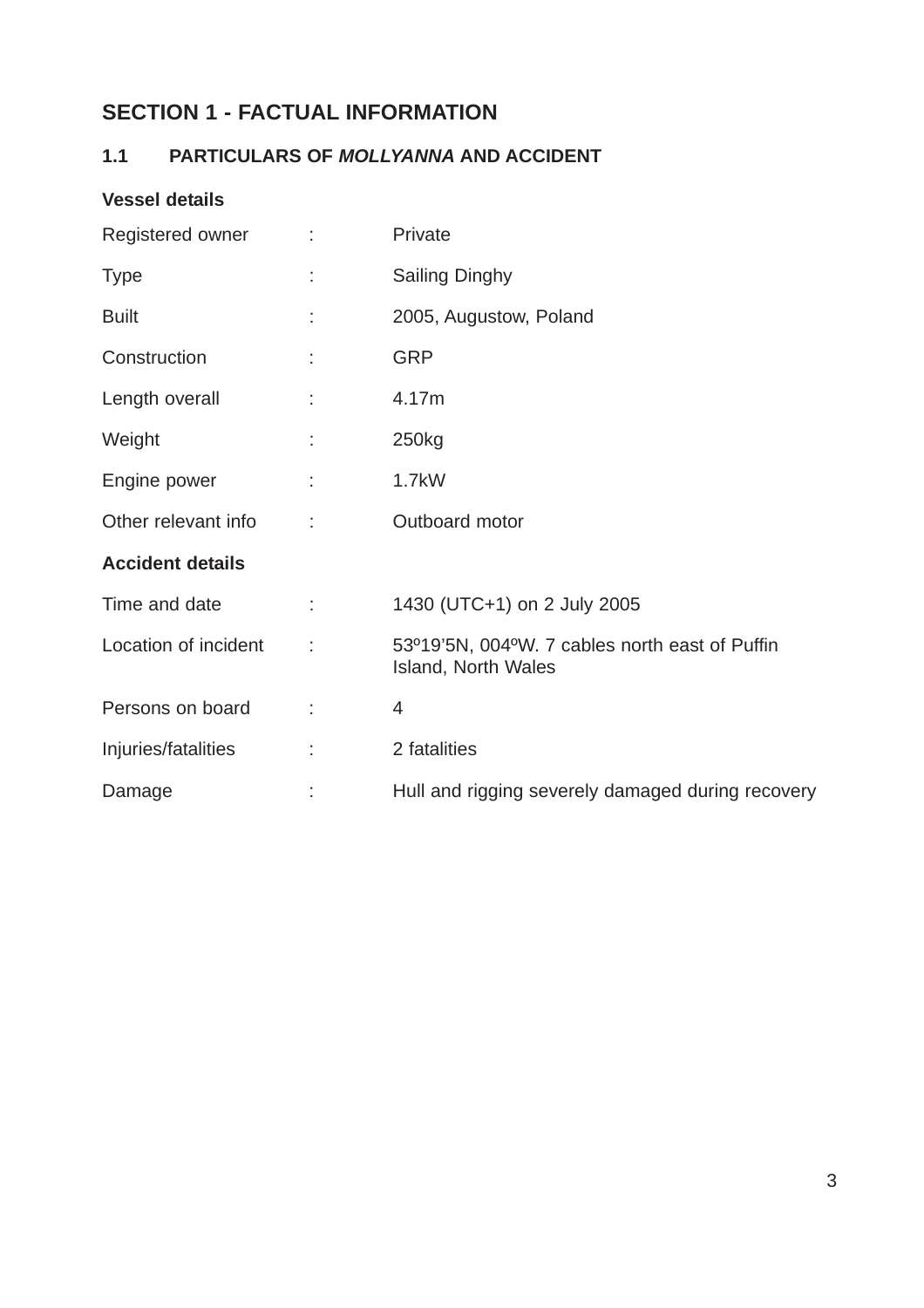## **1.2 NARRATIVE**

#### 1.2.1 The capsize

At about 1200 on 2 July 2005, the sailing dinghy *Mollyanna* set off from Conwy, North Wales for a day trip to Red Wharf Bay, Anglesey **(Figure 1)**. Onboard were her owner, his son, and his two grandsons. The dinghy departed from a position close to the marina in Conwy, where it had been launched from a road trailer. After the motor was started, the centre plate lowered, and the mainsail hoisted, the dinghy then motor-sailed down the main channel into Conwy Bay.

When adjacent to Penmaenmawr Point, *Mollyanna'*s course was adjusted to the north west toward the north side of Puffin Island **(Figure 1)**. Initially, there was insufficient wind to sail, but as soon as it was noticed that the wind, which was from the south west, had increased, the engine was stopped. The dinghy continued her passage with only her mainsail set. *Mollyanna* was on a port beam reach, with all of her crew sitting on the port side of the cockpit. The owner's son was the furthest aft, holding the tiller and controlling the mainsheet.

As *Mollyanna* approached Puffin Island, the wind increased considerably and the sea became choppy. Spray came into the boat, and the younger of the grandchildren moved to the shelter of the cabin. The drop boards to the cabin access were then replaced, and secured by a single clasp **(Figure 2)**. The boat appeared to be sailing on an even keel, but the owner's son found it increasingly difficult to keep the mainsheet in hand, and took a turn around a mooring cleat adjacent to where he was sitting **(Figure 2)**.

At about 1430, the owner's son received a telephone call from his wife. He told her that he would be arriving in Red Wharf Bay in about 30 minutes time, and that he was unable to talk further because he required both hands to control the dinghy. Soon after, when *Mollyanna* was between 300m and 400m off Puffin Island, a sudden gust of wind caused her to turn quickly to port. The movement could not be controlled by the use of the rudder, and as the dinghy turned, water entered the cockpit area. The dinghy capsized to port and quickly inverted.

All of the crew successfully cleared the upturned hull, with the child in the cabin either escaping through the dinghy's forward hatch **(Figure 3)**, or the access, which had been secured by drop boards. The owner's son climbed onto the upturned hull and fully extended the centre plate, which had almost completely dropped back to its stowed position. He then hung from the centre plate and pulled the boat upright. Almost immediately, the boat rolled over on top of him, and again inverted. The owner's son repeated the procedure. During the second attempt, the boat remained upright for about 15 seconds before capsizing and inverting yet again. During the short period the dinghy was upright, the owner's son saw that the cockpit was full of water, and that the drop doors to the cabin were missing. He also confirmed that the mainsail sheet was no longer secured to the mooring cleat.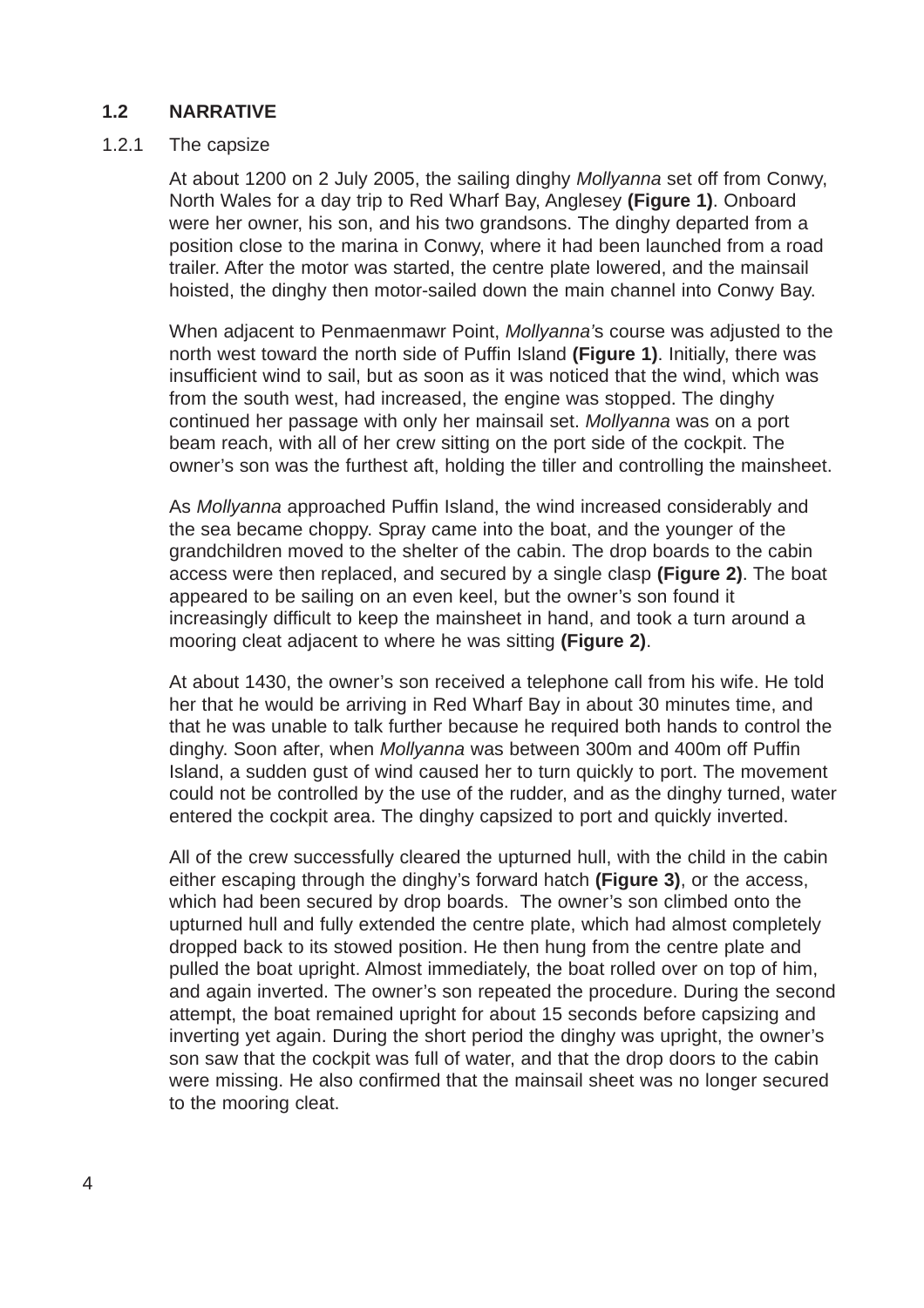

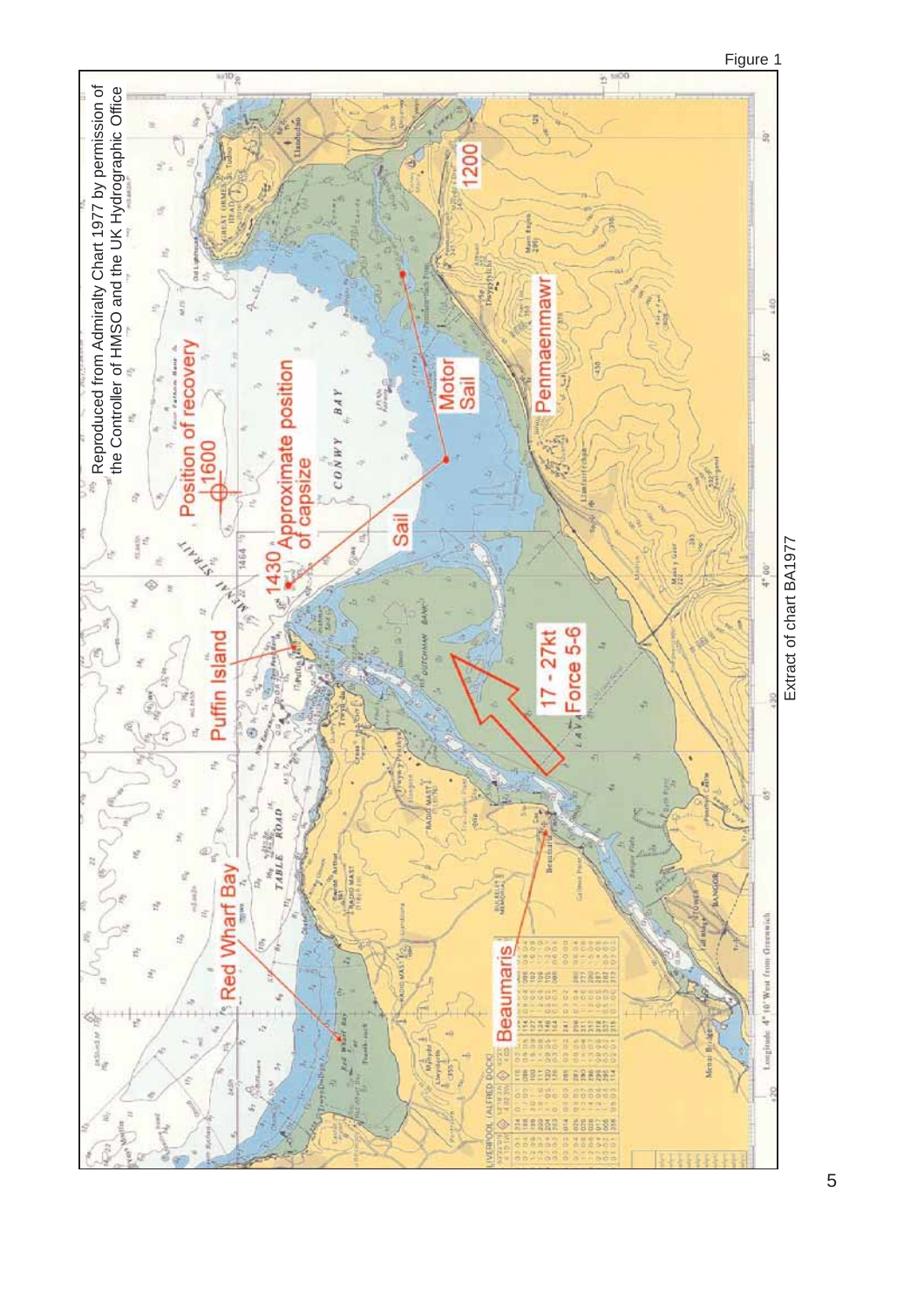

*Mollyanna* after recovery





Forward hatch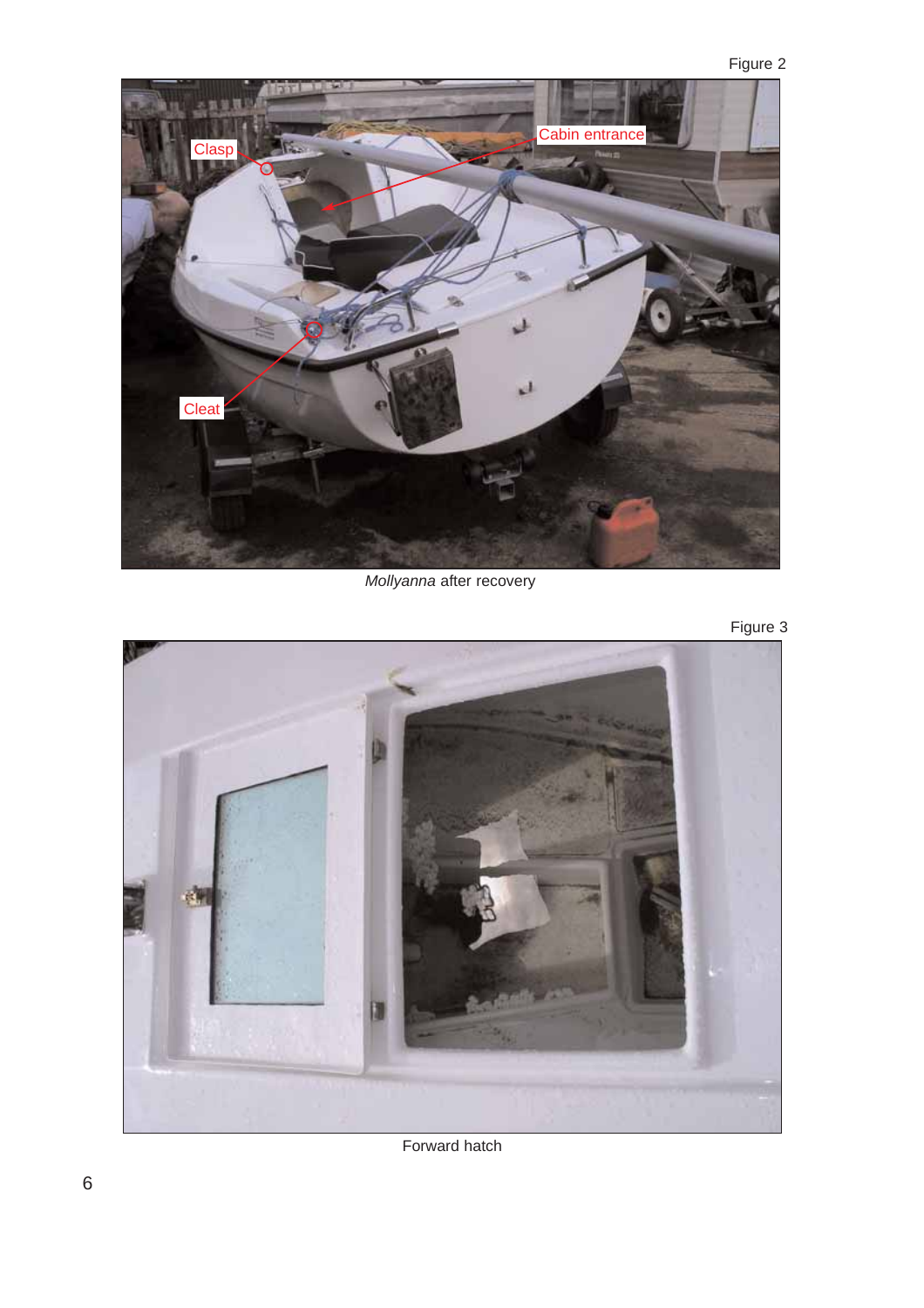By now, the owner was struggling to breathe. His son realised that his father's lifejacket wasn't inflated, and pulled him to the upturned hull. He then located and pulled the toggle on his father's lifejacket, which fully inflated. However, the lifejacket did not appear to be fitted properly, and the owner continued to struggle for breath. He died about 10 minutes after the initial capsize.

#### 1.2.2 The rescue

The owner's son managed to pull his youngest child on the middle of the upturned hull, but had to continually support him to prevent him from falling off. His eldest child was able to keep himself clear of the water without assistance. About 30 minutes after the capsize, a boat was seen passing about 200m away. The owner's son climbed to the middle of the hull and waved, but he was not seen. About 1 hour later, at 1558, the owner's son saw a second boat, and waved frantically. He was seen by a fisherman on the aft deck of the charter fishing vessel *Starida II* **(Figure 4)**, which was returning to Beaumaris **(Figure 1)** from Llandudno Bay.

The skipper of *Starida II* turned towards *Mollyanna*, which was between 500m and 1000m off his starboard quarter in position 53° 20.29N, 003°58W **(Figure 1)**. He then called the coastguard on VHF radio channel 16 and requested assistance. As soon as *Starida II* was alongside the upturned hull, the youngest child was pulled on board, and CPR was commenced. The eldest child and his father were then recovered. At 1609 the skipper of *Starida II* advised the coastguard that a helicopter was required to take the younger child to hospital. He also contacted the skipper of *Sarah Jane II*, another charter fishing vessel in the vicinity. Figure 4



*Starida II*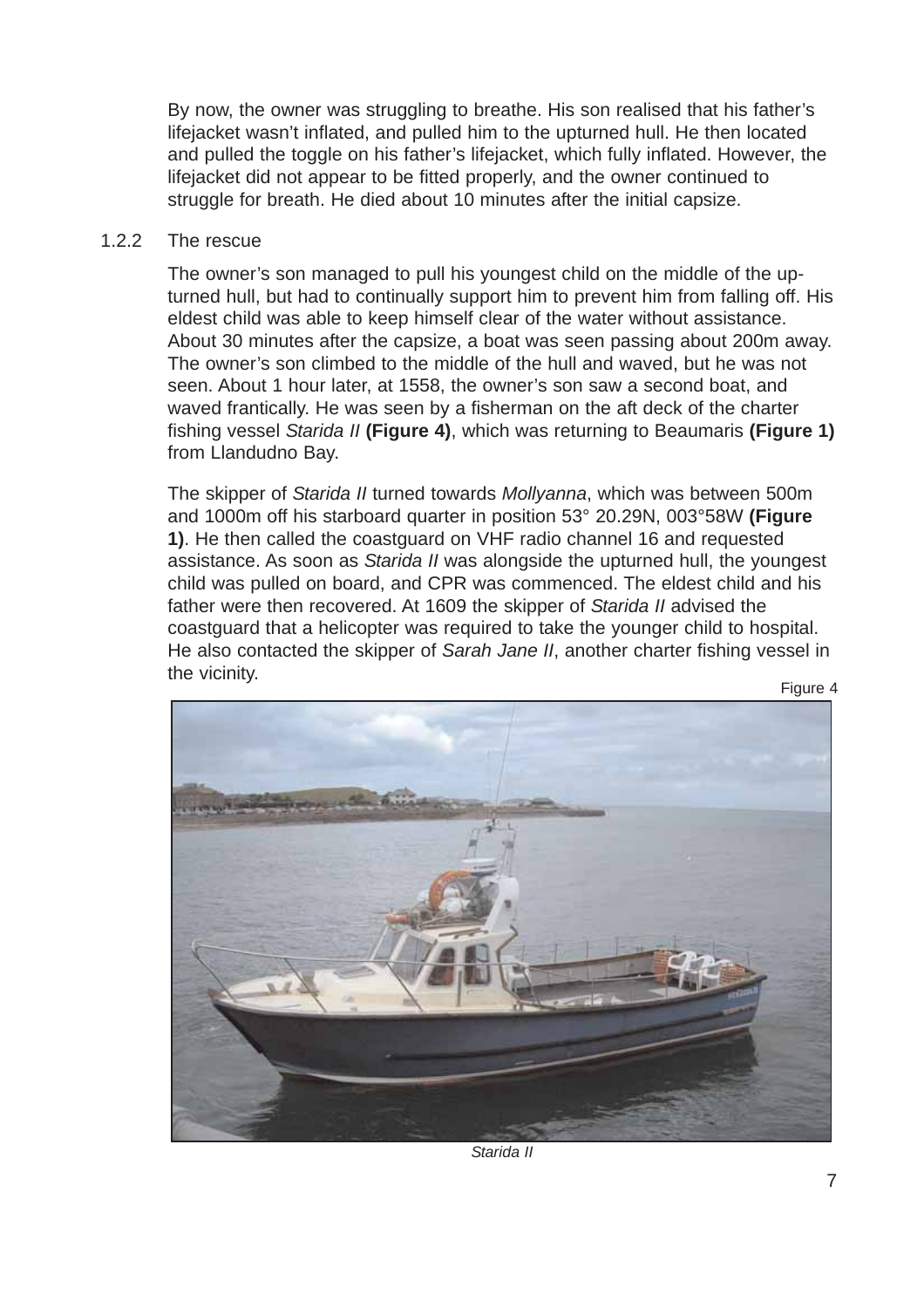As soon as the skipper of *Starida II* was made aware that the owner of the dinghy was still in the water but was dead, a search was commenced. The owner of *Mollyanna* was found several minutes later lying face down in the water about 0.5nm from the dinghy.

At 1626, a qualified first-aid person was transferred from *Sarah Jane II* to *Starida II*. Shortly after, both the Beaumaris inshore lifeboat and an RAF rescue helicopter arrived at the scene, and the youngest child was winched on board the helicopter. He arrived at Bangor Hospital at 1646, but was pronounced dead on arrival. The helicopter returned to *Starida II*, and transferred the eldest child to hospital. The owner's son and the body of the owner were then taken to Beaumaris; the owner in the inshore lifeboat, and his son in *Starida II*. Postmortems indicated that the owner died from hypothermia and drowning, and his grandson from hypothermia.

#### 1.2.3 Dinghy recovery

*Sarah Jane II* took the inverted *Mollyanna* in tow at 1632, and headed towards Beaumaris. During the tow, the dinghy continually 'porpoised' nose down, even at very slow speed, and the assistance of the inshore lifeboat was requested. The lifeboat arrived at about 1710, and two crewmen entered the water to try and right the dinghy. They were able to turn the hull on to its side, but were unable to get the sail clear of the water. The sail was cut free and sank, and the crewmen made several further attempts to right the dinghy by applying their weight to the centre plate. However, they were unable to bring *Mollyanna* beyond about 45°. As the dinghy could not be righted, she was towed back to Beaumaris inverted, and was badly damaged when she was beached. When the dinghy was removed from the sea, it was evident that water had entered the space between its inner mouldings and hull.

#### **1.3 ENVIRONMENTAL CONDITIONS**

The Inshore Waters Forecast for St Davids Head to Colwyn Bay, issued by the Meteorological Office at 0600 on Saturday 2 July, included:

*Wind: southwest 3 or 4 backing south 5 to 7 for a time.*

*Sea State: slight to moderate becoming moderate to rough.*

At the time of the rescue, the wind was reported as force 6 from the south west, and the height of the sea as 1.5m. The owner and his son had not been aware of the Inshore Weather Forecast, but had watched the local weather forecast on the television during the evening of 1 July. They were not aware of any severe weather forecast for the area.

From 1250 until 1450, the predicted tidal stream in the position of tidal diamond 'H', shown on **Figure 1,** was north west up to a maximum of 0.6kn. From 1450, the predicted direction changed to south east with a rate of 0.2kn at 1525. It was neap tides plus 25% of the difference between neap and spring tides, and the sea water temperature was about 16°C.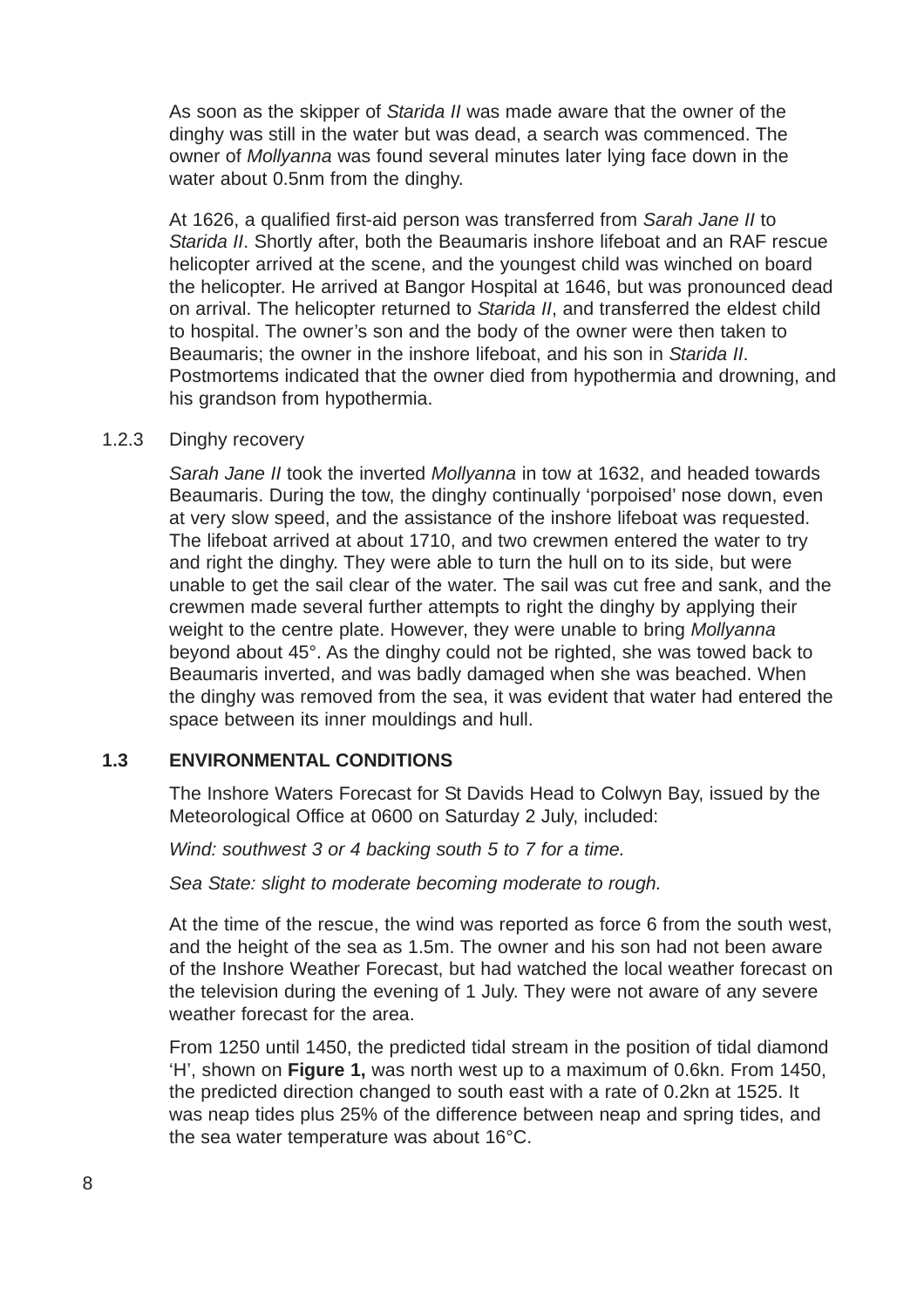## **1.4 THE OWNER AND CREW**

The owner of *Mollyanna* was 64 years old. He had previously owned a 5m motor cabin cruiser, which he had frequently used along the Welsh coast between 1971 and 2003. The owner had no previous sailing experience before purchasing *Mollyanna*, in which he had sailed on about seven occasions on the North Wales coast, in varying conditions. It is not known if the owner understood the information shown on the boat's builder's plate with regard to design category.

The owner was diagnosed with an irregular heartbeat in 2004, for which he was taking, and responding to, medication. He was not able to consume alcohol because of this medication, and slept well during the night before the accident. The owner weighed 84kg, and was not a strong swimmer.

The owner's son was 38 years old, weighed 115kg, and was a confident swimmer. He had accompanied his father in *Mollyanna* on the majority of occasions he had sailed in her, and had about 40 hours of experience in the dinghy. The owner's son also had about 20 hours experience of dinghy sailing on lakes in other boats during his youth. Both he and his father considered that should *Mollyanna* capsize, she could be righted providing the forward hatch **(Figure 3)** and drop boards at the entrance to the cabin **(Figure 2)** were secured. Consequently, this practice was followed. The owner's son was aware that the recommended maximum load was three persons plus baggage, but as two of the persons on board were children, he did not think the boat was overloaded. He was also aware that the BEZ 2 was suitable for use in inshore waters, but did not know the definition of "Category C" noted on the builder's plate affixed to the boat. The owner's son had consumed about four units of alcohol during the evening of 1 July, and had slept well overnight. He had not consumed any alcohol before the accident on 2 July.

The grandchildren were 8 and 11 years of age, and weighed 31kg and 38kg respectively. Both were confident swimmers, but neither had any previous sailing experience.

### **1.5 EQUIPMENT AND CLOTHING**

All of the crew in the boat were wearing 'T' shirts, shorts, and training shoes. The owner was also wearing a thin, zip-up style golfing jacket and a lifejacket **(Figure 5)**. The lifejacket was manufactured in 1994, but it is not known where or when it had been purchased, and there was no record of servicing. The owner's son and his grandchildren were all wearing buoyancy aids.

Equipment carried in the boat included an anchor, weighing about 15kg, and a hand-held orange smoke signal, the expiry date of which was December 2004. The outboard engine, which was sited on a plinth on the port side of the aft transom, was 2.3hp and weighed 12.7kg. No bailers were carried.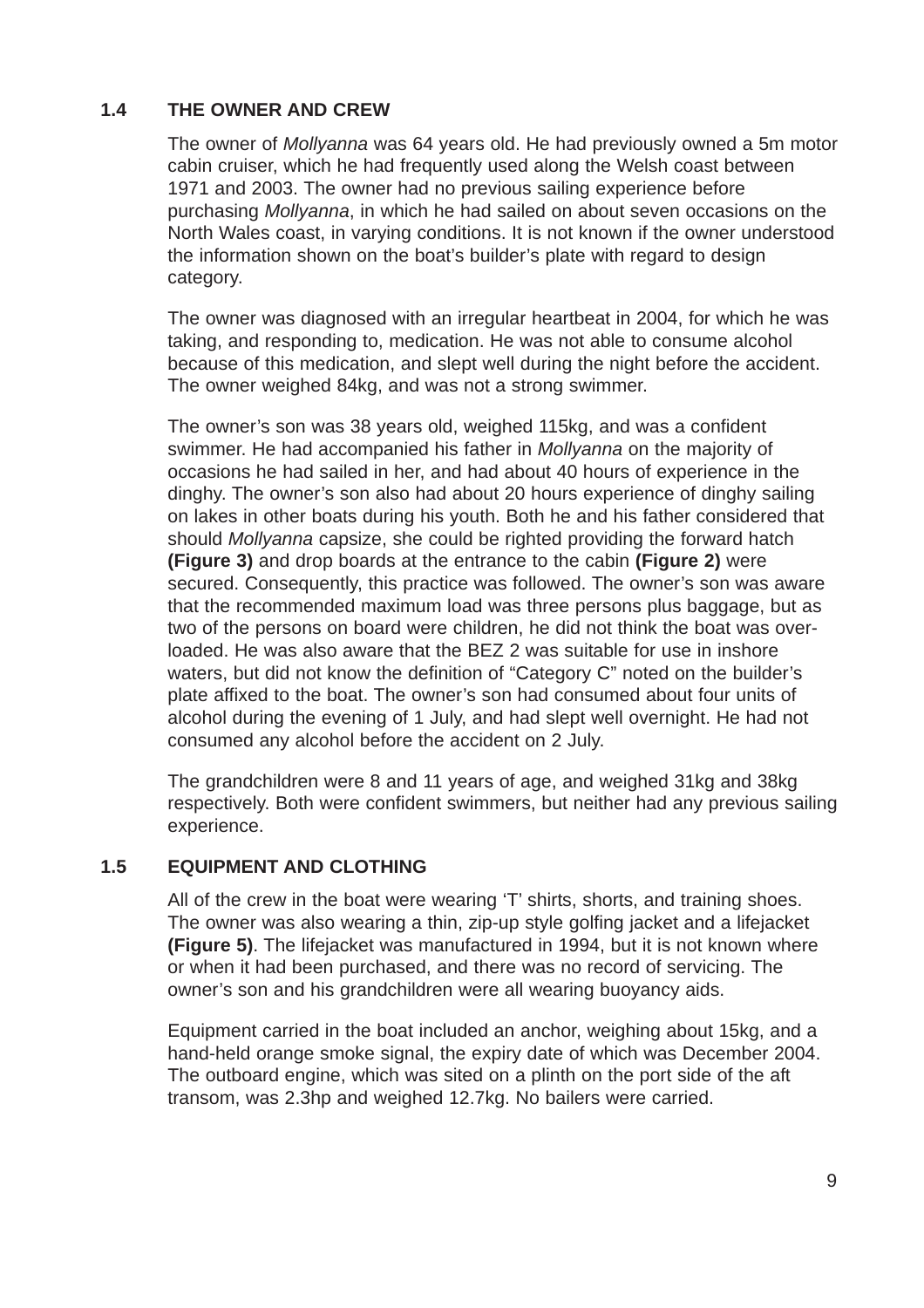## **1.6 THE PURCHASE OF** *MOLLYANNA*

The owner of *Mollyanna* bought the dinghy at the Birmingham Boat Show in February 2005, with the intention of sailing her in the waters near his holiday home in Spain. The dinghy was on display on the MG Boats Ltd stand, but was purchased from a representative of Parley Boats Ltd, who was manning the stand, along with representatives of MG Boats, and other dealers, selling boats the company imported. As well as the dinghy, the owner also purchased a trailer and the outboard engine. The dinghy was supplied with three sails and an owner's manual. The owner's manual, provided by MG Boats, not the manufacturer, contained general information regarding boating safety, environmental considerations, and maintenance. It did not contain any information specific to the boat itself. No other equipment or written guidance was provided, but the owner was offered free practical instruction in the use of his dinghy in Poole. The owner did not respond to this offer.

The builder's plate affixed to *Mollyanna* **(Figure 6)** showed:

- the recommended maximum number of persons was three,
- the maximum recommended load was 250kg.
- the sail area was 7/9 [sic],
- the maximum recommended power rating of the outboard engine was 11kW, and
- the dinghy was intended for use in waters in Category C waters.
- It also showed the CE marking along with the notified body number of Germanischer Lloyd (0098), and the name of the manufacturer, Poliglass.

The hull identification number of the boat (PL –PGSB2002A505) was fixed on the outboard side of the stern transom.

## **1.7 THE BEZ 2**

1.7.1 Background

The BEZ 2 sailing dinghy was initially manufactured in Poland by Foto Pam from 1980 until about 1995 when the company ceased trading. In 2001, the production of the dinghy was resumed by Poliglass P.H.U.P. located in Augustow, Poland. However, the dinghies were marketed by DarekCo P.H.U.P, a boat manufacturer also located in Augustow, which took on the responsibilities of the manufacturer with regard to its compliance with the European trading regulations as detailed in Directive 94/25/EC (Recreational Craft Directive) with a view to exporting the dinghies to the EEA.

The BEZ 2s produced by Poliglass and marketed by DarekCo, were first sold within Poland, but between April and November 2003, seven were imported into the UK by MG Boats Ltd based in Norfolk, England. Following a disagreement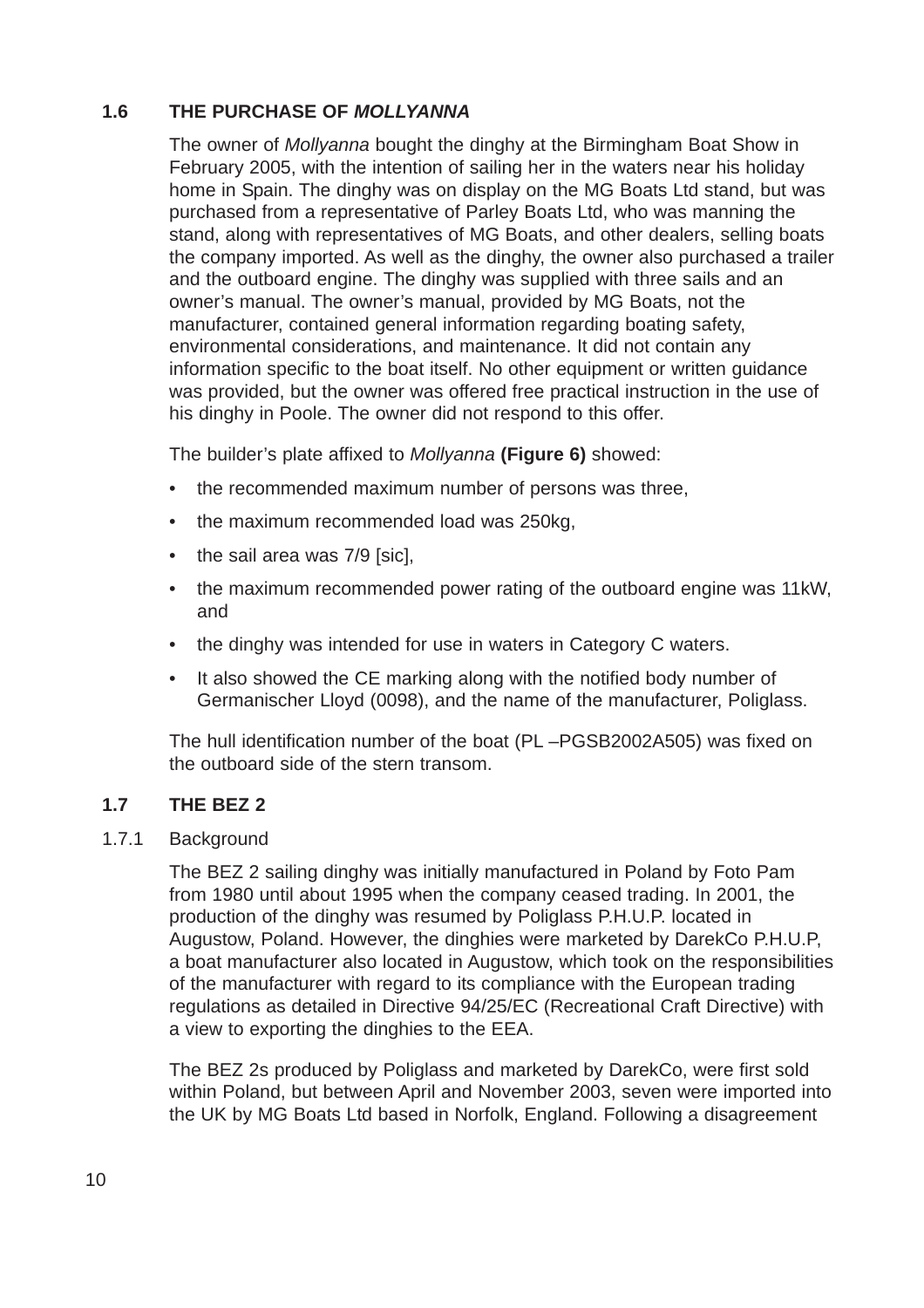

Owner's lifejacket





Builder's plate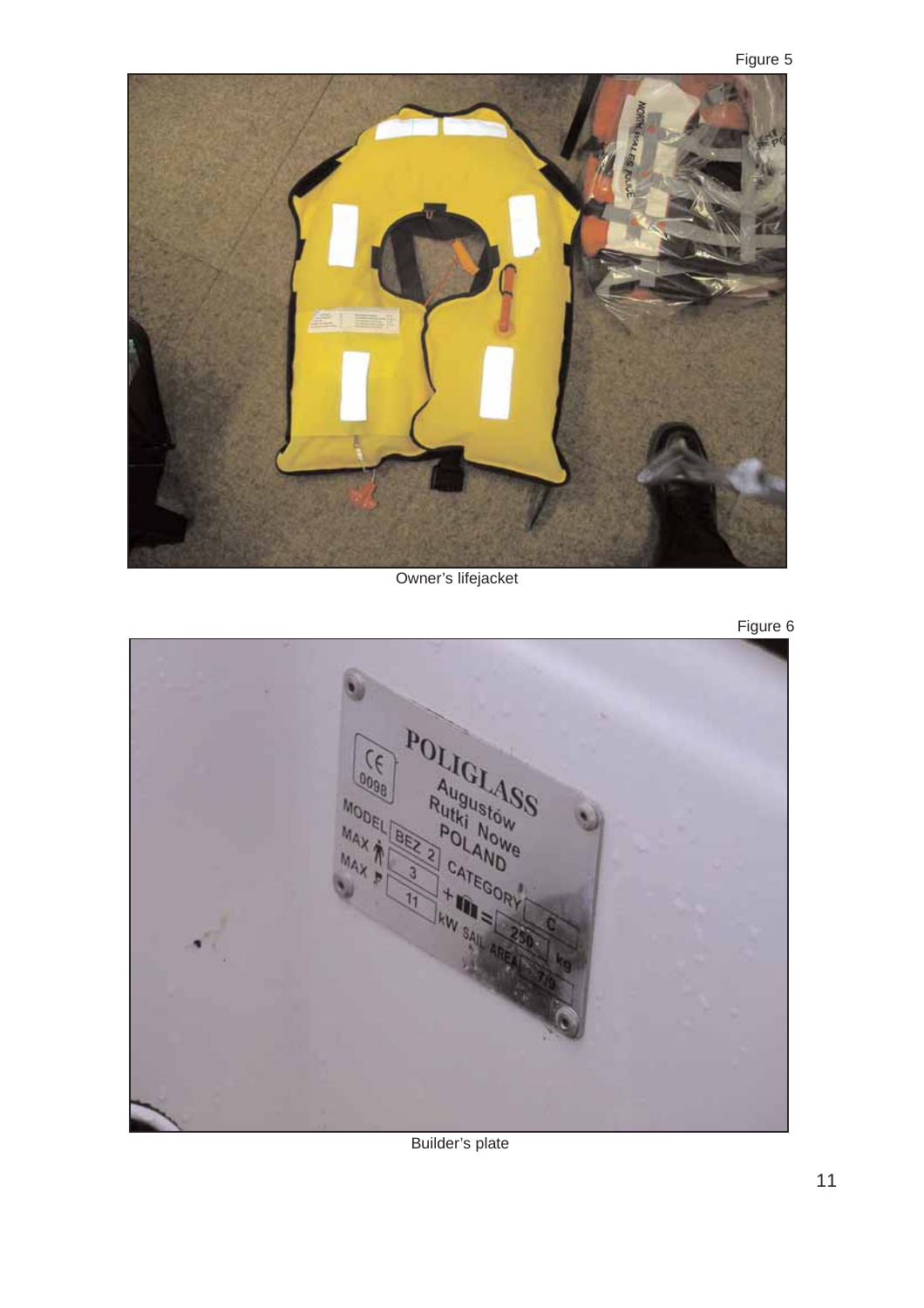between MG Boats and DarekCo during the winter of 2003, MG Boats arranged for the BEZ 2 to be supplied directly from Poliglass. Since 2001, between 26 and 33 BEZ 2 dinghies were exported from Poland to the UK, and were sold to the public via the importer's dealership network. A further 20 were sold in Poland, and 1 in Germany. Neither DarekCo, nor Poliglass, nor MG Boats were aware of any stability problems associated with the BEZ 2.

#### 1.7.2 Description

The boat is made from GRP; the hull is made from a single mould, but its inner mouldings including the deck and superstructure comprise several modules, which are attached separately to the hull **(Figures 7 and 8)**. The void spaces between the inner-mouldings and the hull, which are not airtight, contain polystyrene, which is cut to fit. The cockpit is self-draining, but the cabin has no drain, or any pumping arrangements. The dinghy is fitted with a pivoted metal centre plate, which can be raised and lowered using a rope pennant in the cockpit. The centre plate can be secured in its raised, but not in its lowered position. The rudder is detachable and is fitted with an "up- line" for raising in shallow water, but is not fitted with a "down-line" to ensure it stays in the down position when in use. Jamming cleats are provided for the jib and genoa sail sheets, but not for the mainsheet. The boat is supplied with three sails: a mainsail, a jib and a genoa. The main sail area is  $5.41\,\mathrm{m}^2$ , the jib  $2.86\,\mathrm{m}^2$ , and the genoa 4.4m<sup>2</sup>. It is estimated that the boat makes about 4 knots headway under full sail.

#### 1.7.3 Testing and certification

In June 2001, DarekCo arranged for a prototype BEZ 2, produced by Poliglass, to be tested to ensure the dinghy complied with the stability and buoyancy requirements of the RCD. A dinghy was taken from Poland to Berlin, and was tested for stability and freeboard, and buoyancy and flotation by a consultant. The tests were conducted using the wind stiffness test in accordance with a draft version of ISO 12217-3, which later became the applicable harmonised standard in May 2002<sup>1</sup>.

The test results **(Annex A)** were forwarded to IMCI, a notified body within the EU (No 0609). Based on information provided by the manufacturer regarding the buoyancy fitted, the consultant had calculated that an additional 245 litres of buoyancy was required to meet the standard. No allowance was made for the fitting of an outboard engine, and no record of the calculation was kept. From the results of the wind stiffness test, the consultant calculated that a constant wind speed of 11.21m/s was required to heel the boat to deck edge immersion. As this exceeded 11m/s, the boat was considered to conform to the stability and buoyancy requirements for Category C, providing the additional flotation was added.

<sup>1</sup> While this standard was only at the draft stage, it had been agreed by the Notified Bodies within the RSG (Recreational Craft Sectoral Group) that the draft version could be used, as there was no alternative option at that time.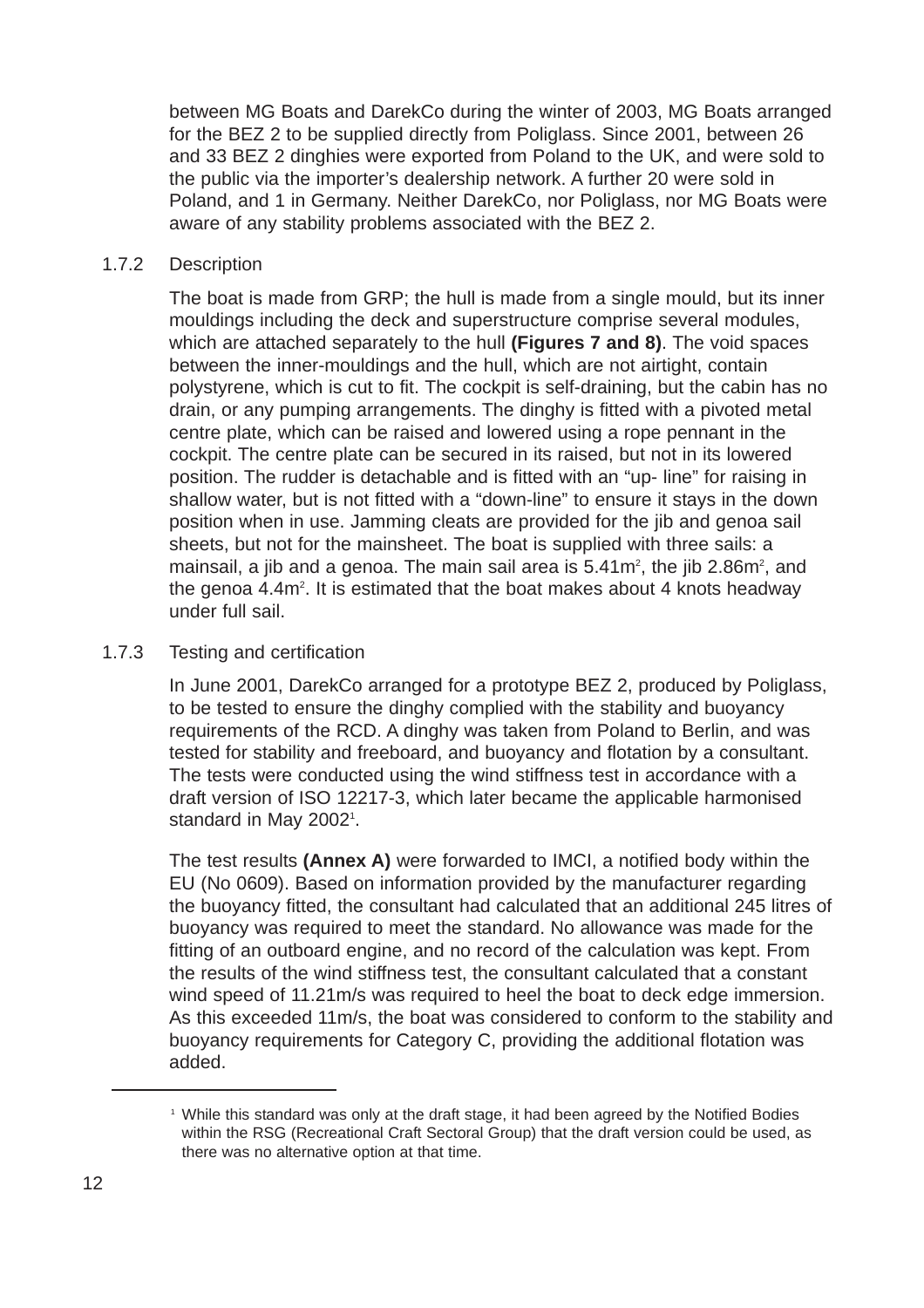

BEZ 2 - modular construction





BEZ 2 - superstructure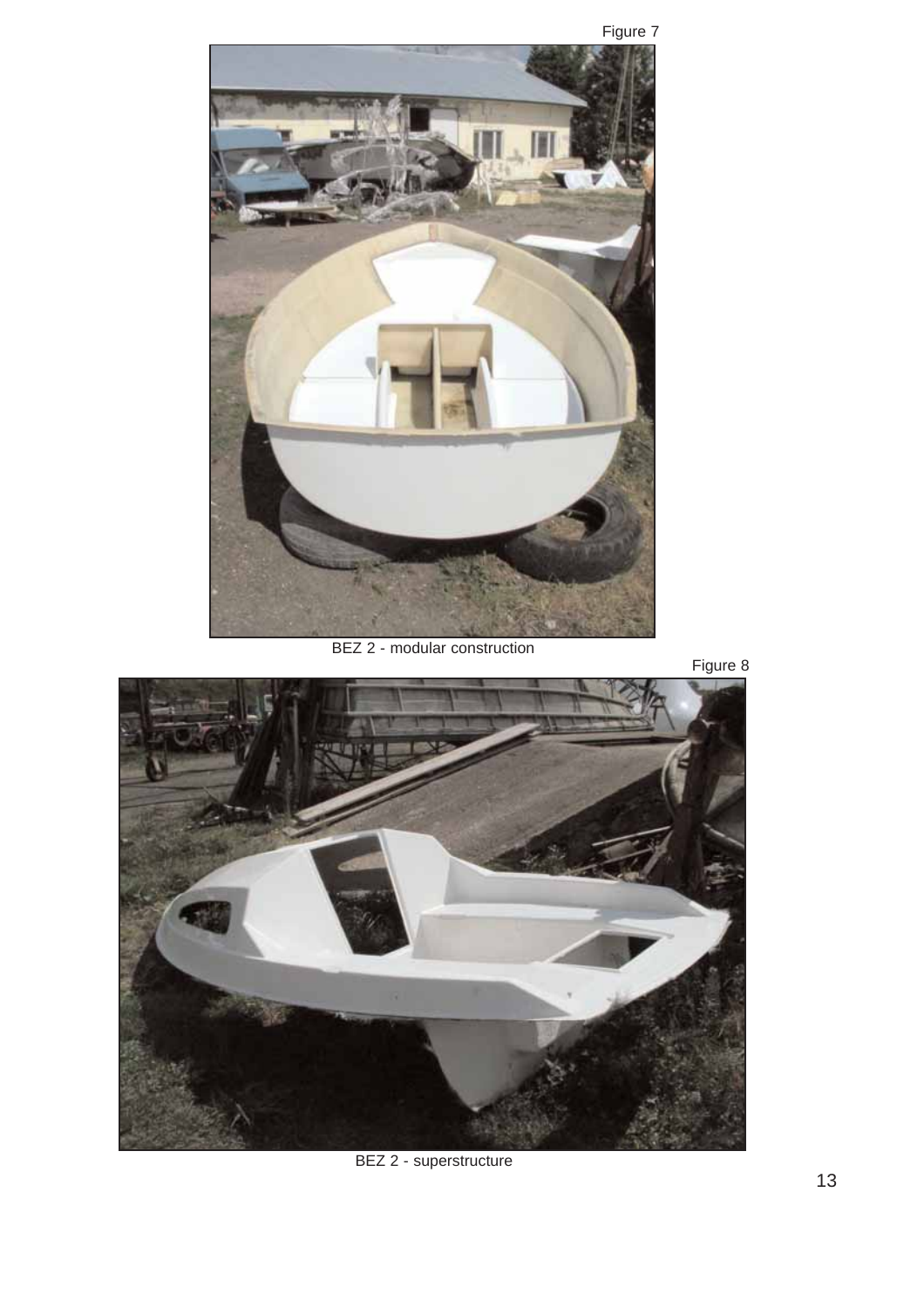IMCI checked the wind stiffness calculation and noted that the resultant wind speed, using the inputs provided by the consultant, was less than 11m/s. However, the notified body was aware that the draft version of ISO 12217-3 still allowed the boat to be placed in Category C, providing the sail area could be reduced by reefing, and that appropriate advice was contained in the owner's manual. Accordingly, it contacted DarekCo by telephone and arranged for an appropriated section to be included in the owner's manual. No calculations made by IMCI, following the receipt of the consultant's test report, were retained.

The owner's manual was revised by DarekCo to include (translated from German):

#### *Safety Notice*

*Should you fix additional fittings to the deck or internal bulkheads, please ensure that they are carefully sealed, as the areas below are buoyancy bodies. When wind speed exceeds Beaufort Force 4, the area of the sail must be reduced by approximately 25% to comply with the requirements of design category C. Warning, danger of capsizing!*

On receipt of this amendment, IMCI issued a 'Statement of Conformity' **(Annex B)** dated 26 September 2001, which certified that when used in design Category C waters, the BEZ 2 met the essential safety requirements of section 3.2 for stability and section 3.3 for freeboard and buoyancy and flotation of the EC Directive 94/25 for recreational craft. The certificate was valid for the 2001 and 2002 models only<sup>2</sup>. A copy of the test results was also forwarded to, and acknowledged by, DarekCo.

It is not known if, or how, the requirement for the additional flotation required by the test results was passed to Poliglass, but following the tests in June 2001, additional polystyrene was fitted between the boat's deck and outer hull, notably in two storage areas with removable covers on either side of the cabin deck **(Figure 9)** as indicated at **Annex A**. These areas were sealed after 2001.

In September 2003, DarekCo was aware that the Statement of Conformity issued by IMCI required renewal. It was also aware that because ISO 12217-3 had been harmonised with the RCD in 2002, the use of a notified body was no longer required. Accordingly, DarekCo approached the consultant who had tested the boat in June 2001 to certify the dinghy still complied with the RCD essential requirements for stability and freeboard, and buoyancy and flotation. On receipt of written confirmation from DarekCo that no modifications had been made to the BEZ 2, the consultant issued a certificate of conformity. The maximum engine power rating on this certificate was 3.6kW.

 $2$  The model year is a twelve month period, during which a particular craft model is intended to be sold. However, it remains effective as long as no major modifications have been made to the original design such that it could be considered to be new model.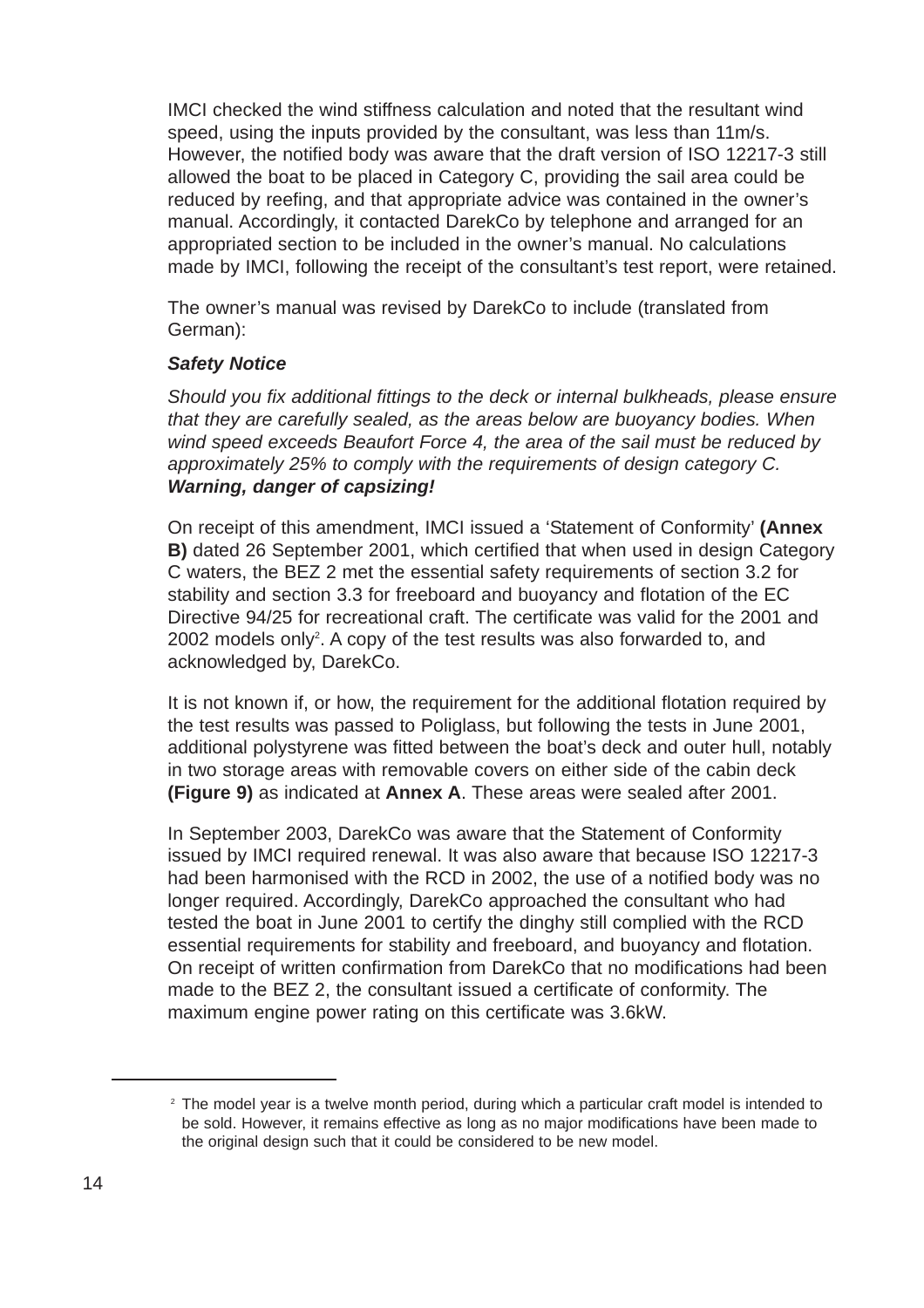DarekCo forwarded a copy of this certificate to MG Boats, which passed a copy to Poliglass as soon as it ceased trading with DarekCo. Reference to this certificate was noted on the declarations of conformity provided by Poliglass with its BEZ dinghies. A copy of the declaration of conformity for *Mollyanna*, which was provided by MG Boats and was not signed, is at **Annex C**.



Under-deck storage

## **1.8 OWNER'S MANUAL**

When DarekCo commissioned the testing of the BEZ 2 in 2001, it also commissioned the consultant who conducted the tests to write an owner's manual. This was produced in German, and was later translated into Polish. The manual contained information regarding capsize and recovery, which was based on the consultant's knowledge of sailing, not practical experience gained in the BEZ 2, or on guidance provided by either DarekCo or Poliglass. The manual also stated that the maximum engine power of the BEZ 2 was 11kW, which was the power rating proposed by DarekCo to the consultant following its receipt of the certificate issued by IMCI.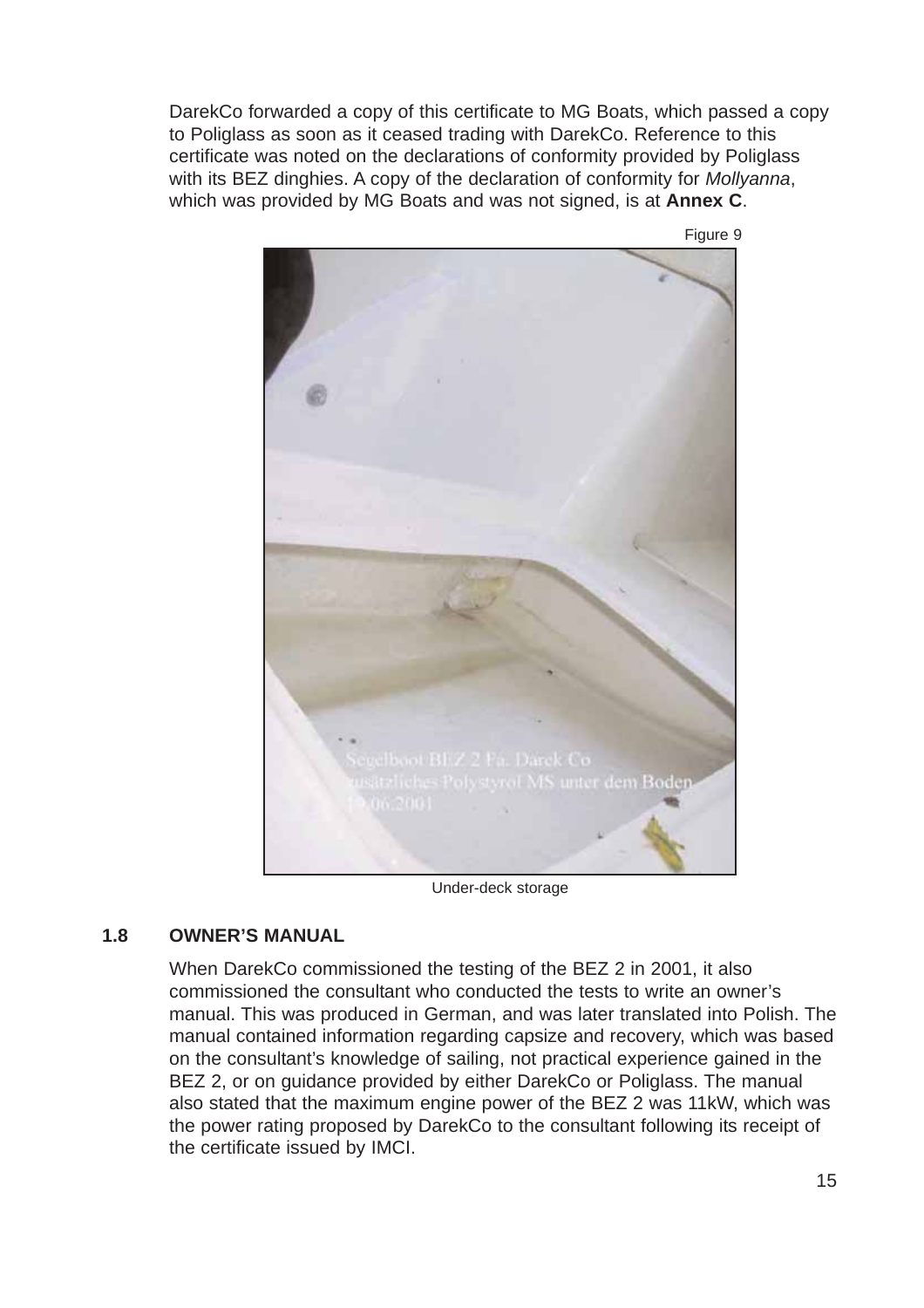It is possible that DarekCo supplied copies of the owner's manual for the BEZ 2 in German and Polish with some of the BEZ 2s exported to the UK, but the manuals were never translated into English. A translation of this manual, which was provided to the MAIB by DarekCo in August 2005, and contains a copy of the certificate of conformity provided by the consultant, is at **Annex D**.

Poliglass did not provide an owner's manual with any of the BEZ 2s it produced. It considered that it was not required to do so until January 2006, due to Poland's transition into the EEC. The company considered that, until then, the responsibility for the provision of an owner's manual rested with MG Boats.

#### **1.9 POLIGLASS P.H.U.P.**

Poliglass was set up in 1989. The company initially manufactured rowing boats, but progressed to manufacturing motor boats of varying sizes. The BEZ 2 is the only sailing boat the company manufactures. Poliglass employs thirteen full time staff, plus an additional nine on a seasonal basis. Most of the boats produced by the company are exported within the EEA. The company was aware of the RCD requirement to maintain a technical construction file for each model of boat manufactured. Since 2004, Poliglass used Germanischer Lloyd to compile these files, and also to conduct the appropriate stability and freeboard, and buoyancy and flotation tests on all of its boats, except the BEZ 2. The company stated that the maximum recommended engine rating for the dinghy was 3.6kW in accordance with its declaration of conformity, and that the 11kW rating shown on the builder's plate of *Mollyanna* was due to a mistake by the manufacturers of the plate. The figure of 2-3 noted in the manufacturer's declaration of conformity **(Annex C)**, with regard to the maximum number persons, was also acknowledged by Poliglass to have been an oversight.

Shortly after Poliglass started manufacturing the BEZ 2 in 2001, the company's owner intentionally capsized and recovered the prototype on which the stability and buoyancy tests were conducted. In his experience, it was important for one person to swim to the end of the mast following capsize to prevent the dinghy from inverting. A second person was then required to grab the centre plate, which he found always remained protruding from the hull. When sufficient weight was applied to the centre plate to prevent the mast from sinking, the dinghy could be brought upright by both of the crew applying their weight to the centre plate.

## **1.10 INTERNATIONAL MARINE CERTIFICATION INSTITUTE (IMCI)**

IMCI was started in 1996, and until 2003 its accreditation as a notified body had been via the Belgian Ministry of Transport. Its accreditation since June 2003 has been via Belcert, an organisation within the Belgian Ministry of Finance. IMCI is required to comply with EN ISO 45011 to maintain its accreditation.

IMCI employs about 40 CE inspectors worldwide, and currently certifies over 5100 craft. Verbal feedback from its last audit, conducted by Belcert in September 2005, indicated that no major problems with its procedures were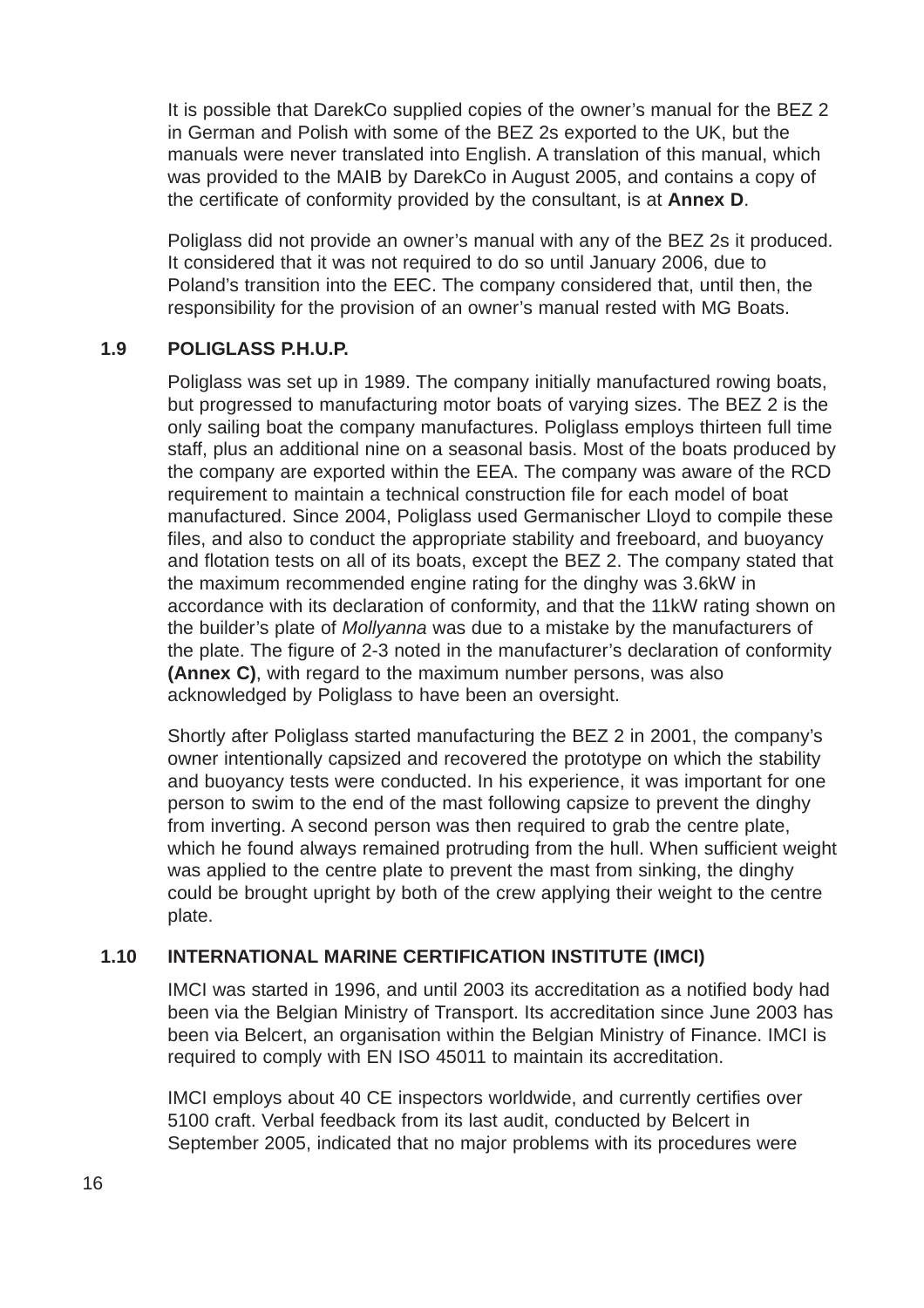evident. The company's procedure for the checking of the results of tests conducted in accordance with the conformity assessment module Aa of the RCD, is that only the calculations submitted by the manufacturers are checked. The inputs to the calculations are not. However, the degree of trust afforded to individual manufacturers is dependent on the body's knowledge of them, and how trustworthy their work has been. In 2001, IMCI had previously worked with the consultant contracted by DarekCo, and his work was found to be reliable. The consultant became a CE inspector for IMCI in December 2003.

## **1.11 EN ISO 12217-3**

## 1.11.1 Background

Prior to its harmonisation with the Recreational Craft Directive in May 2002, the standard underwent a number of draft stages. The latest version of the draft standard in June 2001 was ISO/FDIS 12217-3, which became available to Notified Bodies in February 2001, but was not publicly available until January 2002. A number of earlier draft versions (DIS) had been publicly available since 2000. It is not known which version of the DIS or FDIS the consultant based his tests on the BEZ 2.

## 1.11.2 Testing options

For the BEZ 2, the draft standard (DIS and FDIS) allowed conformity with the stability and buoyancy requirements of the RCD to be demonstrated by the successful completion of any one of the following three tests:

a wind stiffness test, the purpose of which was to demonstrate that:

*when a sailing boat is heeled to a steady wind speed appropriate to the design category, the boat does not start flooding or exceed 45º heel*;

• a knockdown recovery test, the purpose of which was to demonstrate that:

*a boat can return to the upright unaided after being knocked down*; and a

• capsize recovery test, the purpose of which was to demonstrate that:

*a boat can be returned to the upright after a capsize by the actions of the crew using their body action/or righting devices purposely designed and fitted to the boat, that it will subsequently float, and to verify that the recommended minimum crew weight mass is sufficient for the recovery method used.*

Important differences between the ISO/DIS 12217-3 and ISO/FDIS 12217-3 relevant to wind stiffness test include:

• ISO/FDIS 12217-3 required a boat intended for use in Category C waters to pass a level flotation test to demonstrate that it has adequate swamped buoyancy and stability. ISO/DIS 12217-3 only required a basic flotation test to be conducted.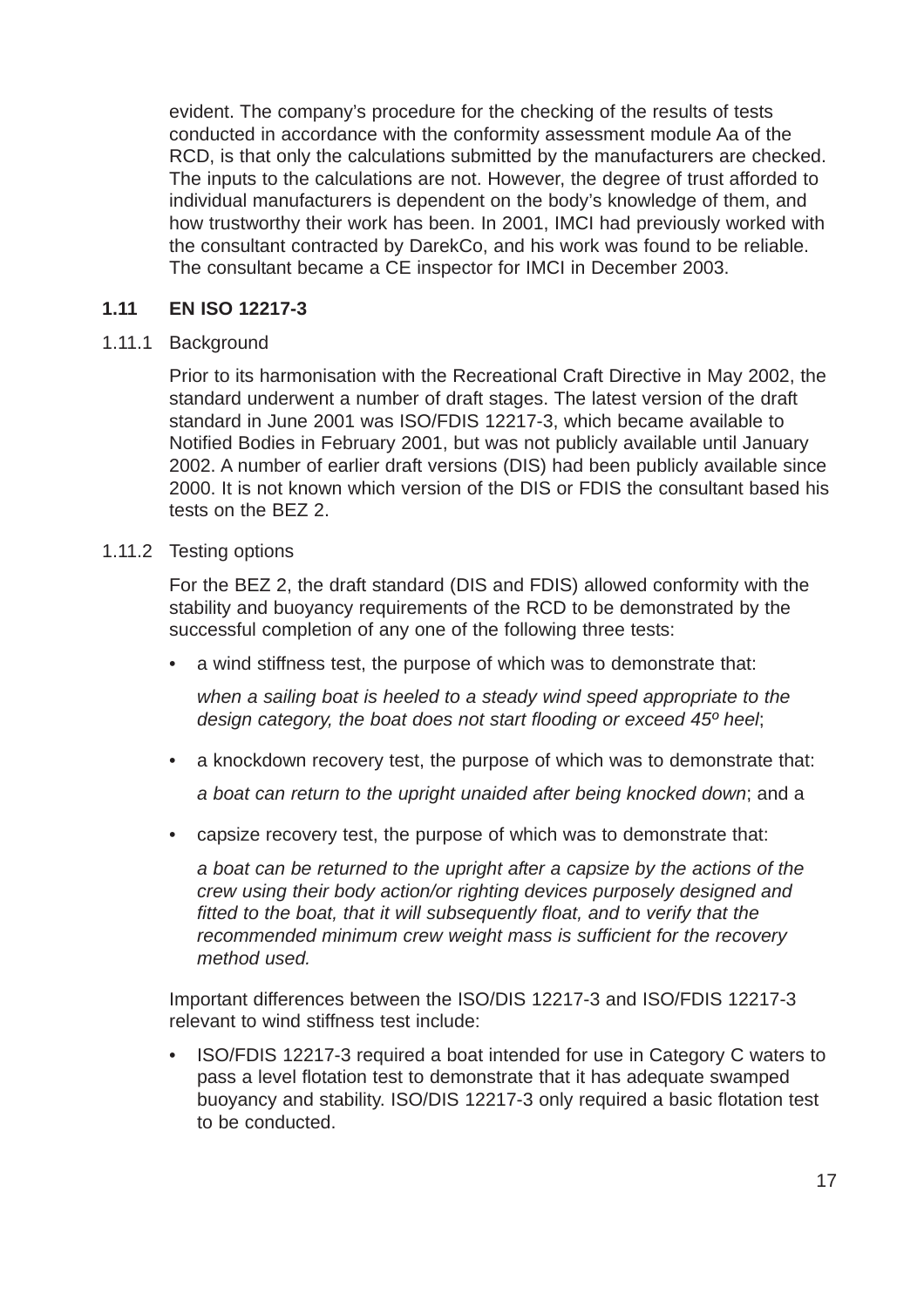- ISO/FDIS 12217-3 contained calculation worksheets for use with the required tests.
- ISO/FDIS 12217-3 allowed a boat which could not satisfy the requirements of the wind stiffness test with full sail, to be categorised C or D, provided the requirements were met with the sail reefed provided:
	- the reefed sail area is not less than two thirds of the actual profile projected area of the standard sail plan,
	- the wind force at which reefing becomes necessary is clearly stated in the owner's manual, and
	- warning symbols are displayed at the main control position **(Figure 10)**.
- 1.11.3 Information to be provided

EN ISO 12217-3 (2002), requires specific stability information relating to the relevant tests conducted to be provided where appropriate. Examples include:

- Whether a boat is only intended to be sailed with the centreboards or dropkeels in the lowered position (where the stability has only been assessed in this condition)
- The highlighting of openings which are marked "WATERTIGHT ENCLOSURE – KEEP SHUT WHEN UNDERWAY", and reminding owners that care should be taken to observe this warning.
- When a boat has passed the capsize-recovery test, information regarding the minimum crew mass to recover the boat, the recommended technique, and the likelihood of capsize.
- For boats passing the wind stiffness test, the likelihood of a boat being swamped or capsized if excessive sail is carried, and the wind speed on the Beaufort Scale at which the sail should be reefed.

No specific information regarding the tests conducted, or tests not conducted which might be relevant to the limitations of the boat, are required to be provided.

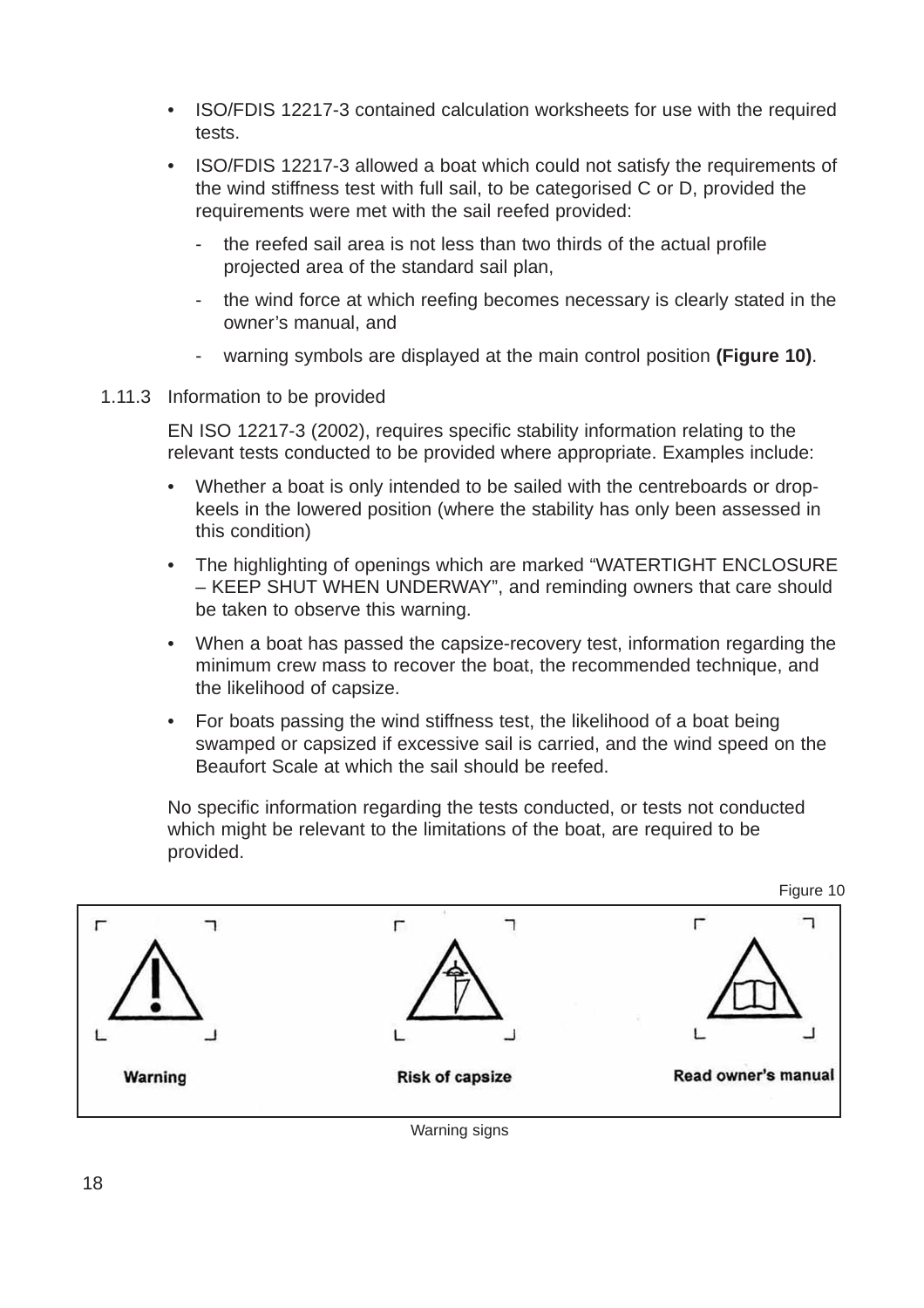## **1.12 POST ACCIDENT TESTS**

## 1.12.1 The BEZ 2

On 4 October 2005, a new 2005 model BEZ 2 was tested by the RYA, an EU notified body for the testing of recreational craft. The tests were in accordance with the requirements of BS EN ISO 12217-3 (2002), of which the requirements for the wind stiffness and flotation tests were the same as FDIS ISO 12217-3. It was also tested against the requirements of DIS 12217-3.

The tests conducted by the RYA on the BEZ 2 included the wind stiffness test, the knockdown-recovery test, the capsize recovery test, and the level and basic flotation tests. A summary of the results is shown at **Figure 11**, and the full test report is at **Annex E**. Photographs taken during the tests are at **Annex F**.

During the capsize recovery test, the dinghy inverted as soon as it was intentionally capsized, and the steel centre plate dropped back into the hull. The recovery of the centre plate to allow its use in righting the dinghy was only possible by using a pennant, which had been attached before the test began. Once the centre plate was extended from the hull, the crew had great difficulty in getting the boat upright. Once upright, it was evident that the cabin and cockpit had filled with water.

Figure 11

| <b>Summary of Results Against BS EN ISO 12217-3</b> |                                                |                           |                                 |  |
|-----------------------------------------------------|------------------------------------------------|---------------------------|---------------------------------|--|
| Test                                                | <b>Test Design</b><br>Category                 | <b>Floatation</b><br>Test | <b>Final Design</b><br>Category |  |
| Wind Stiffness Test                                 | Category C<br>(Only In<br>Reefed<br>Condition) | Basic - D                 | D                               |  |
| Knockdown Recovery Test                             | Fail                                           | Basic - D                 | Fail                            |  |
| <b>Capsize Recovery Test</b>                        | Fail                                           |                           | Fail                            |  |

#### **Summary of Results Against ISO/DIS 12217-3**

| Test                       | <b>Test Design</b><br>Category | <b>Floatation</b><br>Test | <b>Final Design</b><br>Category |
|----------------------------|--------------------------------|---------------------------|---------------------------------|
| <b>Wind Stiffness Test</b> |                                | Basic - C                 |                                 |
| Knockdown Recovery Test    | Fail                           | Basic - C                 | Fail                            |
| Capsize Recovery Test      | Fail                           |                           | Fail                            |

Summary of RYA tests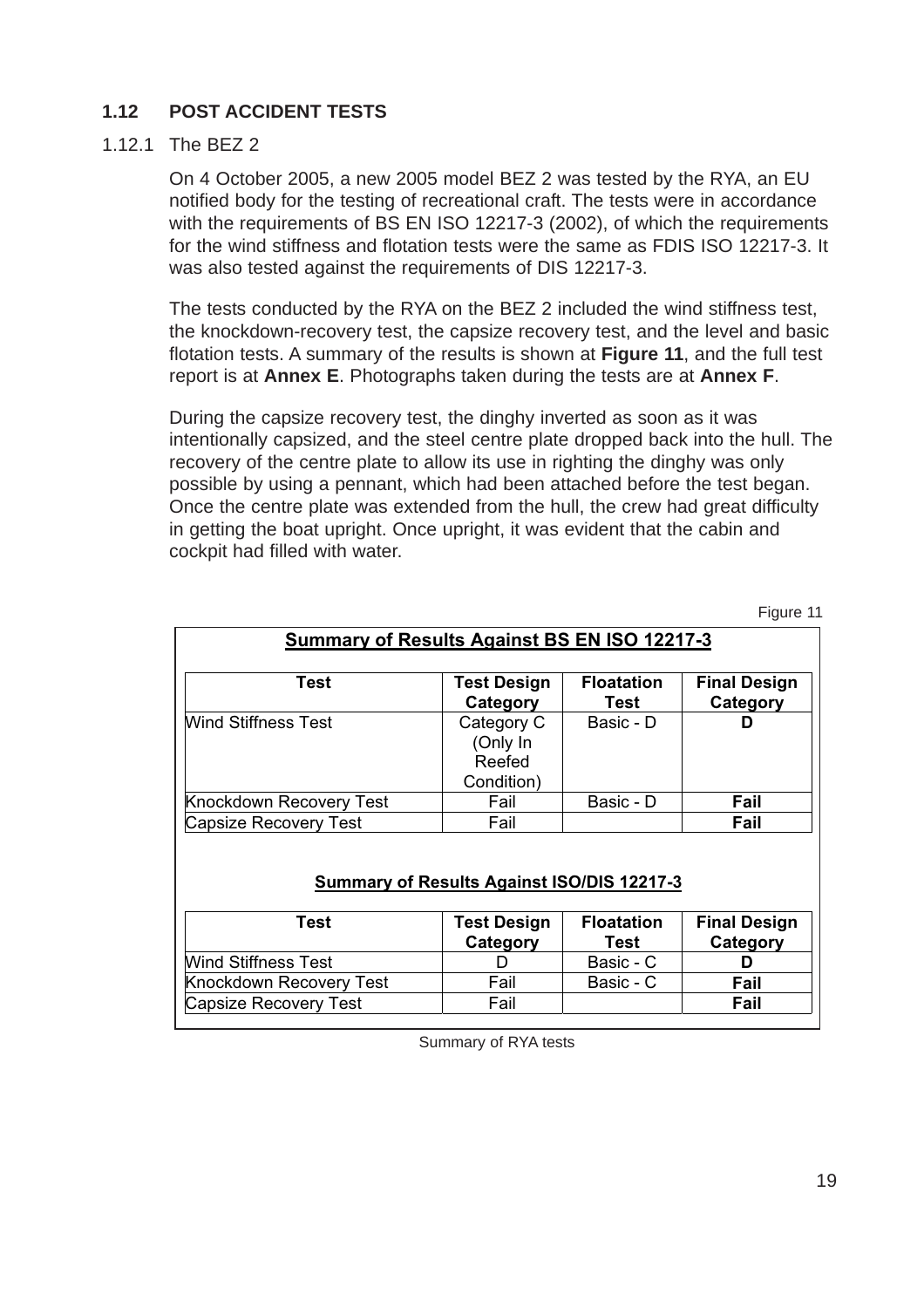On completion of the capsize-recovery test, the water from the BEZ 2 could only be bailed when supported by craft on either side to prevent further capsize. When the boat was taken out of the water following the tests, it was evident that a large amount of water had entered the space between the inner mouldings and the hull. This substantially increased the weight of the boat, making it difficult to support on its trailer without damaging either the dinghy or the trailer. When the boat was tilted forward, the trapped water was seen to escape from the hull void space into the cabin via the seam joining the inner mouldings to the hull **(Figure 12)**. When the dinghy was tilted aft, water escaped into the aft storage locker in a similar manner. In order to release all of the trapped water to safely transport the dinghy, it was necessary to drill a hole through an internal bulkhead into the void space. The hole was later secured with a watertight drainage plug.

Figure 12



Water passing through deck seam

#### 1.12.2 Lifejacket

The lifejacket worn by the owner of *Mollyanna* was examined and tested by  $Q$ ineti $Q<sup>3</sup>$  on behalf of the MAIB. The examination and tests indicated that the lifejacket was not damaged, was airtight, and operated correctly when manually inflated. When fitted correctly, the lifejacket supported a flotation manikin representing an unconscious body, in a stable position with the head clear of the

<sup>&</sup>lt;sup>3</sup> Qinetig – Independent research company utilised by MAIB to conduct tests on safety equipment in the furtherance of accident investigation.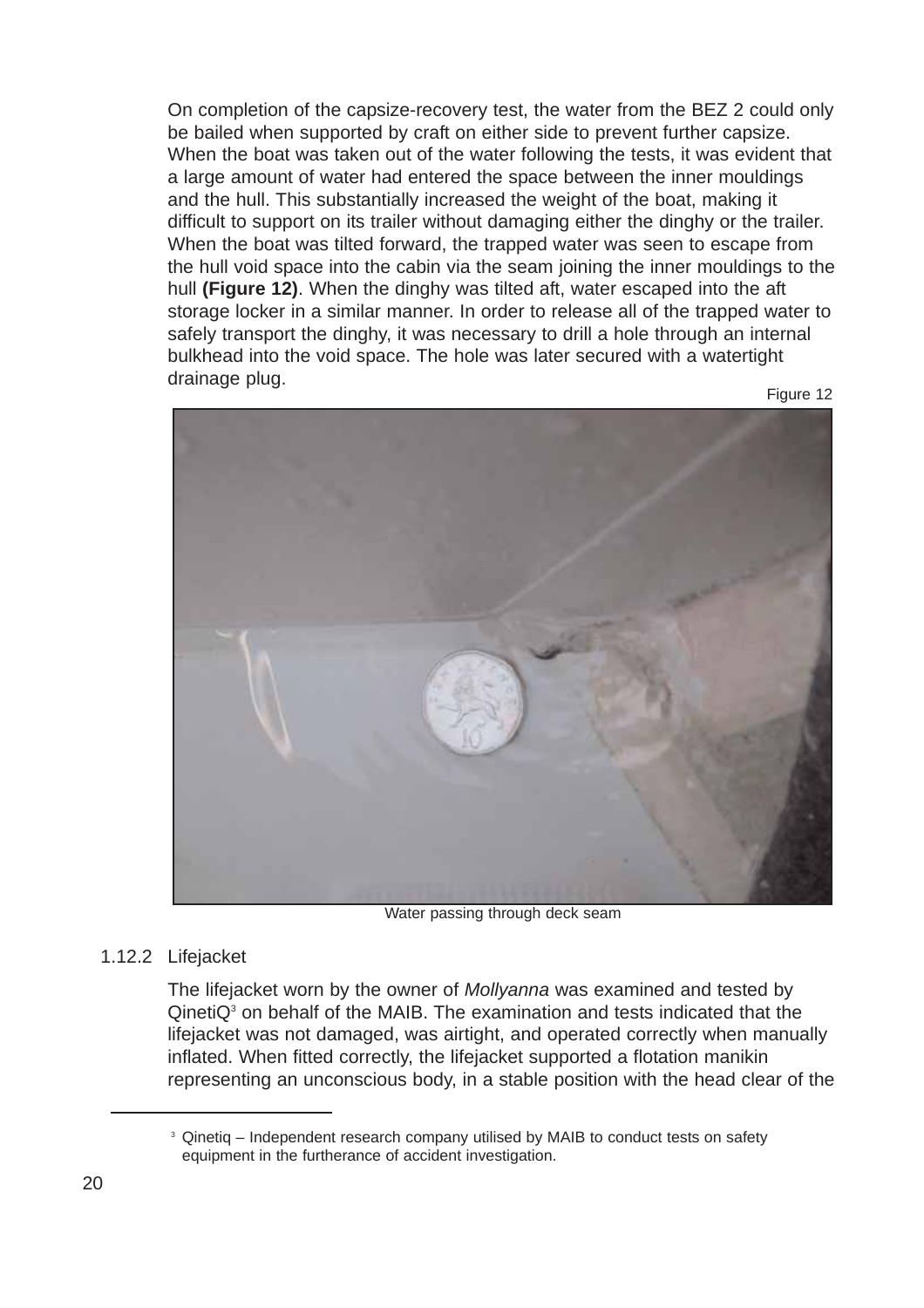water. When the lifejacket was fitted with the waist belt loose, it tended to ride up the torso and allow the body to slip through, with the result that the manikin floated in the water with the mouth just submerged.

## **1.13 RECREATIONAL CRAFT DIRECTIVE**

1.13.1 General

In 1998 Directive 94/25/EC (Recreational Craft Directive) was introduced by the European Commission to ensure a uniform level of safety in the design and manufacture of recreational craft throughout the European Economic Area. This established the free movement of recreational craft within the single market, and was implemented in the UK by the Recreational Craft Regulations 1996 S.I. 1996/1353. The RCD applies to all craft (with some exemptions) placed on the market or put into service and intended to be used for sporting and recreational purposes with a hull length of between 2.5 and 24 metres.

The Directive does not contain any retrospective provisions and, as such, existing boats in use in the EEA lie outside the Directive. As a trade directive, it bears on the first point of sale (or hire), and Member states are unable to elaborate on its rules in the conditions they themselves impose on new craft first being placed on to their waters. At the national level the Department of Trade and Industry (DTI) has responsibility for the Recreational Craft Regulations within the UK, with enforcement being the responsibility of local authority trading standards departments.

1.13.2 Essential requirements

Annex I of the Directive lays out essential safety, health, environmental protection, and consumer protection requirements that must be met by recreational craft. These requirements include:

Boat design categories

There are 4 design categories within the Directive. These are:  $A - 'Ocean'$ ,  $B -$ 'Offshore', C – 'Inshore', and 'D' Sheltered waters. Design category C – 'Inshore' is defined as:

*Designed for voyages in coastal waters, large bays, estuaries, lakes and rivers where conditions up to, and including, wind force 6 and significant wave heights up to, and including, 2m may be experienced4 .*

Design category D – 'Sheltered Waters' is defined as:

*Designed for voyages on small lakes, rivers, and canals where conditions up to, and including, wind force 4 and significant wave heights up to, and including, 0.5m may be experienced*.

<sup>4</sup> The significant wave height is the mean height of the highest one-third of the waves, which approximately corresponds to the wave height estimated by an experienced observer. Some waves will be double this height.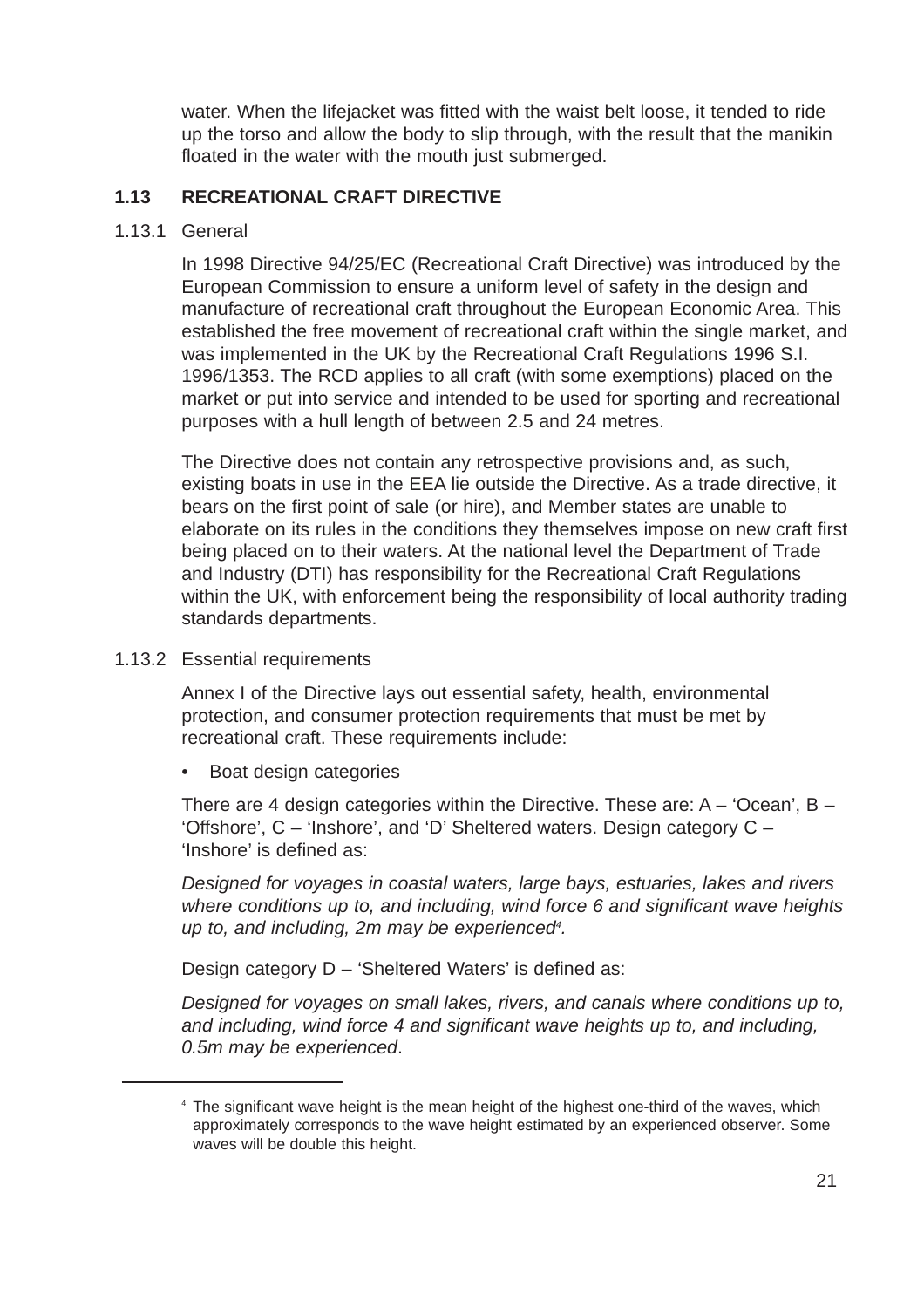• Builder's Plate

Each craft is required to have a plate affixed showing:

- *-* The manufacturer's name,
- A CE marking,
- The boat design category,
- The manufacturer's maximum recommended load, and
- The number of persons recommended by the manufacturer for which the boat was designed when underway<sup>5</sup>.

It is also acceptable for manufacturers to add the maximum rated engine power to the plate, provided the information is consistent with the information contained in the owner's manual.

• Owner's manual

Each craft must be provided with an owner's manual. The owner's manual is provided as guidance to the owner of the boat, most particularly on safety issues, and should be written in the language applicable to the EEA State in which the craft is to be sold. The manual should cover risks applicable to the type of boat. Information not relevant to the boat model must be deleted to avoid confusion.

Stability and freeboard

The RCD requires that:

*(The) craft shall have sufficient stability and freeboard considering its design category..and the manufacturer's maximum recommended load..*

• Buoyancy and flotation

The RCD requires that:

*(The) craft shall be constructed to ensure that it has buoyancy characteristics appropriate to its design category….and the manufacturer's maximum recommended load.*

*Boats of less than six metres in length that are susceptible to swamping when used in their design category shall be provided with appropriate means of flotation in the swamped condition.*

<sup>5</sup> Maximum recommended number of people (with an assumed mass of 75Kg each) based on the seating or space requirements of ISO 14946, and/or design category.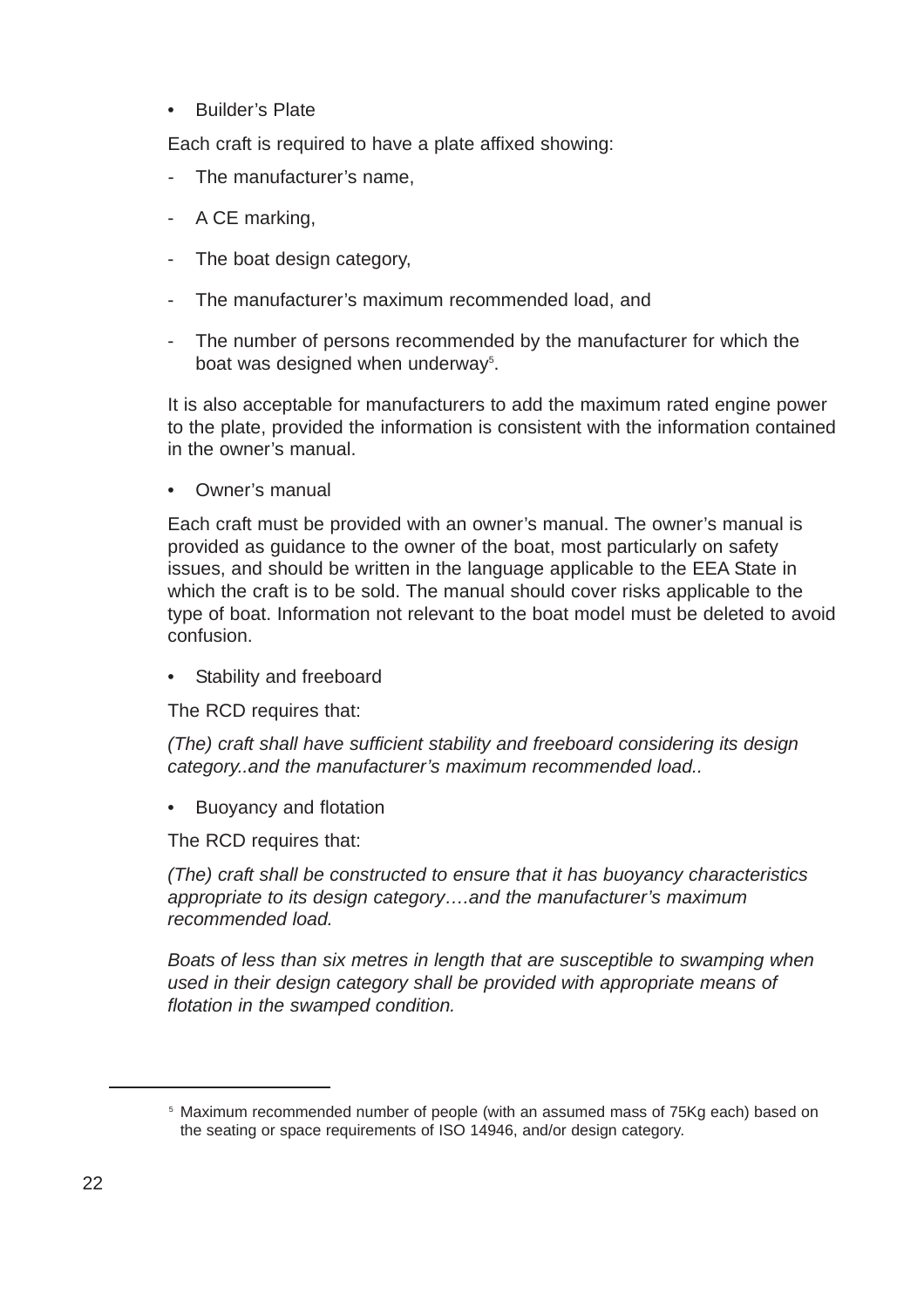• *Manufacturer's maximum recommended load*

The RCD states:

*The manufacturer's maximum recommended load (fuel, water, provisions, miscellaneous and people (in kilograms) for which the boat was designed, …shall be determined according to the design category, stability and freeboard, and buoyancy and flotation.*

In addition to the essential requirements of the Directive, administrative requirements include that manufacturers compile a file of technical information. In the case of complete craft or hulls, this file is to include test reports or calculations demonstrating that the craft has adequate stability in the anticipated sea conditions.

## 1.13.3 Conformity with the essential requirements

The essential requirements of the RCD must be met before a manufacturer can place its boat on the market in the EEA. This can be achieved through the application of harmonised standards, which gives a presumption of conformity with the Directive's essential requirements. In broad terms, harmonised standards are European standards, which are adopted by European Standards Organisations (ESOs), prepared in accordance with the general guidelines agreed between the European Commission and ESOs, and follow a mandate issued by the commission. Appendix 3 of the RCD lists the standards harmonised under the Directive. With regard to the essential requirements noted in paragraph 1.12.2, the harmonised standards applicable to *Mollyanna* with respect to stability and freeboard, and buoyancy and flotation, owner's manual, and manufacturer's maximum recommended load are:

- EN ISO 12217-3:2002: Small craft Stability and buoyancy assessment and categorisation – Part 3: Boats of hull length less than 6m (ISO 12217- 3:2002)
- EN ISO 10240:1995: Small craft Owner's manual (ISO 10240:1995)
- EN ISO 14946:2001: Small craft Maximum load capacity (ISO 14946:2001)

However, the application of harmonised standards is voluntary, and is not the only method available to demonstrate conformity. If a harmonised standard is not followed, a manufacturer is obliged to prove that his product conforms to the essential requirements of the Directive by alternative means.

#### 1.13.4 Methods of assessment of conformity with the essential requirements

The method of assessment of a boat's conformity with the essential requirements of the RCD is dependent on its design category and length. In the case of the BEZ 2, assessment was possible in either Module A (internal production control) or Aa (internal production control plus tests), depending on whether the harmonised standards for stability and buoyancy were complied with.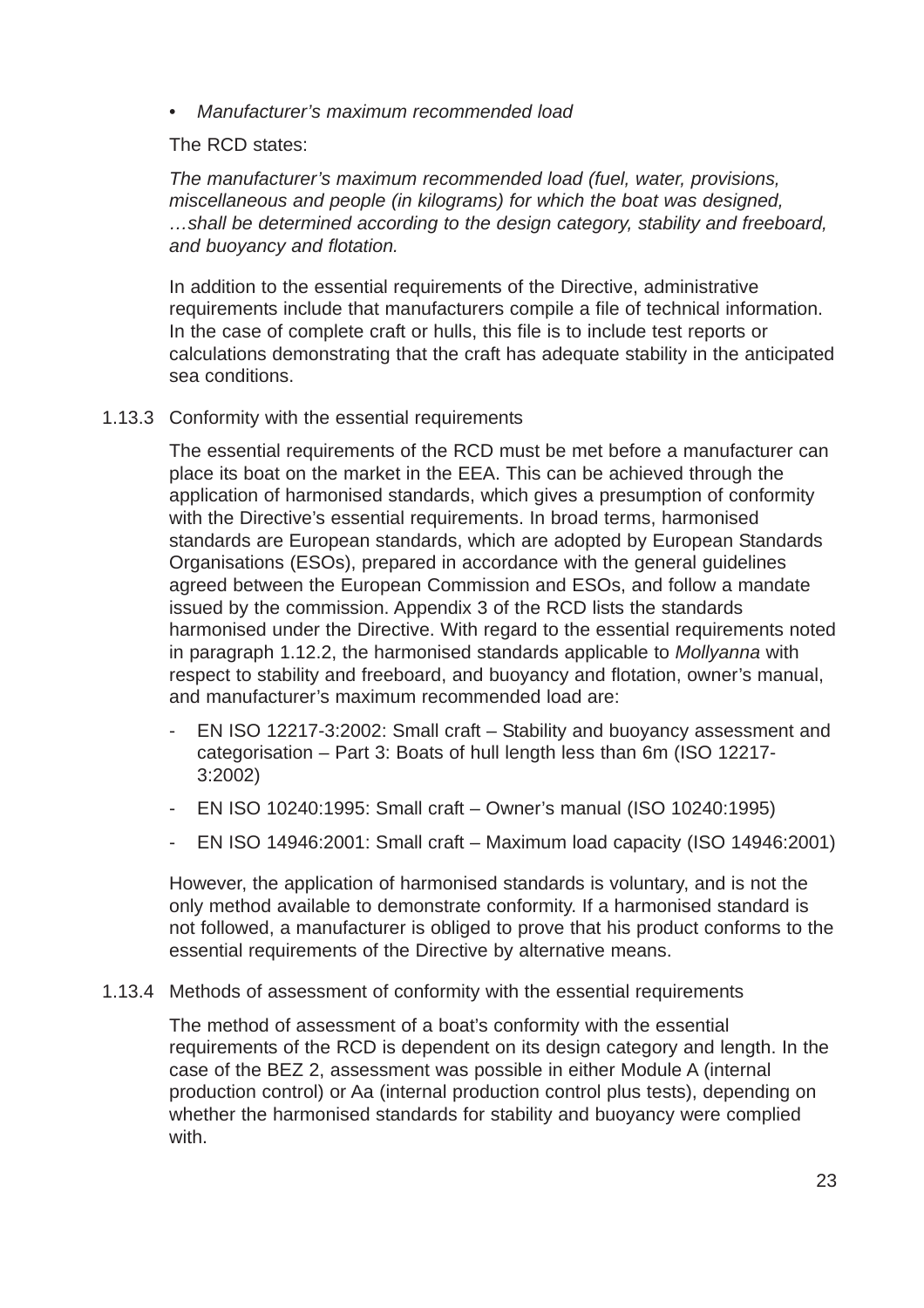When module A is used, it is the responsibility of a manufacturer to provide a 'Declaration of Conformity' for each separate craft, which should include:

- name and address of the manufacturer or his authorised representative established in the EC.
- Description of the recreational craft or of the component.
- References to the relevant harmonised standards used, or references to the specifications in relation to which conformity is declared.
- Where appropriate, reference to the EC type examination certificate issued by a notified body.
- Where appropriate the name and address of the notified body.
- Identification of the person empowered to sign on behalf of the manufacturer or his authorised representative established within the EC.

A recommended format for the declaration of conformity is at **Annex G**. When module Aa is used, which is normally when the harmonised standards for stability and buoyancy are not used to demonstrate compliance, the control of all tests are the responsibility of a notified body, which issues an examination report. A list of notified bodies and their identification numbers, which can be appointed to carry out the tasks pertaining to the conformity assessment procedures, is published by the European Commission.

## **1.14 A CAPSIZE OFF LANGSTONE**

On the afternoon of 2 July 2005, another BEZ 2 also capsized and could not be righted. The capsize occurred in the approaches to Langstone Harbour near Chichester, England. The wind was force 4 to 5, and the height of the waves was about 0.5m. After leaving the lee of the shore, the dinghy was sailing with the wind between 40 and 50 degrees on her starboard bow. The owner (weight approximately 105kg) sat on the starboard side towards the front of the cockpit controlling both the main and the jib sheets. The owner's wife (weight approximately 100kg) sat on the port side of the cockpit, towards the stern, controlling the tiller.

Suddenly, a gust of wind blew the dinghy until it was almost lying on its port side. The owner's wife fell backwards, but managed to remain holding on to the tiller. She was prevented from falling completely overboard by the main sheet. Meanwhile, the owner fell under the boom into the water. The boat stopped in the water on its port side, and when the owner went to check that the jib sheet was not cleated before attempting recovery, the dinghy rolled towards him and inverted.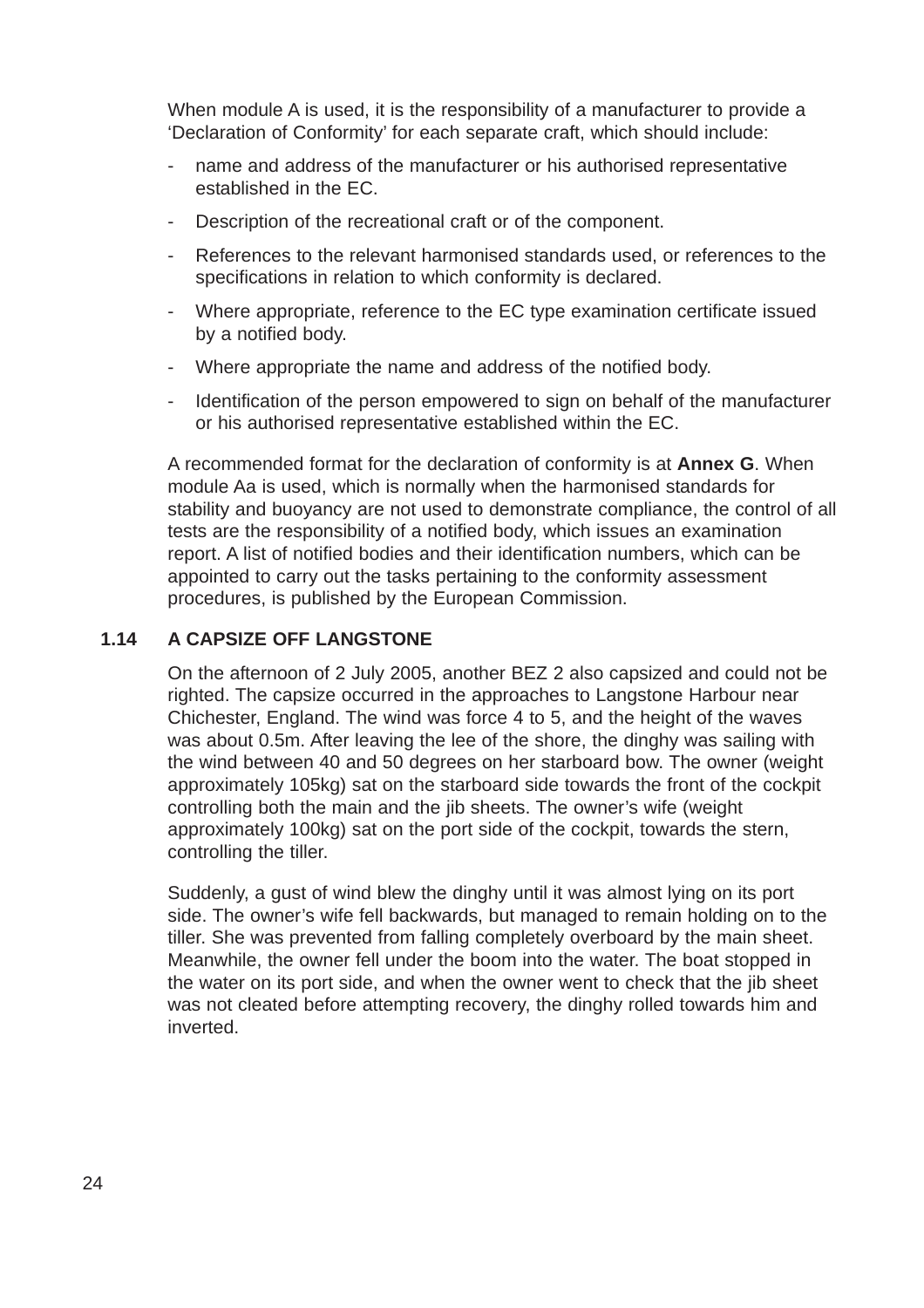On inverting, the centre board retracted to its stowed position, making it impossible to attempt to right the boat. A nearby fishing vessel recovered the owner and his wife, who were not wearing lifejackets or buoyancy aids. The BEZ 2 was then towed by a RIB into more sheltered waters where a line was attached to one of the dinghy's shrouds. The dinghy was then pulled upright. Initially, the dinghy appeared to be stable, but when a crewman from the RIB climbed on board, it again capsized and inverted. The up-turned hull was then observed to be lower in the water than previously. The dinghy was towed gently into shoaling water where it was righted, and pumped out.

When the boat was recovered ashore, a large amount of water was drained from the space between the inner mouldings and the hull via a through hull fitting housing a depth sounder. The owner considered that the water probably entered the space through this fitting, when the dinghy capsized and the cabin was filled with water, because the fitting might not have been tightened sufficiently on its inboard side.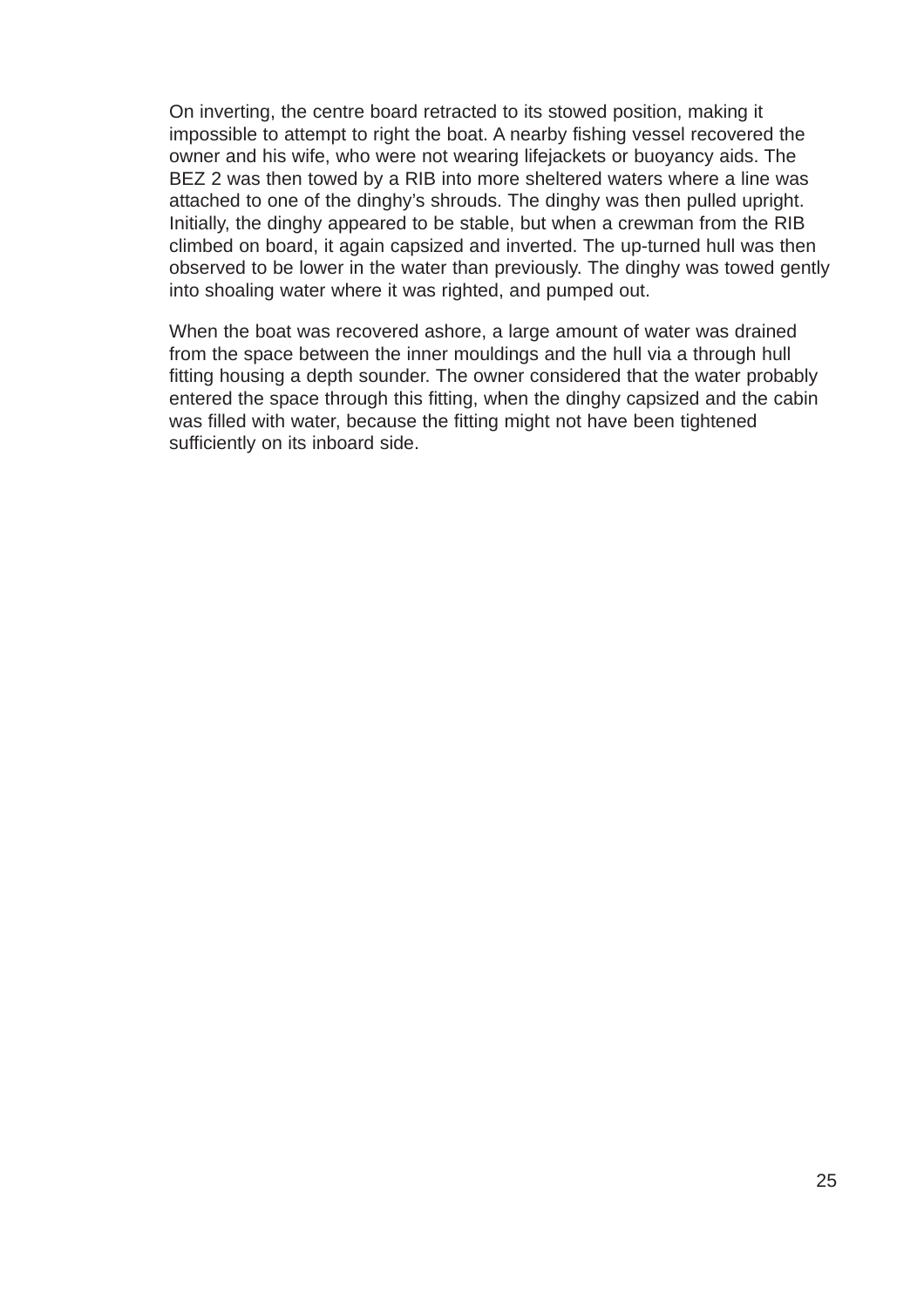# **SECTION 2 - ANALYSIS**

## **2.1 AIM**

The purpose of the analysis is to determine the contributory causes and circumstances of the accident as a basis for making recommendations to prevent similar accidents occurring in the future.

## **2.2 FATIGUE**

Both the owner and his son were well rested prior to the sailing trip, and there is no indication that fatigue influenced their decision-making or actions.

## **2.3 CREW EXPERIENCE**

The crew of *Mollyanna* were very inexperienced dinghy sailors. The owner had no previous sailing experience before acquiring the dinghy, and his son's experience was very limited and lacked currency. The manufacturer produced no written guidance, and the owner had not taken up a familiarisation course offered by the boat's vendor. Therefore, the owner's knowledge of the characteristics of the BEZ 2 was gained only from what had been passed by salesmen at the Birmingham Boat Show, and his practical experience. This had been limited to about seven previous trips in varying conditions, but probably none as testing as the conditions encountered on 2 July.

During the period from when *Mollyanna* sailed from Conwy at about 1200 until her crew were taken on board *Starida II* at about 1600, the weather and sea conditions had deteriorated considerably. This is evident from there being insufficient wind to sail the dinghy when passing Penmaenmawr Point, and the reported conditions of a force 6 south west wind and a 1.5m wave height at the time of the rescue. It is also supported by the 1.5nm drift experienced by the upturned hull after capsize **(Figure 1)**. However, although the worsening conditions might have been exacerbated by a funnelling effect through the Menai Strait, the Meteorological Office had forecast the strong southerly winds. Had the owner of *Mollyanna* or his son been aware of the inshore forecast, rather than the general forecast on the television, the planned excursion might not have been attempted.

## **2.4 THE CAPSIZE**

When *Mollyanna* capsized, the dinghy was on a beam reach with the mainsail carried on the starboard side. All of the crew were positioned on the port side, and although the dinghy was kept on an even keel, the owner's son had found it increasingly difficult to keep *Mollyanna* on a straight course as the wind strength increased. This was probably because with just the mainsail set, the wind would have tended to act on the stern of the dinghy, causing her bow to seek the wind. To counter this tendency, increasing amounts of starboard helm would have been required. However, as the sea-state had also increased, and the rudder could not be secured in the down position, the rudder would probably have been prone to lifting, and its effectiveness reduced.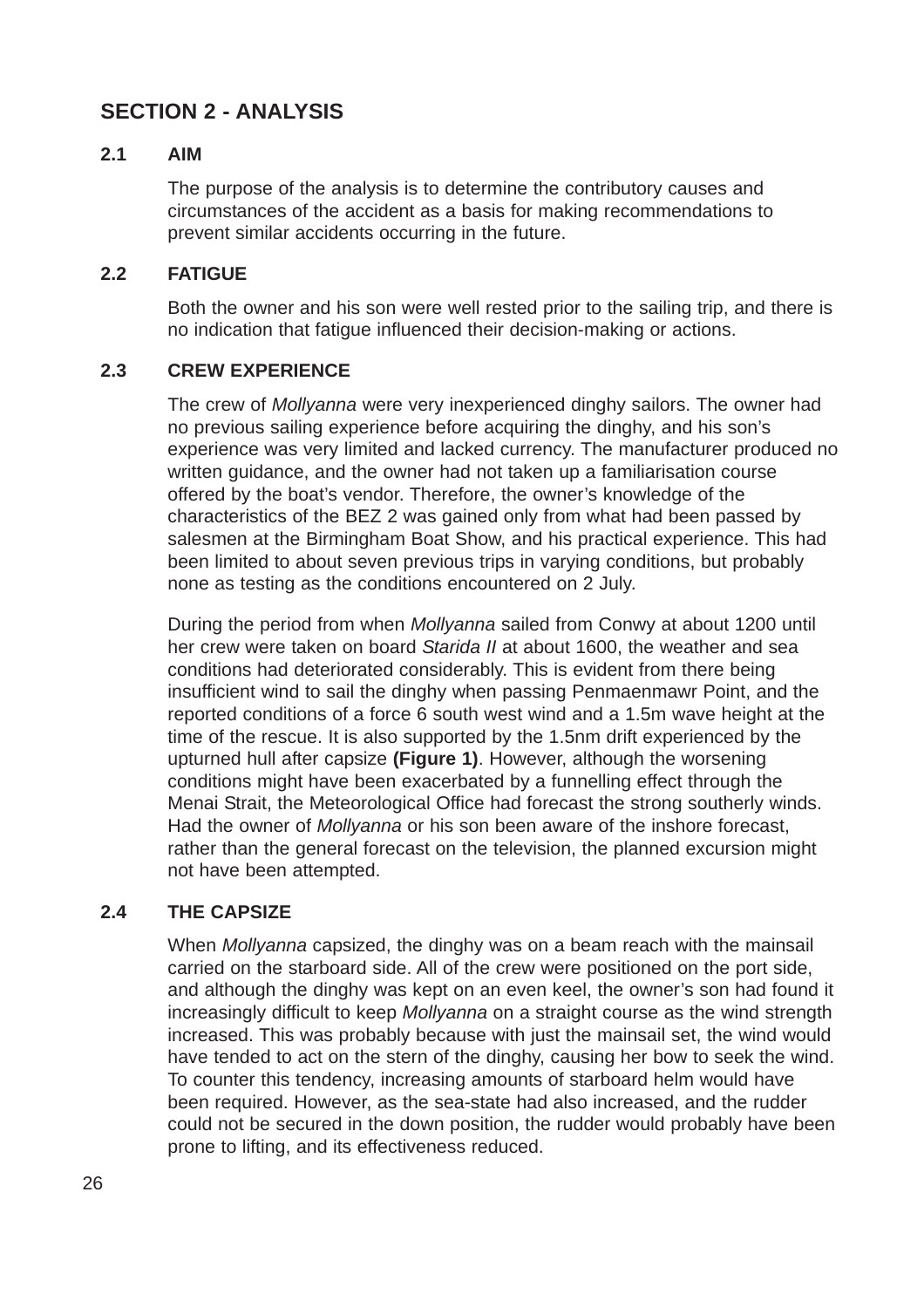In gusty conditions, control of a dinghy is usually maintained by the adjustment of the mainsail. By easing the main sheet, the wind is 'spilled', and the induced heeling and turning moments are reduced. This was not possible on this occasion because the owner's son required both hands to control the tiller. He had therefore secured the mainsheet to a mooring cleat. Consequently, when the strong gust of wind was experienced, and the tendency for the dinghy to turn into the wind could not be checked by the use of the rudder alone, the mainsheet could not be immediately eased or released.

Once the dinghy turned into the wind, the heeling effect of the wind would have been lost, and with all of the crew positioned on the port side, it was not surprising that the dinghy capsized. Additionally, as the dinghy turned into the wind, she would have also turned into the sea. It is possible that she stalled and was pushed down the wave stern first. This might have caused water to enter the cockpit, causing further instability.

Although the risk of capsize was increased by the loading of the dinghy, it is difficult to determine to what degree. The recommended maximum number of persons for the BEZ 2 was three, with a maximum recommended load of 250kg. The owner and his son were aware of the recommended number of persons, and had made the decision that the occupancy of the boat could be safely increased to four because two of the crew were children. The total weight of the crew was 268kg. This, together with the anchor (15kg) and outboard engine (12.7kg), and sundry items would have given a total onboard weight of about 300kg.

Notwithstanding a dinghy's categorisation, it is recognised that most, if not all, dinghies are prone to capsize in any conditions, depending on the skill and experience of their crew. In this case, it is almost certain the inexperience of the crew contributed to the capsize of *Mollyanna*. The risk of capsize would probably have been significantly reduced had the jib and a reefed mainsail been set instead of a full mainsail, and the main sheet kept in hand. Such actions, which a more experienced crew might have taken, would have probably made the boat more balanced and easier to control, and enabled the wind to be spilled more quickly in the gusty conditions.

#### **2.5 EVENTS AFTER THE CAPSIZE**

*Mollyanna*'s crew were in the water for over 1 hour following the dinghy's capsize. During this time, the owner died through a combination of hypothermia and drowning, and his grandson became hypothermic to the extent that he could not be resuscitated. It is likely that several factors contributed to their deaths.

First, the dinghy could not be maintained in an upright condition after being righted. Had this been possible, the owner and his grandson would potentially have been able to get clear of the water. Also, the chances of the dinghy being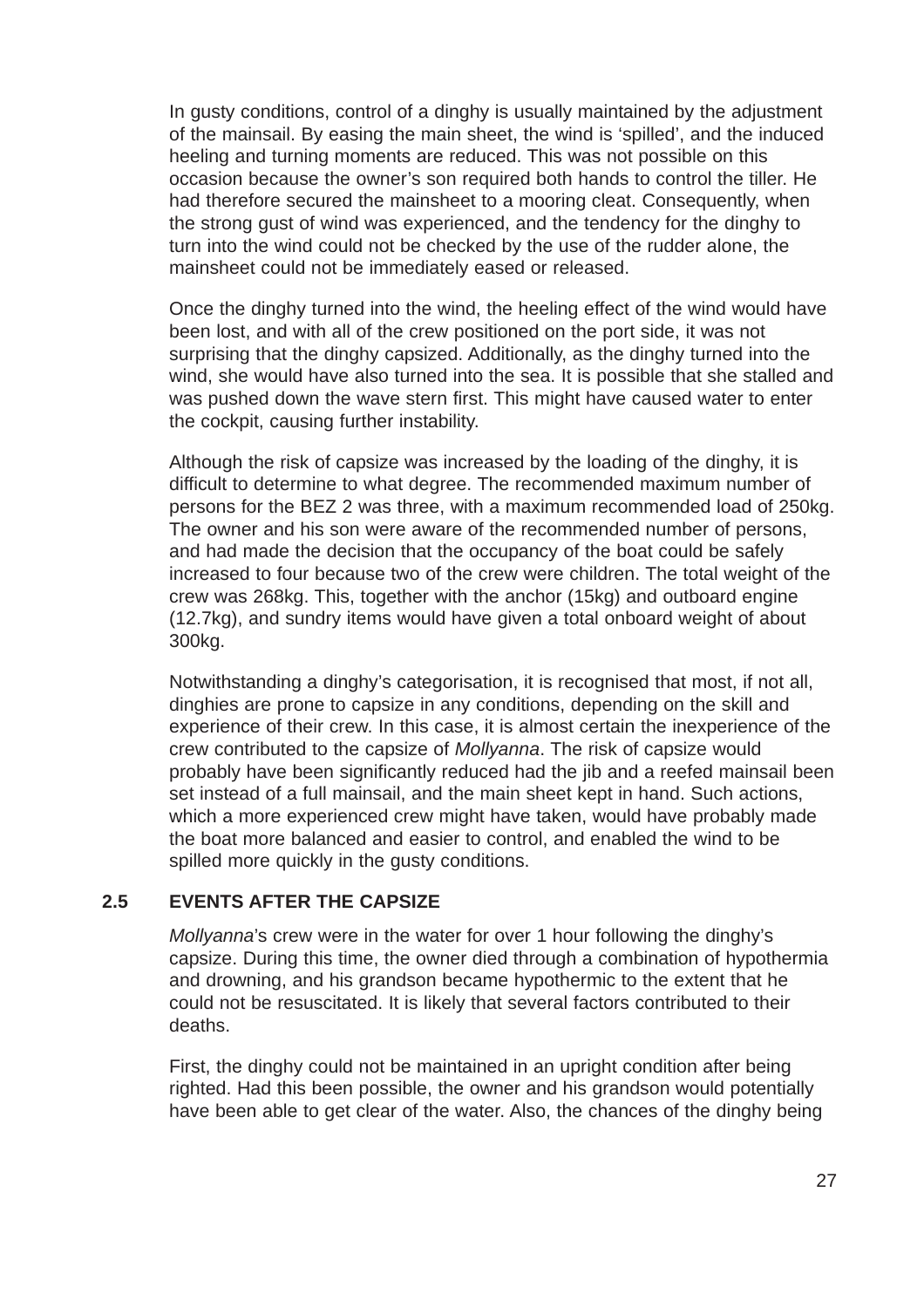seen by the first boat to pass in close proximity, would have been considerably increased, particularly as the flares in the cabin of the boat would have been accessible and could have been used to attract attention.

An inexperienced crew is more likely to encounter difficulty in righting a capsized dinghy than an experienced and practised crew. However, on this occasion, inexperience was not a factor. The owner's son successfully managed to right the boat on two occasions in extremely difficult conditions, but the boat lacked sufficient stability, when swamped, to remain upright. The efforts of the owner's son were commendable given the difficulty encountered in righting the BEZ 2 during the RYA tests, and by the RNLI crewmen on the afternoon of the accident.

Second, the clothing worn by the crew would have provided very little insulation from the cold sea-water. Although at 16°C, the water was relatively warm, it would soon have had a debilitating effect on the crew, particularly in the strong wind. The wearing of wet suits or even splash tops would have considerably increased the chances of survival.

Finally, the owner of *Mollyanna* encountered difficulties with his lifejacket. As the tests conducted by QinetiQ indicated that the lifejacket provided proper support when inflated, it is evident that the owner had not tightened its waist belt sufficiently. This allowed the jacket to ride up his body, causing it to be more of a hindrance than assistance, particularly as the owner was not a strong swimmer and the sea had become choppy. It is not known to what extent the owner's heart condition or medication affected his chances of survival.

#### **2.6 CONFORMITY ASSESSMENT**

#### 2.6.1 Categorisation

At the time of the accident, the dinghy was in coastal waters, and although the wind was probably close to the Category C maximum wind force 6 at the time of the capsize, and during the attempts to right the boat, it did not exceed it. Also, the sea conditions experienced with wave heights of 1.5m were smaller than the 2m significant wave height, which is the maximum used in the standard and RCD. The dinghy was therefore operating within the definition of Category C waters, as was the BEZ 2 which capsized and could not be righted, off Langstone.

#### 2.6.2 RYA tests

It is evident from the tests conducted by the RYA on 4 October 2005, the BEZ 2 did not meet the stability and buoyancy requirements of EN ISO 12217-3 (2002) with respect to Category C **(Figure 11 and Annex E)**. It also did not meet the requirements of ISO/DIS 12217-3. The dinghy failed both the capsize recovery, and knockdown recovery tests, and could only meet the requirements for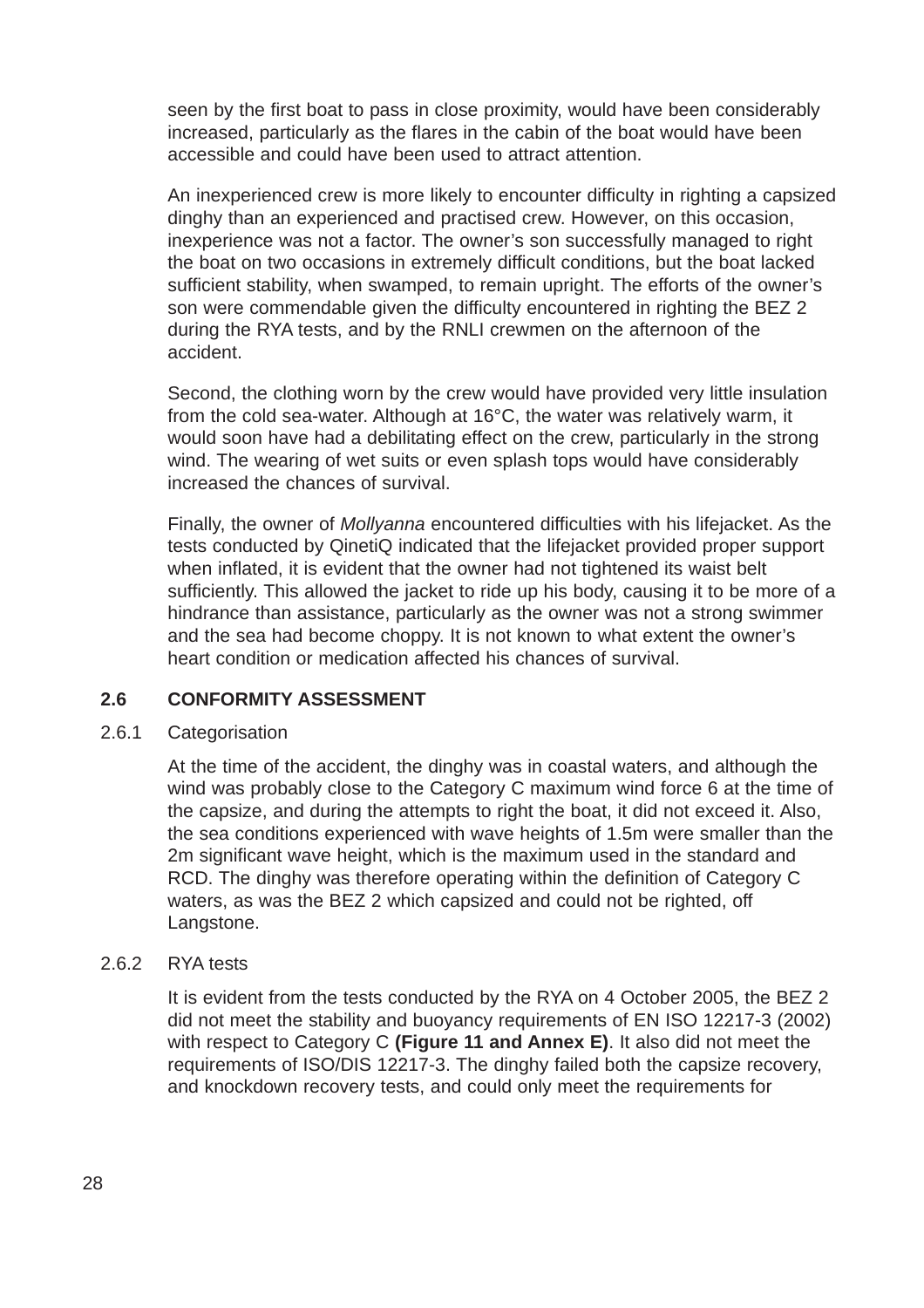category 'D' in the wind stiffness test. Therefore, the declaration made by Poliglass **(Annex C)** that *Mollyanna* conformed to the stability and buoyancy requirements of ISO 12217-3 for a craft in Category C waters, was incorrect.

#### 2.6.3 Testing

The results of the RYA tests cast serious doubt on the accuracy of the test results recorded in 2001 **(Annex A)**. Scrutiny of the wind stiffness test calculation and accompanying diagram at item 7.6 of the test results shows that 51° rather than 39° was used for ØT. When the correct value for ØT is used with the other stated values, the resultant wind speed is 9.7m/s **(Annex H)**. This value is similar to the wind speed value obtained during the tests in 2005, and below the 11m/s required for craft in design category C. A similar calculation for another dinghy, the Ixylon dinghy, undertaken by the same consultant in 1998 was found to contain the same error.

The consultant cannot recall whether the tests were conducted using ISO/DIS 12217-3, which required only a basic flotation test to be completed when using the wind stiffness test option, or ISO/FDIS 12217-3, which also required a level flotation test to be conducted, and contained worksheets for use with the basic and level flotation tests. The test report indicated the additional flotation required to conform to the standard, but did not include any calculations to show how the requirement for this additional flotation was derived. The calculation required for the level flotation test would have been difficult, and would have probably required a degree of computer modelling, as well as detailed information regarding the thicknesses of the materials used in the boat's construction. It is probably a calculation the consultant would have remembered completing. Therefore, in view of the BEZ 2's failure of the practical level flotation test in October 2005, and its lack of stability in the swamped condition evident in *Mollyanna* and the BEZ 2 off Langstone, it is possible that either the calculation for the level flotation test was not undertaken, or was incorrect.

#### 2.6.4 Certification

Although IMCI was not involved in the certification of the BEZ 2s manufactured after 2002, and the MAIB is not aware of any accidents involving BEZ 2s manufactured up to 2002, the inaccuracy and potential incompleteness of the tests conducted in 2001 **(Annex A)** calls into question the validity of the Statement of Conformity **(Annex B)** issued by IMCI in 2001. The validity of the Certificate of Conformity **(within Annex D)** issued by the consultant in 2003 is also questionable. IMCI noted that the wind stiffness calculation was incorrect, and issued its 'Statement of Conformity' only after DarekCo had included advice on reefing in its owner's manual for the BEZ 2, in accordance with ISO/FDIS 12217-3. However, although ISO/FDIS 12217-3 also required that a level flotation test be conducted, the notified body did not question the consultant's report in this respect. This was surprising considering it had detected error in the wind stiffness calculation, the test report did not specify the draft standard used, and did not include any of the flotation test calculation worksheets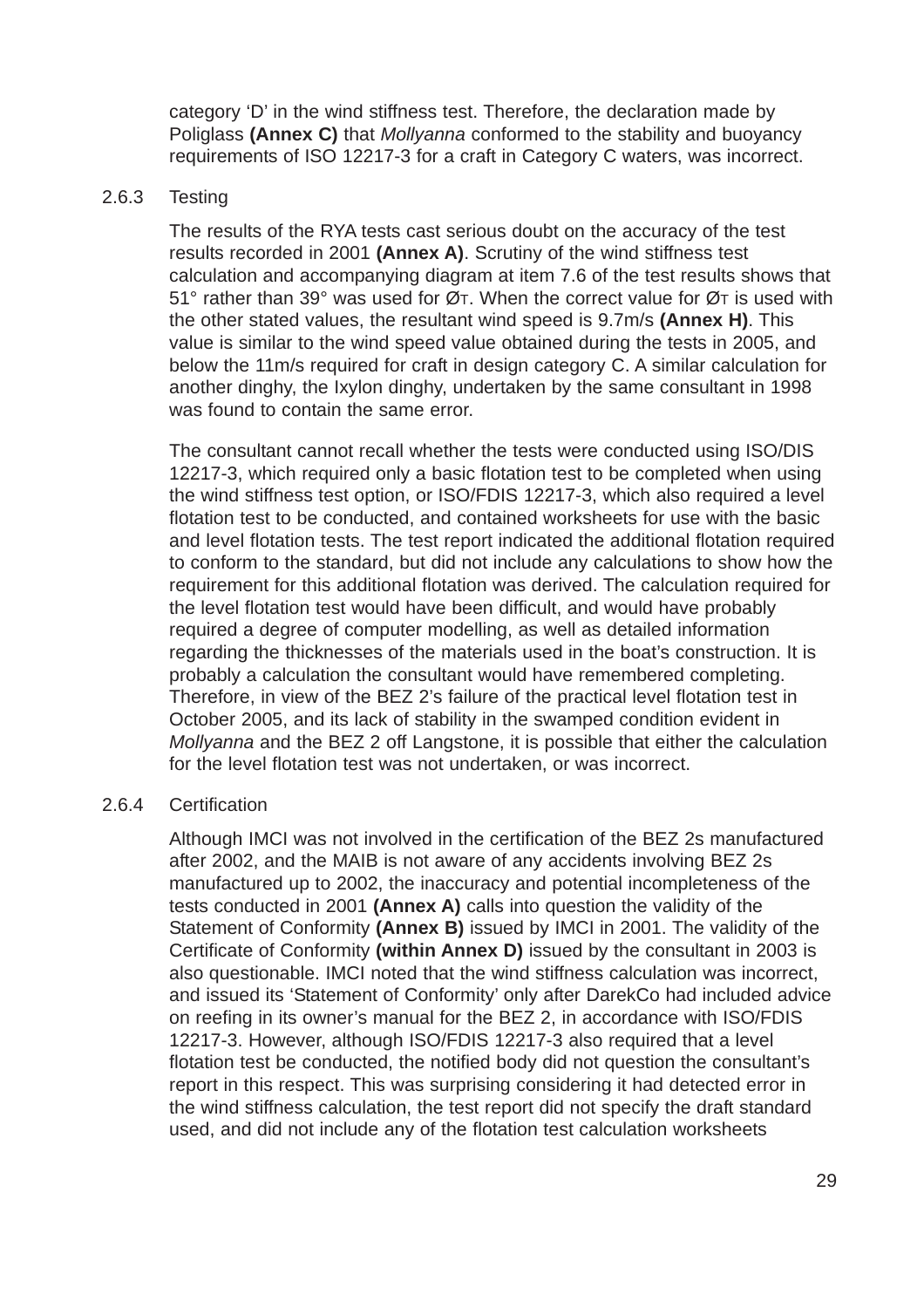contained in ISO/FDIS 12217-3. It is not known if IMCI advised DarekCo to place warning signs **(Figure 10)** in the cockpit of the BEZ 2, as required by ISO/FDIS 12217-3, but none were affixed.

The basis of the declaration of conformity made by Poliglass was the Certificate of Conformity **(within Annex D)** issued to DarekCo in September 2003. This was provided by the consultant on the assumption that the additional flotation noted in the 2001 test report had been fitted, and that no other significant modifications had been made to the dinghy. The consultant had not been made aware of his error in the wind stiffness calculation, or of the reefing clause included in the owner's manual. He also made no reference to EN ISO 12217-3, (2002), despite not recalling which version of the draft standard he had used in 2001. Although the requirements of the standard had potentially been amended, this was in accordance with industry practice, which assumes that once a vessel conforms to the relevant applicable safety standards, it retains conformity, regardless of subsequent changes to the standards. This approach is understandable in order to prevent the repeated testing of craft with proven safety records when the standards are changed, but the inclusion of only the current standards used on a declaration of conformity **(Annex G)** is therefore potentially misleading. Reference to the dates or versions of the standards used would provide a more accurate means of determining the specific elements of a standard to which a boat conforms.

## **2.7 DINGHY CONSTRUCTION**

The instability of the BEZ 2 in a swamped condition evident during the tests conducted in October 2005, and also following the capsize of both *Mollyanna*, and the dinghy off Langstone on 2 July 2005, was due to a lack of buoyancy. This was probably because the dinghy was either fitted with insufficient flotation, or because of the ingress of water into the spaces between the inner mouldings and the hull. The requirement for the fitting of additional flotation noted on the consultant's test report in 2001 was acknowledged by DarekCo, but a copy of the report was not forwarded to Poliglass, the boat's constructor. Therefore, although additional flotation was added after 2001, it is not certain whether the requirements of the test report were fully implemented.

The danger of water ingress into the spaces between the inner mouldings and hull was noted in the owner's manual **(Annex D)**, which advised that care was to be taken when securing fittings to the deck and inner bulkhead because of the adjacent buoyancy spaces. However, the buoyancy spaces contained polystyrene and were not airtight; they were also not watertight **(Figure 12)**. Consequently, as soon as the boat capsized, and water entered the cabin and cockpit area, it was able to penetrate into the buoyancy spaces and fill the areas not containing polystyrene. This caused a reduction in the dinghy's buoyancy, which was evident from the reduction in hull visible above the waterline while inverted during the tests in October 2005. Water trapped in the buoyancy spaces not only has a detrimental effect on the dinghy's stability, it also increases the risk of damage to the boat when stored or transported on a trailer.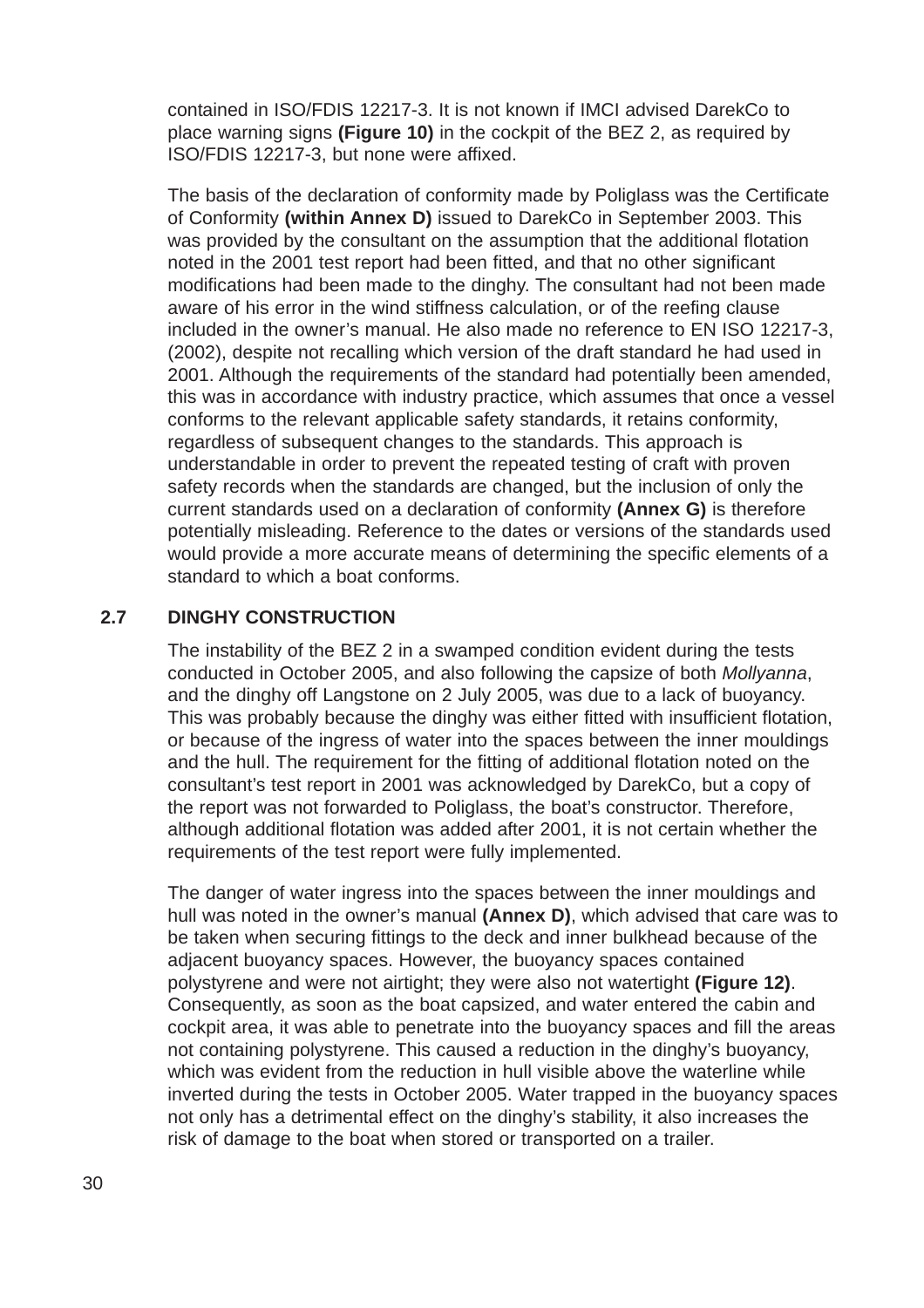Furthermore, after being righted as part of the capsize-recovery test in October 2005, although the BEZ 2 successfully completed a practical basic flotation test, its stability, buoyancy, and freeboard were adversely affected by water in its cabin and cockpit. As the cabin is not fitted with any means of drainage or pumping arrangements, the potentially large volume of water trapped in this area can only be hand-bailed. Even though the BEZ 2 conformed to EN ISO 12217-3 with respect to design category D, in view of the boat's propensity to invert, and for its centre plate to retract following capsize, the ingress of water into its buoyancy spaces, and the lack of drainage or pumping arrangements in its cabin, its use in sheltered waters where assistance is not readily at hand is questionable.

## **2.8 VALIDITY OF THE WIND STIFFNESS TEST**

The wind stiffness test was used in preference to the capsize-recovery test to demonstrate the BEZ 2 conformed to the stability and buoyancy requirements of the RCD in 2001. The test was used to show that the dinghy did not heel and start to flood when subjected to a steady wind speed appropriate for its use in 'inshore waters'. However, the test did not eliminate the risk of capsize. Indeed, craft of the size and displacement of the BEZ 2 are expected to capsize through a variety of factors. Equally, the crew of such craft also expect to be able to right following capsize, as demonstrated by the views in this respect of *Mollyanna*'s owner and his son. For such craft, the provision of information regarding a boat's behaviour during capsize, righting, or when swamped is invaluable. This information was not available from the wind stiffness test, but would have been had the capsize-recovery test been used. The construction deficiencies noted in paragraph 2.7 would also have been apparent.

## **2.9 UNDERSTANDING AND APPLICATION OF THE RCD**

Several departures from the requirements of the RCD were evident during this investigation.

First, although DarekCo advised IMCI that its owner's manual had been amended to include a section on the reduction of sail area in winds above force 4, this section was not included in the manual provided to the MAIB in 2005, which did include the Certificate of Conformity issued in 2003.

Second, when Poliglass supplied the BEZ 2 directly to MG Boats, it assumed the responsibilities of the manufacturer. Consequently, the testing and certification arranged by DarekCo via IMCI in 2001, and the re-validation of the craft's conformity with the relevant standards by the independent consultant in 2003, were no longer valid. On assuming the responsibilities of the manufacturer, Poliglass was obliged to make its own arrangements to ensure the BEZ 2 complied with the essential requirements of the RCD before exporting any of the craft into the EEA, particularly as it did not hold any details of the stability and buoyancy tests conducted in 2001.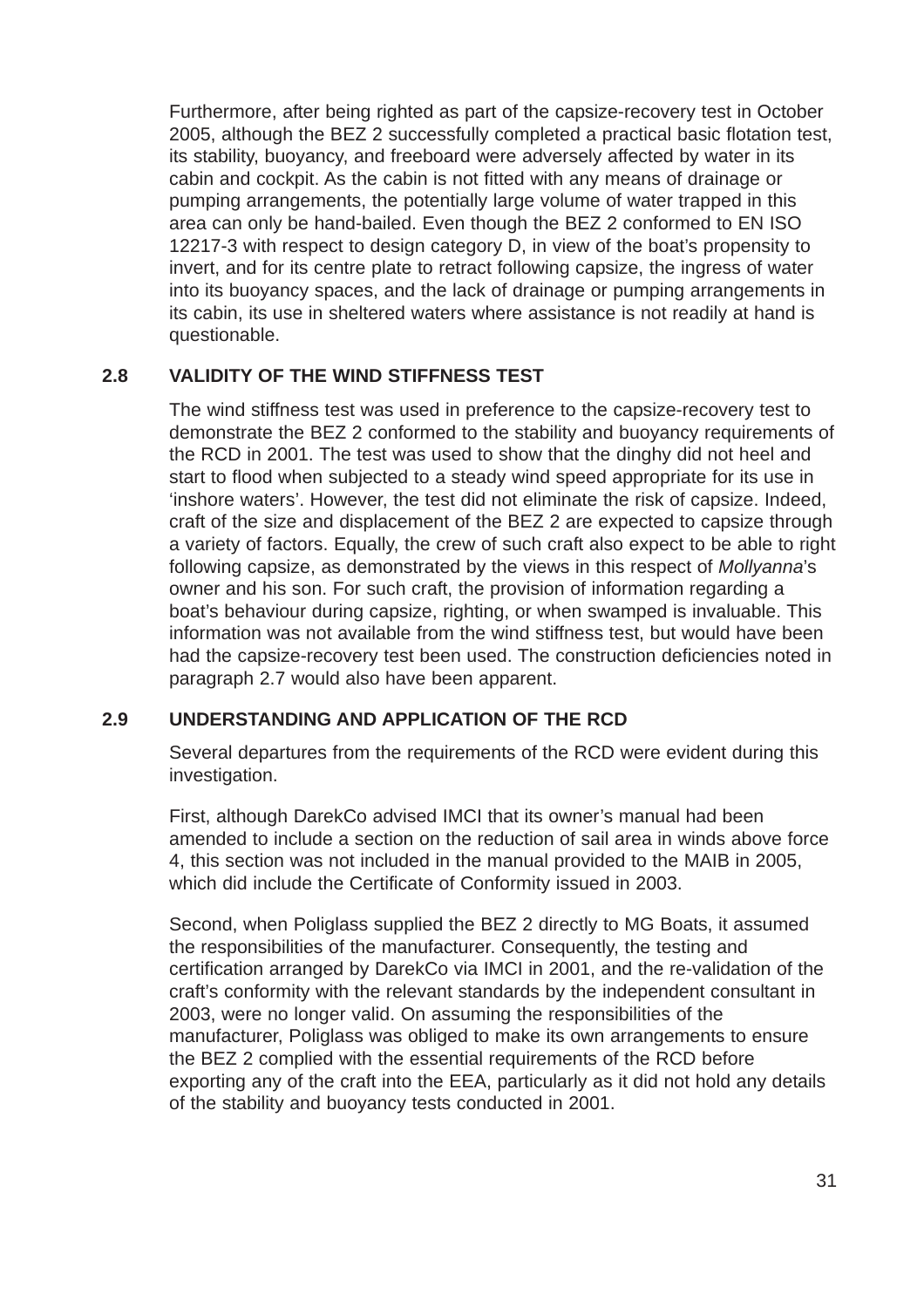Third, Poliglass was unaware of the requirement to provide an owner's manual with each of the craft it built. It considered that this was only required from 2006.

Fourth, the information on the builder's plate affixed to *Mollyanna* was misleading. It indicated that Germanischer Lloyd had been involved in the production of the boat, when it had not. This was possibly due to the fact that Poliglass used Germanischer Lloyd in the conformity assessment of its other boats.

Fifth, the maximum power rating noted on the certificate of conformity, issued in 2003 by the consultant, was 3.6kW; the maximum rating on the builder's plate was 11kW. Poliglass considered this to be an error, although 11kW was the rating used when the boats were sold via DarekCo.

Finally, the declaration of conformity shows that the maximum number of persons shown was 2.3 [sic]. It also listed as 'CE Classification' the local number of the certificate of conformity issued by the consultant in 2003.

These departures from the RCD, and its associated harmonised standards, indicate a lack of attention to detail. More importantly, they also indicate the manufacturer's lack of appreciation of the Directive's importance, and a lack of understanding of its requirements.

## **2.10 INFORMATION REQUIRED BY EN ISO 12217-3**

Successful completion of either the wind stiffness test, or the capsize recovery test, or the knockdown-recovery test as detailed in EN ISO 12217-3, does not imply that a boat would have passed the other tests, had they been undertaken. During the RYA tests, the BEZ 2 successfully passed the wind stiffness test for Category D, but failed the knockdown-recovery test for the same category **(Figure 11)**.

The standard requires information derived from the test completed to be included in the owner's manual. The requirement for warning signs **(Figure 10)** is similar, despite the expectation that most small dinghies are prone to capsize. Furthermore, the standard does not require attention to be drawn to the information that is available from failed tests, or tests that have not been attempted. Such information could be extremely useful in helping boat dealers to provide accurate product information, and in assisting boat owners to determine the limitations of their craft.

## **2.11 ENFORCEMENT OF THE RCD REQUIREMENTS**

All of the BEZ 2s sold in the UK since 2003, were marketed as boats which met the stability and buoyancy requirements of design category C, which they did not. They were also supplied without owner's manuals. Furthermore, the boats provided directly to MG Boats by Poliglass were supplied with erroneous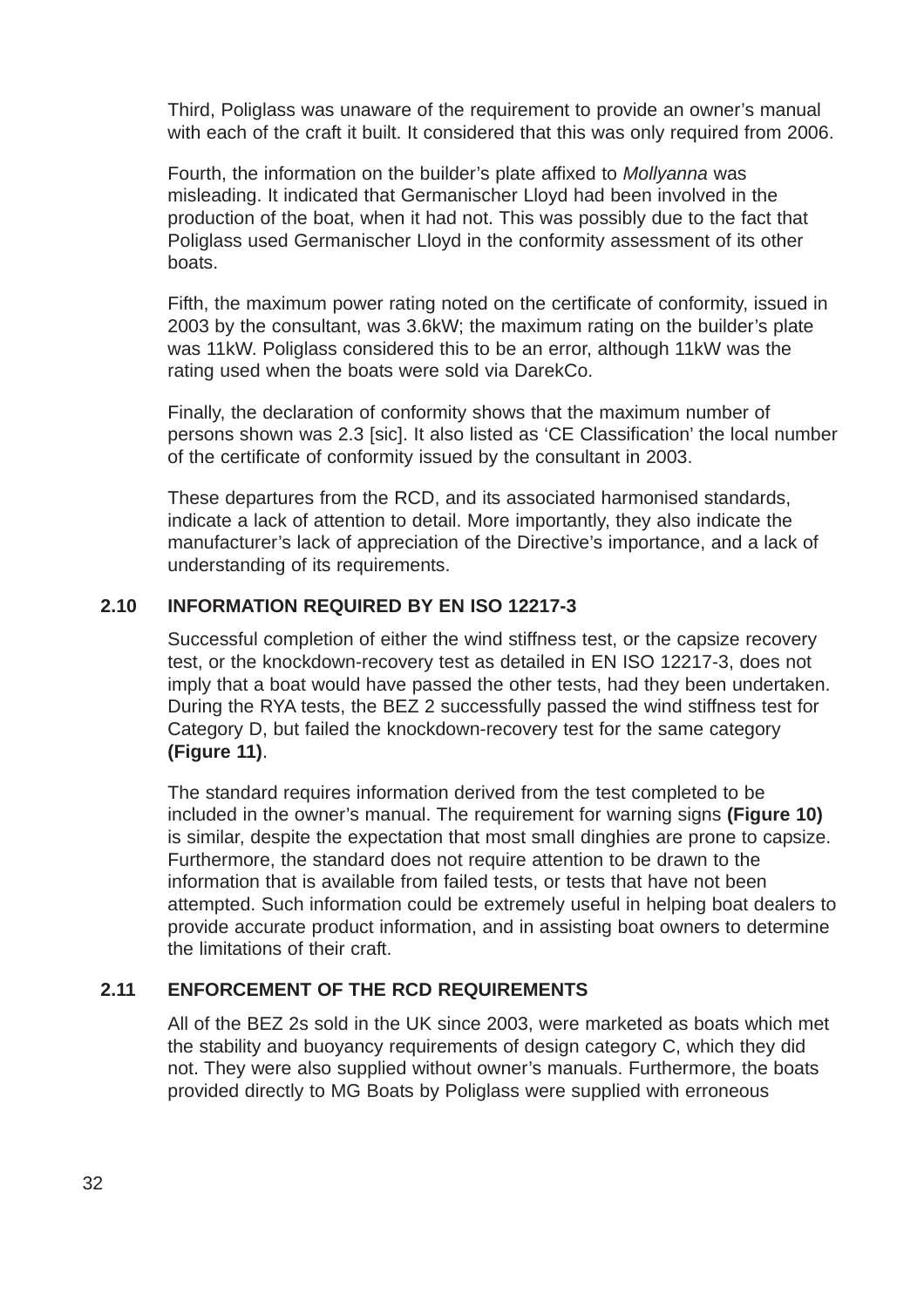information on their builder's plates and declarations of conformity. None of these deficiencies were detected, even though they were marketed in high profile arenas such as the Birmingham Boat Show.

It is almost impossible for the market surveillance of any boat to be able to assess conformity with the RCD with respect to stability and buoyancy. These aspects inevitably rely on the quality assurance procedures adopted by the manufacturers, and where used, the notified bodies. In the case of the BEZ 2, where a mistake in the assessment of a boat's conformity was made, this mistake would have been almost impossible to determine via market surveillance alone. However, better knowledge of the information required to be provided by the RCD would have assisted the importer and dealer to quickly establish that the BEZ 2 was not supplied with an owner's manual in accordance with EN ISO 10240. The inconsistencies on the builder's plate and declaration of conformity might also have been detected.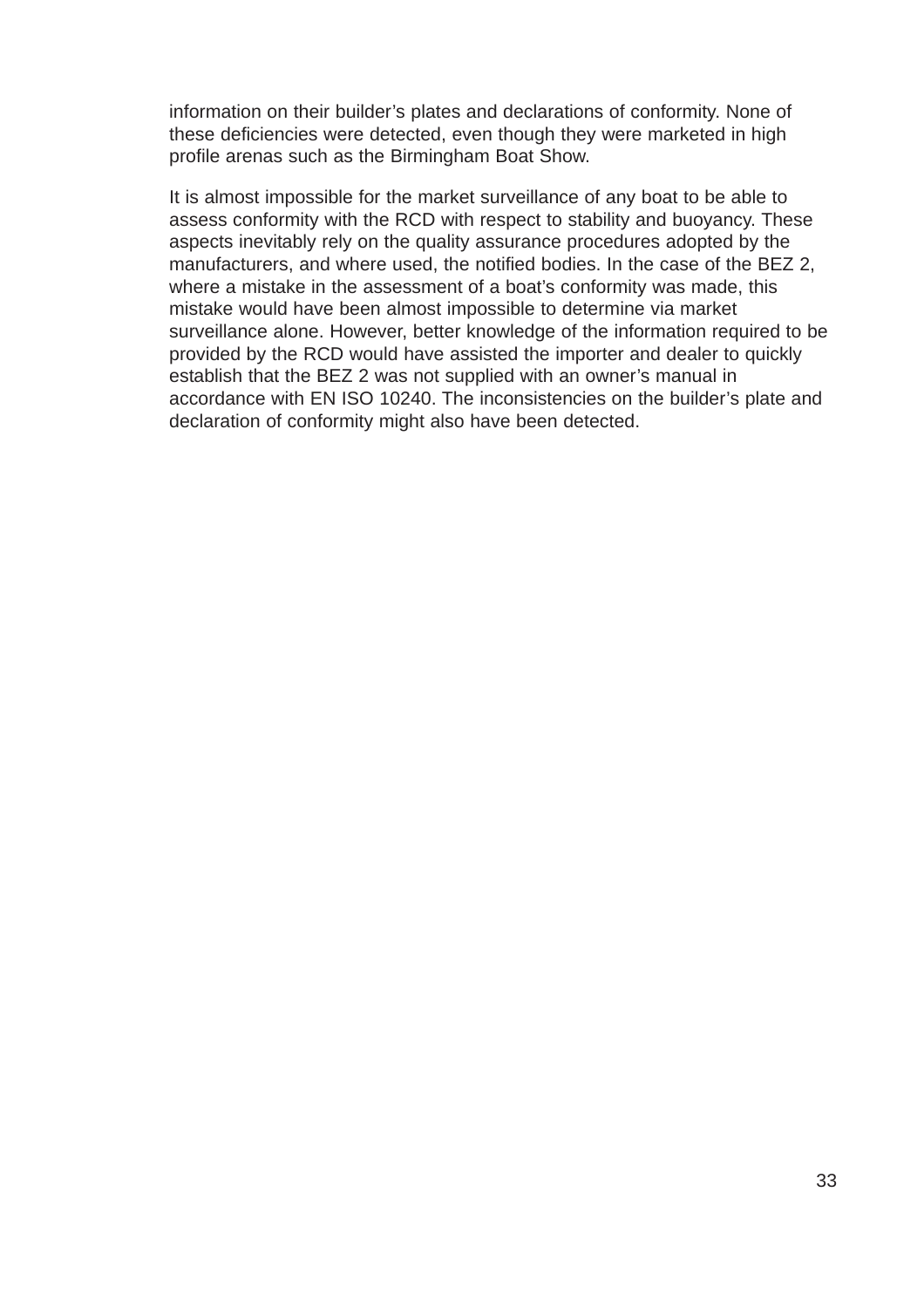## **SECTION 3 - CONCLUSIONS**

## **3.1 SAFETY ISSUES**

The following safety issues have been determined from the foregoing analysis. They are not listed in any particular order of priority.

- 1. There is no indication that the actions or decision-making of the crew were influenced by fatigue. [2.2]
- 2. The owner and his son were inexperienced dinghy sailors. [2.3]
- 3. The owner and his son were not aware of the deteriorating conditions predicted by the Meteorological Office in its Inshore Weather Forecast. [2.3]
- 4. When a strong gust of wind was experienced, the owner's son was unable to prevent the dinghy from turning towards the wind by use of the rudder, and he was also unable to 'spill the wind' from the mainsail because the main sheet had been secured to a cleat. [2.4]
- 5. Despite the determined efforts of the owner's son to right the capsized dinghy, it could not be kept upright. Its crew had to remain in the water, and were unable to access the flares carried in the cabin to raise an alarm. [2.5]
- 6. The clothing worn by the crew would have provided very little insulation from the cold sea water. [2.5]
- 7. The waist belt on *Mollyanna*'s owner's lifejacket was not tightened sufficiently. Consequently, the jacket rode up his body when inflated, and was more of a hindrance than assistance. [2.5]
- 8. The BEZ 2 dinghy did not meet the stability and buoyancy requirements of EN ISO 12217-3 (2002) with respect to use in Category C (Inshore) waters, and the declaration of conformity provided by the manufacturer in this respect was incorrect. [2.6.2]
- 9. The wind stiffness calculation made in 2001 was incorrect. [2.6.3]
- 10. It is possible that either the calculation for the level flotation test was not undertaken, or was incorrect. [2.6.3]
- 11. The notified body did not question the consultant's calculations regarding the required flotation tests, despite having detected errors in the wind stiffness calculation, the test report not specifying which version of the draft standard was used, and the flotation test calculation worksheets contained in ISO/FDIS 12217- 3 were not forwarded. [2.6.4]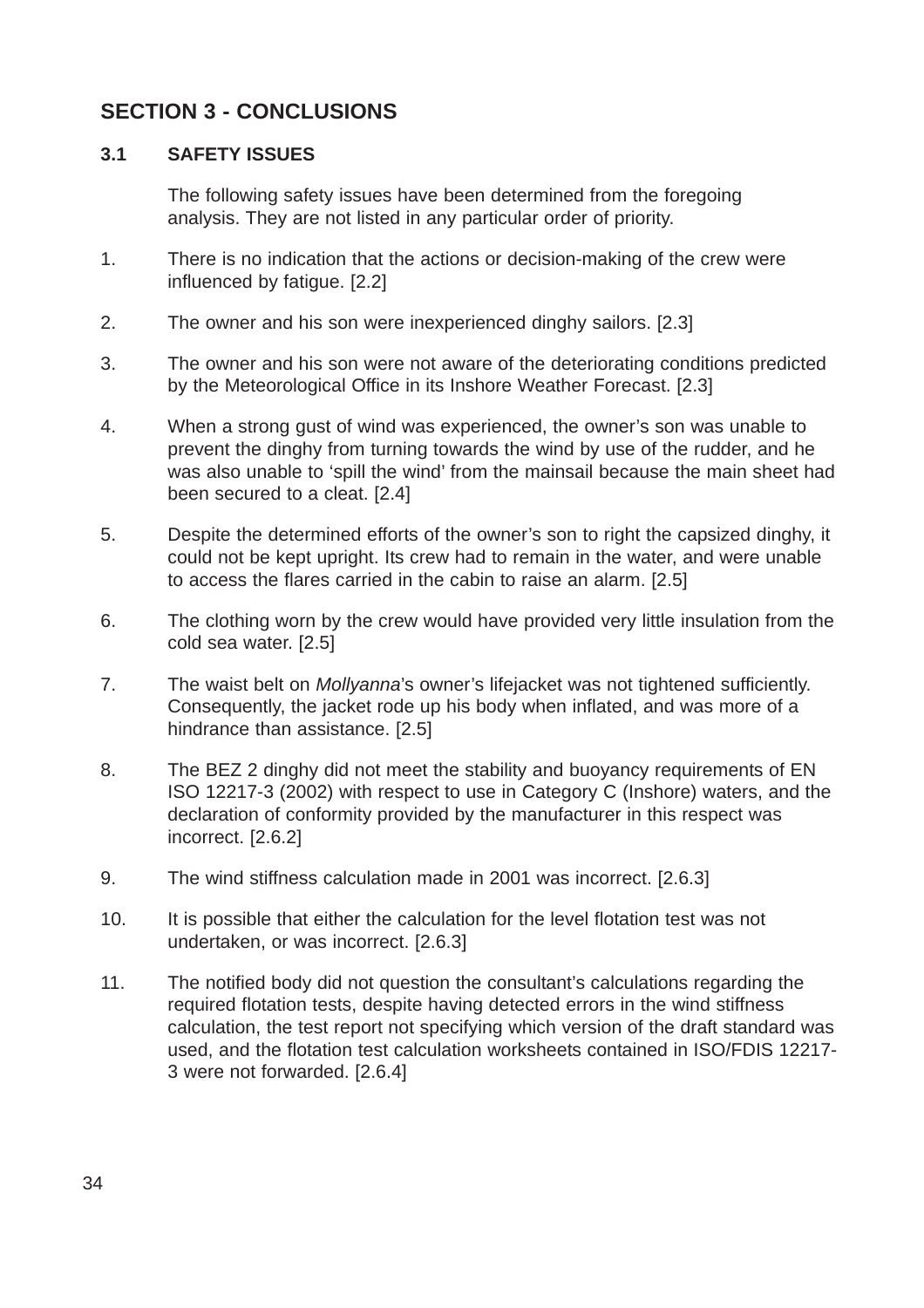- 12. The inclusion of only the relevant standards used on a declaration of conformity is potentially misleading. Reference to the dates or versions of the standards used would provide a more accurate means of determining the specific elements of a standard to which a boat conforms. [2.6.4]
- 13. The instability of the BEZ 2 in a swamped condition was due to a lack of buoyancy, which was probably due to the dinghy either being fitted with insufficient flotation, or because of the ingress of water into the spaces between its inner mouldings and its hull. [2.7]
- 14. In view of the boat's propensity to invert, and for its centre plate to retract following capsize, the ingress of water into its buoyancy spaces, and the lack of drainage or pumping arrangements in its cabin, its use in sheltered waters where assistance is not readily at hand is questionable. [2.7]
- 15. It would have been more appropriate for the stability and buoyancy of the BEZ 2 to have been assessed using the capsize-recovery test, rather than the wind stiffness test. [2.8]
- 16. The number of departures from the RCD and its associated harmonised standards, indicates the manufacturer's lack of appreciation of the RCD's importance, and a lack of understanding of its requirements. [2.9]
- 17. Information from failed or uncompleted tests contained in owners' manuals could be extremely useful in assisting boat owners to determine the limitations of their craft. [2.10]
- 18. Better knowledge of the information required to be provided by the RCD would have assisted the importer and dealer to quickly establish that the BEZ 2 was not supplied with an owner's manual in accordance with EN ISO 10240. The inconsistencies on the builder's plate and declaration of conformity might also have been detected. [2.11]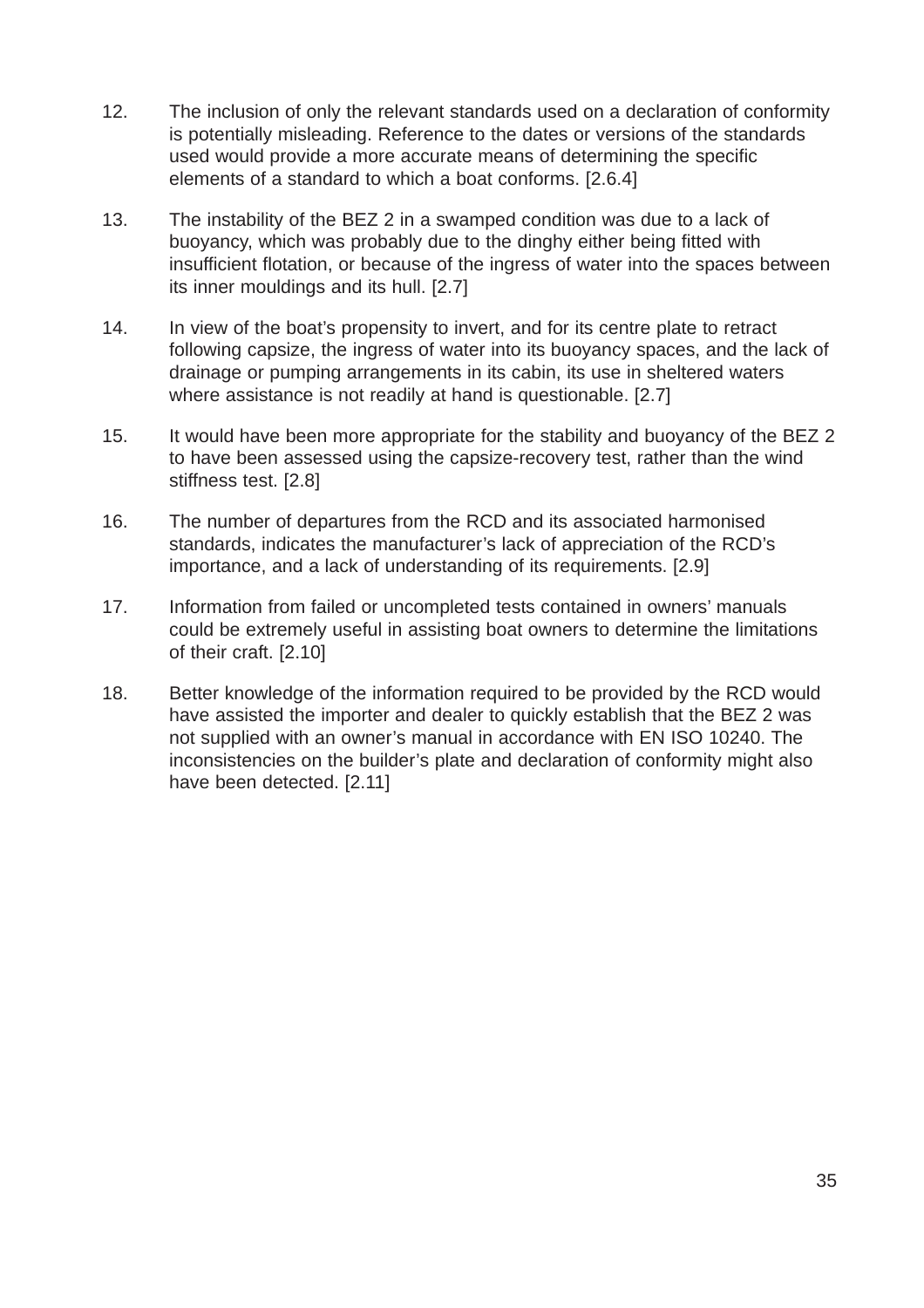# **SECTION 4 - ACTION TAKEN**

On 23 November 2005, the MAIB sent letters to MG Boats, DarekCo, and Poliglass, to advise the companies of the tests conducted by the RYA on 4 October 2005, and to strongly recommend that customers who have already purchased a BEZ 2 are advised of the category limitations which should correctly apply to the dinghy*.* Action taken by other bodies includes:

## **The DTI has**:

• Informed the Polish Authorities of the results of the stability tests on the BEZ 2 undertaken in October 2005. The department requested that necessary actions were taken to ensure that the manufacturer(s) advise any customers who had purchased a BEZ 2, of the category limitations which should apply to the dinghy. It also requested that future BEZ 2 dinghies are annotated with the correct design category and meet the essential requirements of the RCD.

## **The Polish Office for Competition and Consumer Protection has:**

• Determined that DarekCo and Poliglass have informed their customers in the UK, Poland and Germany through whom the BEZ 2s were distributed, of the applicable design category limitations for this dinghy. It has also received an advice from Poliglass, that the dinghy will no longer be manufactured by the company.

## **The RYA and BMF have:**

- Undertaken to co-operate to introduce measures to assist boat users to understand the technical information given in documents provided in accordance with the RCD.
- Undertaken to investigate the viability of vouchers being issued to purchasers of boats by dealers and/or manufactures, which can be exchanged for training courses operated by the RYA.

## **BMF has:**

- Assisted MG Boats in notifying all UK dealerships, through which MG Boats sold the BEZ 2 dinghy, of the MAIB recommendation to inform customers who have purchased a BEZ 2 of the correct category limitations which should correctly apply to the dinghy. The dealerships were also informed of the requirement of Trading Standards for the BEZ 2 to be withdrawn from the market until modifications to relevant documentation, including the owners' manual, Declaration of Conformity and builder's plate had been completed. The dealerships were requested to advise the BMF in writing of the actions they had taken. A copy of this letter is at **Annex I**.
- Undertaken to introduce a verification scheme to assist UK manufacturers in complying with the essential requirements of the Recreational Craft Directive.
- Continued its ongoing training and education initiatives to industry and trading standards officers with regard to the RCD.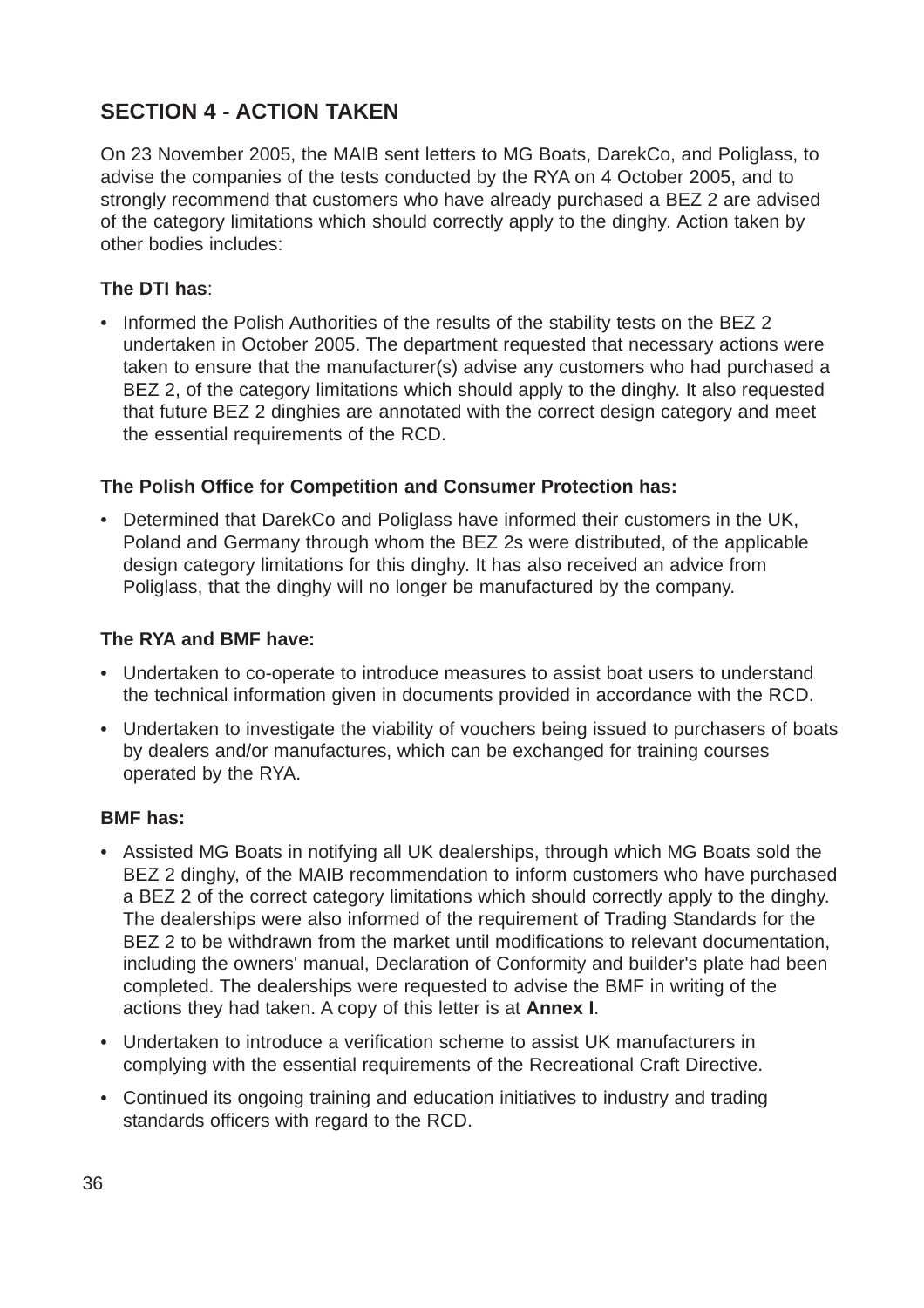## **The MCA has:**

• Undertaken to co-ordinate a review of current educational material available to boat users with the RYA, BMF, and RNLI with a view to assisting boat owners to understand the information provided in owners' manuals, builder's plates, and declarations of conformity.